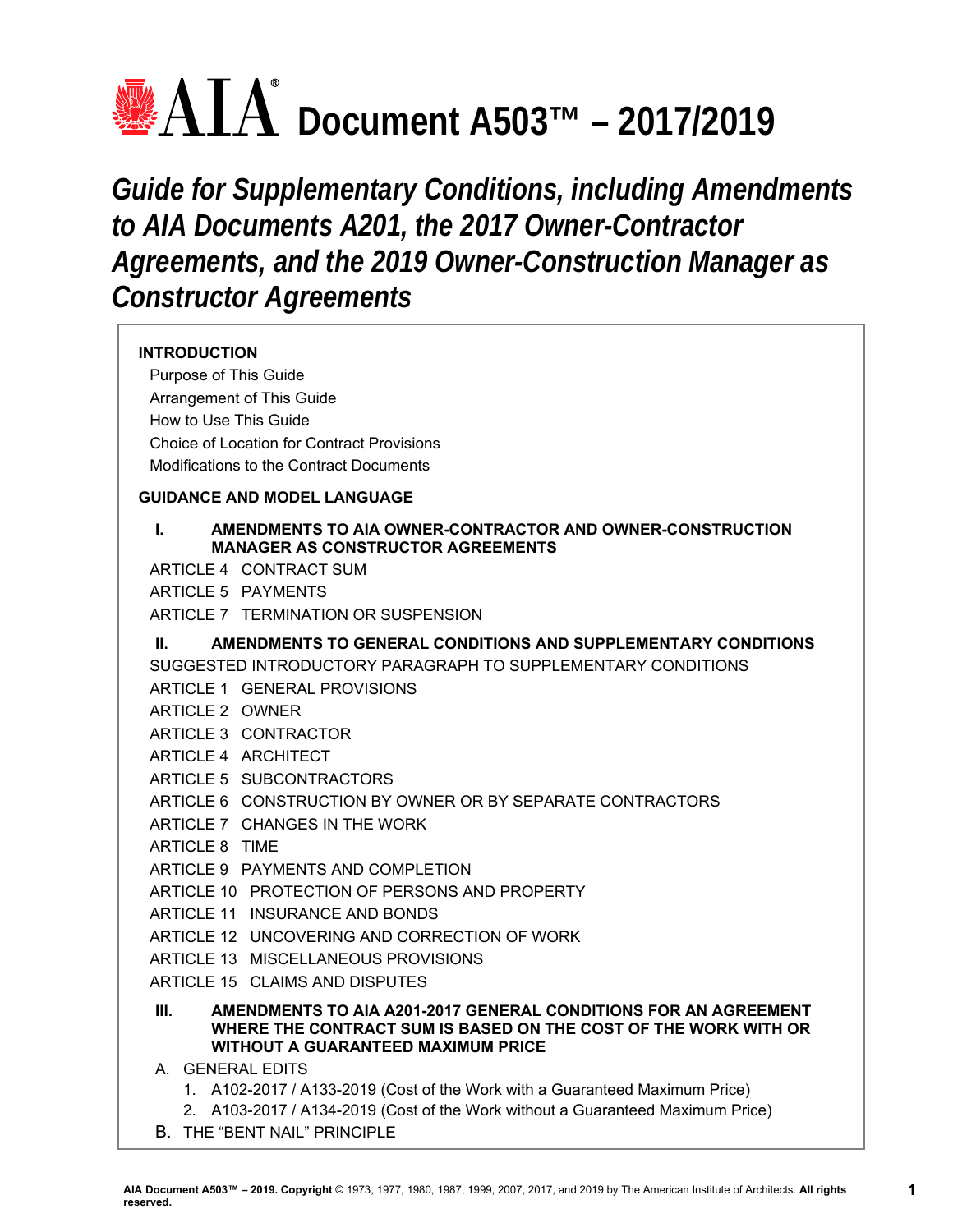# **INTRODUCTION**

## **Purpose of This Guide**

This guide serves two purposes: it provides guidance to assist in preparing the Contract for Construction, and it provides model language that may be used to amend or supplement the Contract for Construction.

Because of variations in the nature of individual projects, requirements of individual owners, and variations in specific legal requirements from locality to locality, a nationally distributed standardized document cannot provide all of the basic requirements which must be included for purposes of construction. Project-specific information must be included in one of four locations:

- a. in the bidding requirements (note, bidding requirements are not part of the Contract Documents unless specifically identified as such in the enumeration of Contract Documents.);
- b. in the Owner-Contractor or Owner-Construction Manager as Constructor Agreement, including the Insurance Exhibit;
- c. in modifications or supplements to the General Conditions of the Contract for Construction ; or
- d. in the Specifications, particularly in the General Requirements (Division 1).

This Guide provides instructions, suggested model language for project-specific issues, and recommendations for where to place project-specific information.

The information and model language presented in this Guide follows the article and section numbering of AIA Documents A101–2017, Standard Form of Agreement Between Owner and Contractor where the basis of payment is a Stipulated Sum**,** and A201–2017, General Conditions of the Contract for Construction. However, the guidance and model language presented is also applicable to AIA Documents A102–2017, Standard Form of Agreement Between Owner and Contractor where the basis of payment is the Cost of the Work plus a Fee with a Guaranteed Maximum Price, A103–2017, Standard Form of Agreement Between Owner and Contractor where the basis of payment is the Cost of the Work plus a Fee without a Guaranteed Maximum Price, A133–2019, Standard Form of Agreement Between Owner and Construction Manager as Constructor where the basis of payment is the Cost of the Work plus a Fee with a Guaranteed Maximum Price, and A134–2019, Standard Form of Agreement Between Owner and Construction Manager as Constructor where the basis of payment is the Cost of the Work plus a Fee without a Guaranteed Maximum Price. Cross references to AIA Document A102–2017, A103–2017, A133-2019, and A134-2019 are provided where appropriate.

This Guide is not a standard form supplementary conditions document. Model language is sometimes presented in alternative versions, and some language presented may not be appropriate for a particular project. Because of its flexibility, this Guide is intended to be used as a working tool to help you develop and present, in an orderly way, the additional information needed as part of the Contract Documents for a specific project.

The Conditions of the Contract are ultimately the Owner's responsibility. However, the Architect typically assists the Owner in preparing the Contract for Construction, and the Contractor or Construction Manager as Constructor may also serve that role. This Guide is useful for Owners, Architects, and Contractors or Construction Managers as Constructors alike when assembling procurement information and the various components of the Contract for Construction.

#### **How to Use This Guide**

This Guide assumes that modifications will be made directly in the text of AIA Contract Documents in electornic format. However, Supplementary Conditions may be assembled as a separate document cross-referenced to the appropriate AIA Contract Document. With careful coordination, this Guide may also be used to modify other General Conditions of the Contract, or other Owner-Contractor or Owner-Construction Manager as Constructor agreements, including manuscript documents.

The Guide is printed in two typefaces. Times New Roman 10-point typeface (example: Architect) indented from the body text of the Guide, is used only for material that is intended as actual model language which may be used for a specific project, and represents material that may be added to, deleted or revised, and then incorporated into the General Conditions or Supplemental Conditions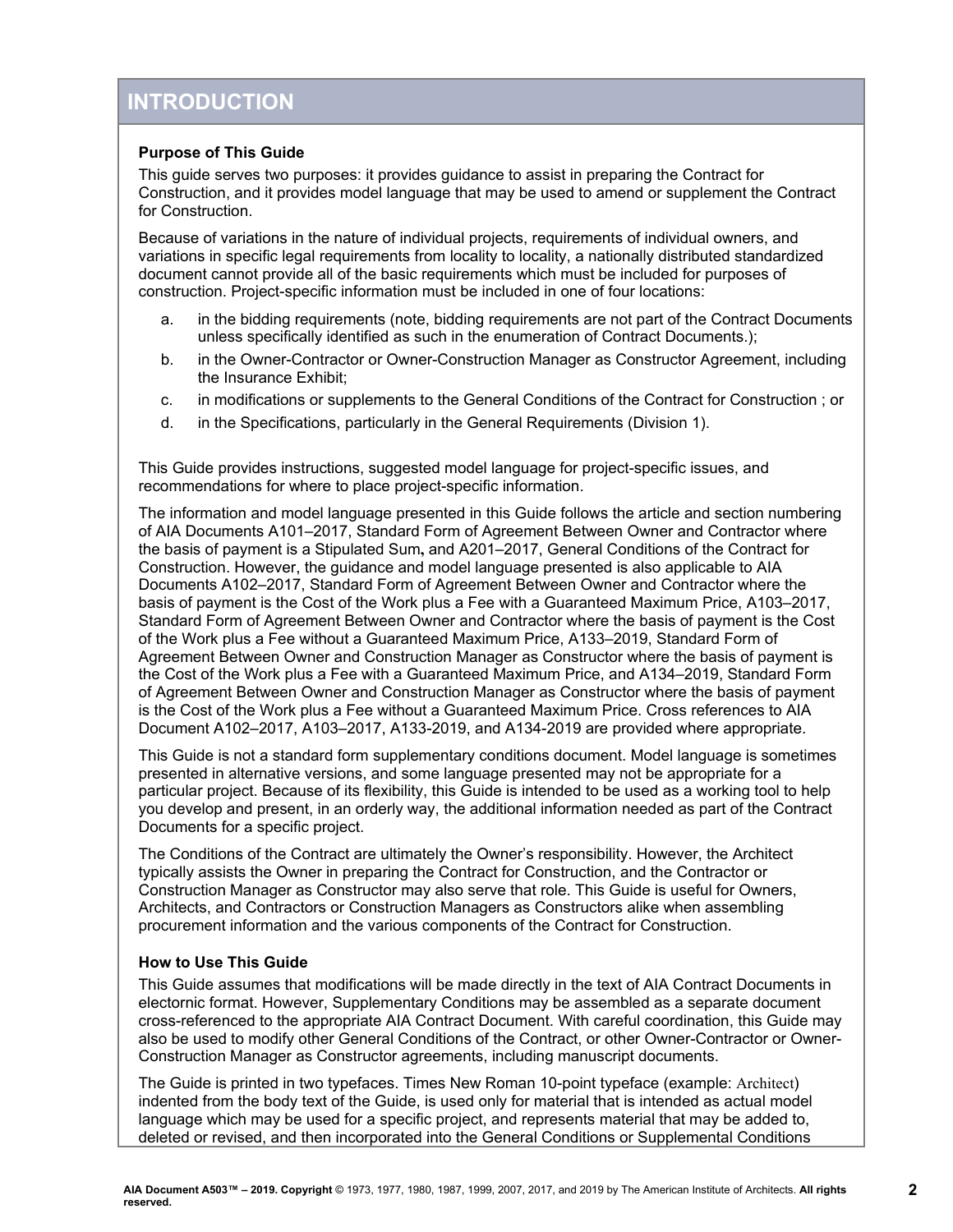documents. Arial 10-point typeface (example: Owner) is used for explanatory notes and identifies items needing attention.

Some Owners, notably governmental agencies, require the use of their own standard documents, such as instructions to bidders or general conditions, and have particular requirements for supplementary conditions. These must be carefully reviewed and correlated with any wording taken from this Guide.

## **Choice of Location for Contract Provisions**

The choice of location for contract provisions is based on the following principles, which have been generally agreed upon by representatives of the various professional societies and associations in the construction industry.

- a. Matters affecting the bidding process but which have no import or effect after the Contract is awarded should be included in the Advertisement or Invitation to Bid, Instructions to Bidders or Supplementary Instructions to Bidders, or elsewhere in the Bidding Requirements.
- b. The essential terms of the Contract, such as the Contract Sum (which is often confidential), definition of the Work, and similar matters are generally included in the Owner-Contractor or Owner-Construction Manager as Constructor Agreement forms.
- c. Matters affecting the basic legal rights and responsibilities of the parties involved in the construction process, and that are generally applicable to most construction projects, are included in the General Conditions of the Contract.
- d. Matters affecting the basic legal rights and responsibilities of the parties to the Contract that may vary from one project to another, or that respond to specific legal constraints in the jurisdiction, should be handled in the Supplementary Conditions.
- e. Detailed administrative and procedural requirements (e.g., temporary facilities) should be further specified in the General Requirements (Division 1 of the Specifications). Division 1 expands on certain sections of the broad provisions in the General Conditions and governs the execution of all other sections of the Specifications. Proper coordination of Division 1 and Supplementary Conditions will avoid conflict, omission and duplication.

This Guide gives the preferred location for all of the items discussed herein. These points are restated here to offer guidance in deciding where to locate other items that may be determined to be necessary for a specific project.

## **Modifications to the Contract for Construction**

Because AIA Contract Documents are carefully coordinated to be used together, the complete deletion of a particular provision should be avoided. Section deletions and re-numbering of sections can conflict with carefully coordinated internal references and cross references to other agreements.

# **GUIDANCE AND MODEL LANGUAGE**

#### **I. AMENDMENTS TO AIA OWNER-CONTRACTOR AND OWNER-CONSTRUCTION MANAGER AS CONSTRUCTOR AGREEMENTS**

AIA Document A101–2017, Standard Form of Agreement Between Owner and Contractor where the basis of payment is a Stipulated Sum, is used as the frame of reference for the items discussed in this section. The numbering in the sections below follows the numbering of the relevant provisions in A101–2017. However, revisions and suggestions included in this section are equally applicable to AIA Documents A102–2017, Standard Form of Agreement Between Owner and Contractor where the basis of payment is the Cost of the Work plus a Fee with a Guaranteed Maximum Price, A103–2017, Standard Form of Agreement Between Owner and Contractor where the basis of payment is the Cost of the Work plus a Fee without a Guaranteed Maximum Price, A133–2019, Standard Form of Agreement Between Owner and Construction Manager as Constructor where the basis of payment is the Cost of the Work plus a Fee with a Guaranteed Maximum Price, and A134–2019, Standard Form of Agreement Between Owner and Construction Manager as Constructor where the basis of payment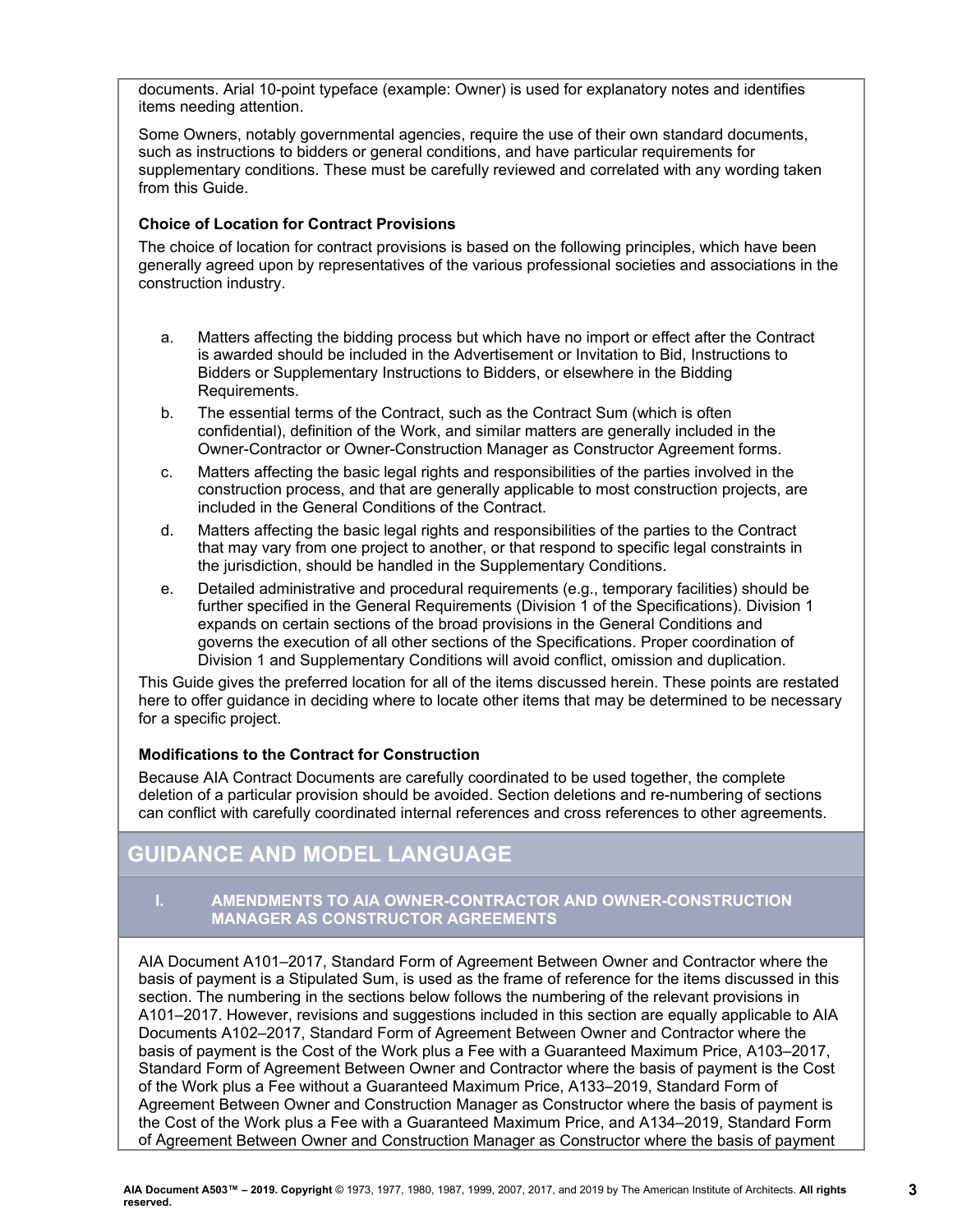is the Cost of the Work plus a Fee without a Guaranteed Maximum Price. The appropriate section references for modifications to A102–2017, A103–2017, A133-2019, and A134-2019 are included in italics. Where explanatory or model language is provided, users utilizing the Construction Manager as Constructor delivery method should replace the term "Contractor" with the phrase "Construction Manager" and the phrase "Owner-Contractor Agreement" with the phrase "Owner-Construction Manager as Constructor Agreement."

#### **ARTICLE 4 CONTRACT SUM**

#### **§ 4.5 Liquidated Damages**

Liquidated damages are sum(s) that the parties agree, at the time of contracting, will be the Owner's remedy for any damages that the Owner will claim as a result of the Contractor's failure to achieve Substantial Completion within the Contract Time, as provided in the Owner-Contractor Agreement. Unless otherwise expressly stated in the Contract, liquidated damages will be the Owner's sole remedy for the Contractor's delay in achieving Substantial Completion and the Owner would be precluded from recovering other types of damages, including direct, consequential, and special damages resulting from delay.

Usually, a liquidated damages provision is inserted in the Agreement between the Owner and Contractor, allowing the parties to define the appropriate terms and conditions related to the assessment of liquidated damages.

The language shown here is a suggested guide. It should not be included without review by the Owner's attorney and concurrence of the Owner. In multiple-prime contracting, the Owner should consider including appropriate provisions addressing liquidated damages in each of the multiple prime contracts.

Care must be taken to avoid even the appearance that a liquidated damages provision will be used to extract a penalty—an amount that is not a reasonable measure of the anticipated actual damages. If it is found that the liquidated amount is disproportionate to the anticipated harm, or if there is no anticipated harm, then the amount may be judged to be an unenforceable penalty. Penalties in contracts are not generally enforceable for public policy reasons—the few exceptions are typically made by statutes granting authority to public entities, cities and municipalities.

A liquidated damages provision will often address the following items: (1) the date or event that triggers the commencement of the assessment of liquidated damages; (2) the date or event that triggers the termination of the assessment of liquidated damages or a monetary cap on the amount of liquidated damages, if any; and (3) the monetary amount of liquidated damages to be assessed, the incremental period of timefor each assessment (calendar day, etc.), and whether that amount is uniform or variable over time.

It is generally recommended that liquidated damages provisions be:

- 1. enumerated in the Owner-Contractor Agreement; and
- 2. highlighted in AIA Document A701, Instructions to Bidders, to inform all potential participants in the project in advance of the potential for exposure to such damages.

If the Owner and Contractor agree to include a provision for liquidated damages in the Owner-Contractor Agreement, and there is a single Substantial Completion date for the entire Work, the following Model Language may be used.

## **OPTION A**

If liquidated damages are to be uniform for the period of assessment, insert the following in the fill point at Section 4.5 of Article 4:

*(For A102–2017 and A103–2017 insert in Section 5.1.6, for A133-2019 insert in Section 6.1.6, and for A134-2019 insert in Section 6.1.7)*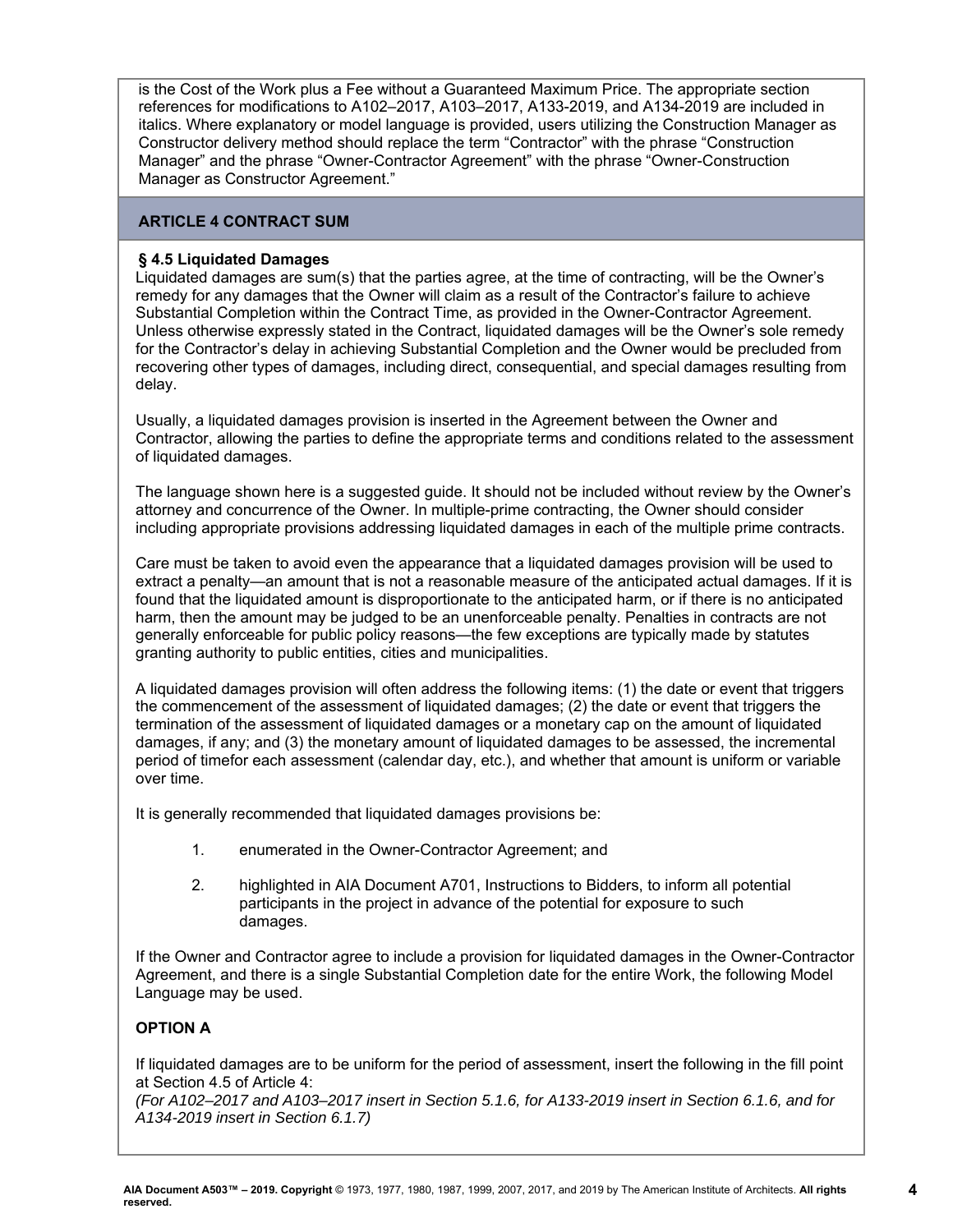#### **Model Language:**

If the Contractor fails to achieve Substantial Completion within the Contract Time, the Contractor shall be liable for the sum of \_\_\_\_\_\_\_\_\_\_\_\_\_\_ dollars (\$\_\_\_\_\_\_\_\_\_\_\_\_\_) as liquidated damages, and not as a penalty, for each calendar day beginning on the first day after the Contractor fails to achieve Substantial Completion within the Contract Time until the date that Substantial Completion is achieved.

## **OPTION B**

If liquidated damages are to be variable for the period of assessment, insert the following in the fill point at Section 4.5 of Article 4:

*(For A102–2017 and A103–2017 add to Section 5.1.6, for A133-2019 insert in Section 6.1.6, and for A134-2019 insert in Section 6.1.7)* 

## **Model Language:**

If the Contractor fails to achieve Substantial Completion within the Contract Time, the Contractor shall be liable for the sums stipulated below, as liquidated damages and not as a penalty: (1) for each calendar day beginning on the first day after the Contractor fails to achieve Substantial Completion within the Contract Time for a period of days (the "Initial Period"): Dollars  $(\frac{\$$  ( $\$$ ); and (2) for each calendar day beginning on the day after the Initial Period until the date that Substantial Completion is achieved: Dollars ( $\$$ ).  $\text{Dollars (}\$   $\qquad \qquad$  ).

If the Owner and Contractor agree to include provisions for liquidated damages in the Owner-Contractor Agreement and there are multiple Substantial Completion dates for different phases of the Work, then the liquidated damages provisions may address the damages appropriate to each phase of Substantial Completion set forth in Section 3.3.2 of AIA Document A101-2017, Section 4.3.2.2 of AIA Documents A102-2017 and AIA Document A103-2017, Section A.2.3.2 of A133-2019, Exhibit A (Guaranteed Maximum Price Amendment), and Section 3.3.1.3.2 of A134-2019.

Circumstances may justify a cap on the total amount of liquidated damages that may be assessed against the Contractor. In those circumstances, the parties may consider adding the following language to the language selected under Option A or Option B above:

#### **Model Language**

Under no circumstances shall the total amount of liquidated damages exceed the sum of Dollars  $(\$  ).

## **§ 4.6 Bonus**

Below is an example of a bonus provision that may be used to counterbalance a liquidated damages provision such as those shown in Section 4.5. To overcome the public policy objection against penalties in contracts, some parties believe that a bonus counterpoint will cause a court to look more favorably on a liquidated damages provision.

It is not a recommended practice to employ such a provision without specific advice from local legal counsel.

Bonus provisions should be used when the Owner will obtain a benefit if the Contractor completes the construction prior to the time set for Substantial Completion. On occasion, the Owner may not desire early completion because of the timing requirements of other commitments, such as mortgage closings or the commencement of tenant leases. The model language below assumes substantial completion of the entire Work.

Add the following to Section 4.6 of Article 4:

*(For A102–2017 and A103–2017 add to Section 5.1.7, for A133-2019 add to Section 6.1.7, and for A134-2019 add to Section 6.1.8)* 

#### **Model Language:**

The Owner shall pay, as a bonus to the Contractor, a sum of \_\_\_\_\_\_\_\_\_\_\_ Dollars (\$\_\_\_\_\_\_\_) for each calendar day preceding the date established for Substantial Completion in the Contract Documents that the Work is determined to be substantially complete by the Architect.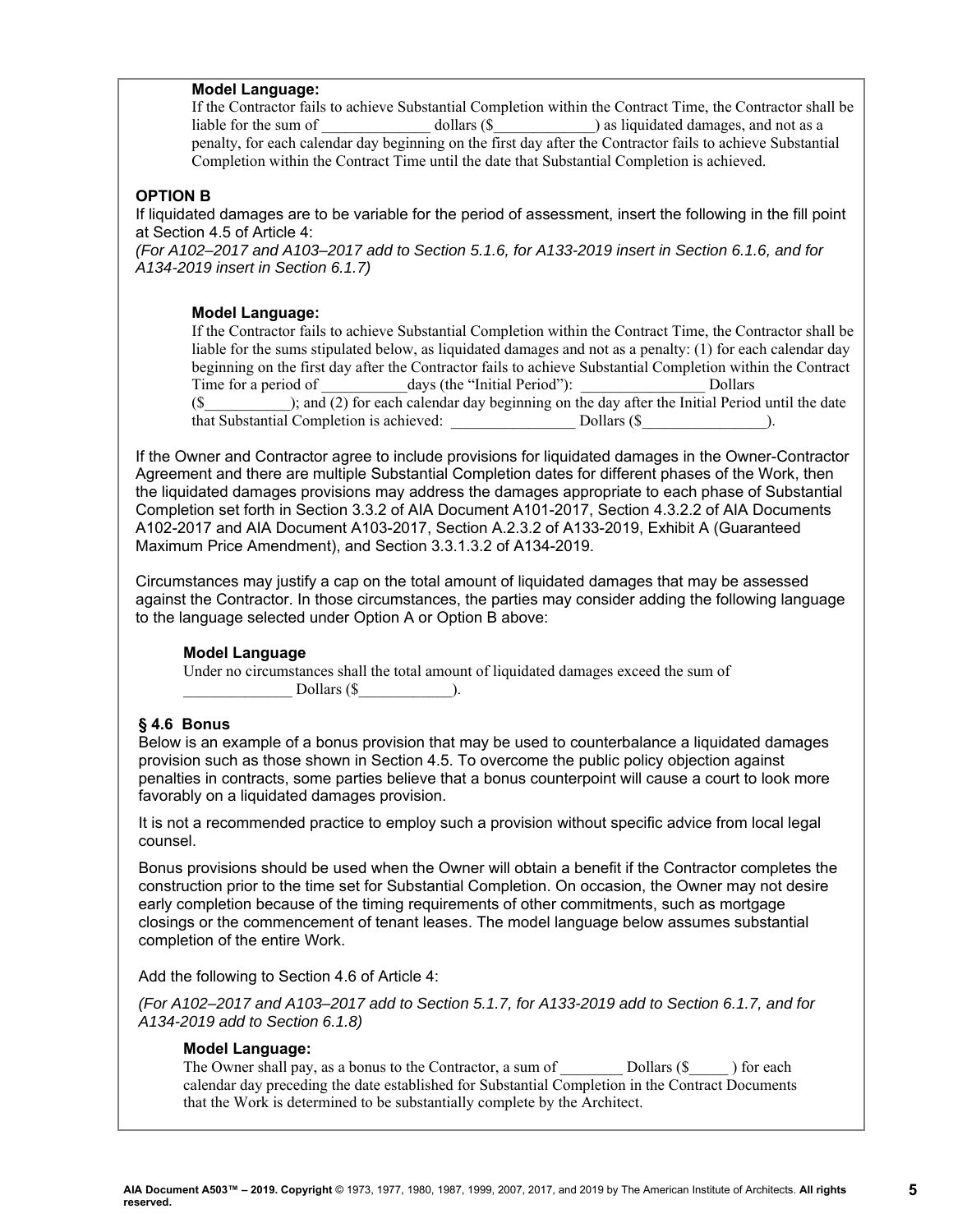## **ARTICLE 5 PAYMENTS**

#### **§ 5.1.7 Retainage**

Retainage is an amount specified in the Agreement that is withheld by the Owner from each of the Contractor's progress payments until the Contractor achieves Substantial Completion. Retainage may be withheld as a constant or variable percentage for the entire application, or retainage may be withheld differently based upon each line item in the schedule of values. The amount, purpose, and conditions for release, of retainage are typically governed by state law. Be sure to consult with legal counsel before finalizing the provisions for retainage.

Parties may select certain items in the schedule of values that are not subject to retainage, which might include costs for which the Contractor must make full payment in a timely manner. These items would be inserted in Section 5.1.7.1.1 of A101-2017 (or Section 12.1.8.1.1 of A102-2017, Section 12.1.7.1.1 of A103-2017, Section 11.1.8.1 of A133-2019, or Section 11.1.7.1 of A134-2019) and may include insurance and bond premiums, permits, and deposits for long lead items.

Reduction or limitation of retainage may take different forms with respect to timing and amount. The following model language may be used to reduce or limit retainage.

## **OPTION A**

Option A provides for line item retainage. This method applies retainage, and any reduction thereof, equally to all phases of the Work. Thus, early finishing Subcontractors (e.g. foundations, structural steel) can have their retained funds reduced when they have satisfactorily performed 50% of their Subcontracts, without waiting for the entire Project to be 50% complete. Coordination with the language in Section 9.8.5 of A201–2017 will be required because that section requires release of all retainage at Substantial Completion.

Add the following to Section 5.1.7.2 of Article 5:

*(For A102–2017 add to Section 12.1.8.2, for A103–2017 add to Section 12.1.7.2, for A133-2019 add to Section 11.1.8.2, or for A134-2019 add to Section 11.1.7.2 )* 

#### **Model Language:**

Until Substantial Completion, the Owner may withhold \_\_\_\_\_\_\_ percent ( $\%$ ) of the amount due the Contractor on account of progress payments, as applied to each line item in the schedule of values approved by the Architect, until that line item is fifty percent (50%) complete, and thereafter there shall be no additional retainage on that line item.

## **OPTION B**

Option B provides for progress payments in full to the Contractor after the Work is 50% complete. This method applies the burden of retainage unequally to the Subcontracts,-requiring full retainage to be withheld on Work performed during the first half of construction, but no retainage to be withheld on Work performed during the second half of construction. Coordination with the language in Section 9.8.5 of A201–2017 will be required because that section requires release of all retainage at Substantial Completion.

Add the following to Section 5.1.7.2 of Article 5:

*(For A102–2017 add to Section12.1.8.2, for A103–2017 add to Section 12.1.7.2, for A133-2019 add to Section 11.1.8.2, or for A134-2019 add to Section 11.1.7.2 )* 

#### **Model Language:**

Until the Work is fifty percent  $(50%)$  complete, the Owner may withhold percent  $($  %) of the amount due the Contractor on account of progress payments. At the time the Work is fifty percent (50%) complete and thereafter, there shall be no additional retainage withheld.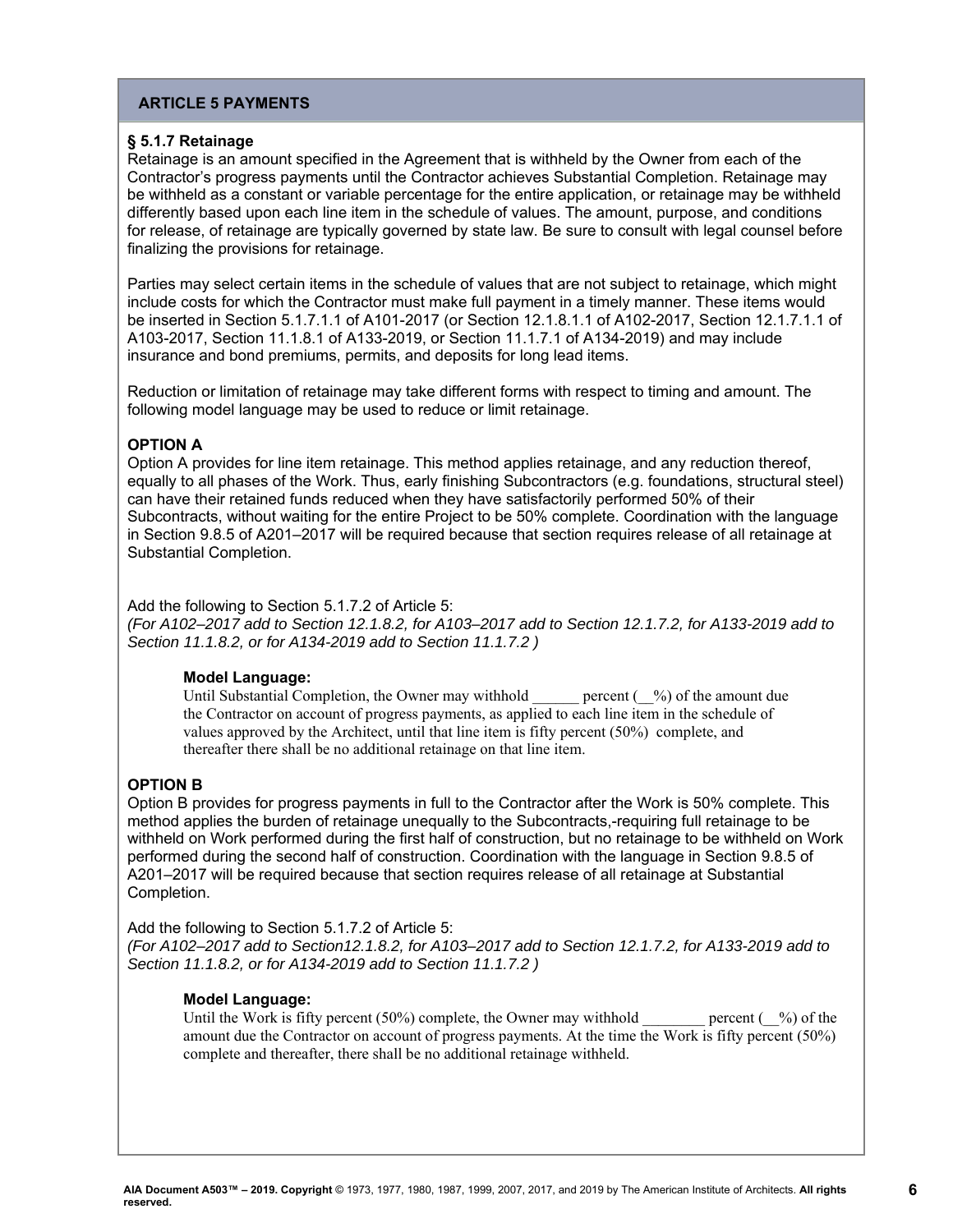## **ARTICLE 7 TERMINATION OR SUSPENSION**

#### **§7.1.1 Termination Fee**

Under Section 14.4.3 of AIA Document A201-2017, if an Owner terminates the Agreement for convenience, the Owner pays the Contractor for:

- 1. work properly executed;
- 2. costs incurred by reason of the termination, including costs attributable to termination of subcontracts; and
- 3. a termination fee, if any, set forth in the Agreement.

The place to enter the termination fee appears as a fill-point in the Owner-Contractor Agreements (i.e., Section 7.1.1 of AIA Document A101–2017 and Section 14.1.3 of AIA Document A102–2017 and A103– 2017) or the Owner-Construction Manager as Constructor Agreements (i.e., Section 13.2.3 of A133-2019 and A134-2019). This termination fee is intended to be a negotiated amount (or means to compute an amount) that liquidates the Owner's liability to the Contractor for claims based on the Contractor's lost business opportunity and overhead and profit on the Contractor's unperformed Work. It is not designed to completely liquidate the Owner's liability for termination because claims from the Contractor's subcontractors and suppliers may be separately payable to the Contractor under Section 14.4.3 of AIA Document A201-2017 as "costs attributable to termination of subcontracts." Under Section 7.2.2.2 of AIA Document A401-2017, if the Owner terminates the Contractor for convenience, the Subcontractor is entitled to receive payment for Work properly executed, costs incurred by reason of the termination, and reasonable overhead and profit on the Work not executed.

The termination fee can be structured as a flat fee, a percentage of the Contract Sum, or as a tiered payment system based upon the stage of completion of the Project. Several options are given below.

## **OPTION A**

If the Owner and Contractor agree to a flat termination fee, the following Model Language may be used.

Add the following to Section 7.1.1 of Article 7:

*(For A102–2017 and A103–2017 add to Section 14.1.3 and for A133-2019 and A134-2019 add to Section 13.2.3)* 

**Model Language**:

The termination fee shall be  $\qquad \qquad$  Dollars (\$  $\qquad \qquad$  ).

#### **OPTION B**

If the Owner and Contractor agree to a percentage of the unpaid Contract Sum for the termination fee, the following Model Language may be used.

Add the following to Section 7.1.1 of Article 7:

*(For A102–2017 and A103–2017 add to Section 14.1.3 and for A133-2019 and A134-2019 add to Section 13.2.3)* 

#### **Model Language**:

The termination fee shall be  $\qquad \qquad$  percent ( $\qquad$ %) of the value of the unpaid Contract Sum for the Work remaining to be performed as of the date of the Notice of termination.

## **OPTION C**

If the Owner and Contractor agree to a tiered payment system for the termination fee, based upon the stage of completion of the Project , the following Model Language may be used.

Add the following to Section 7.1.1 of Article 7:

*(For A102–2017 and A103–2017 add to Section 14.1.3 and for A133-2019 and A134-2019 add to Section 13.2.3)*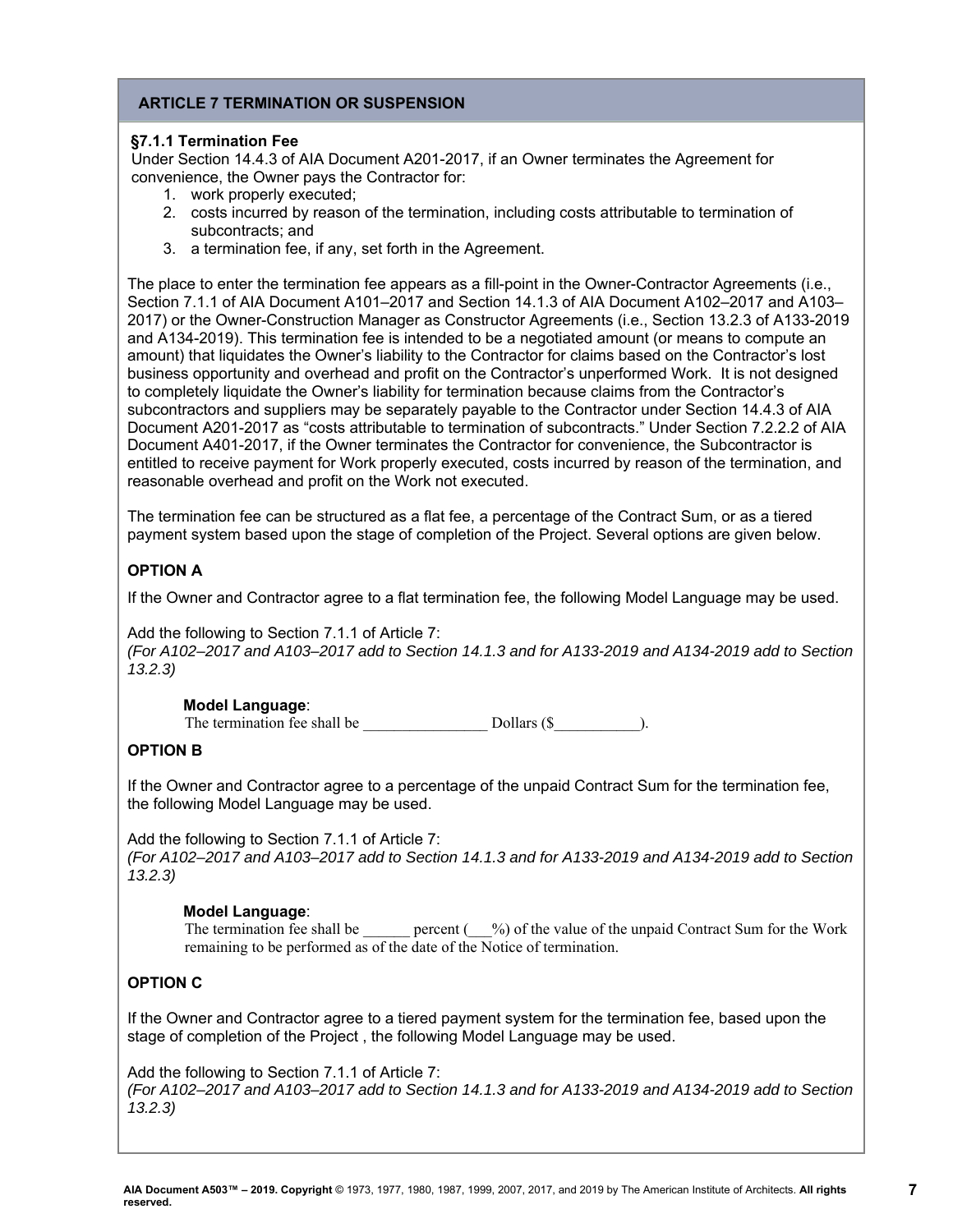#### **Model Language**:

The termination fee shall be a percentage of the value of the unpaid Contract Sum for the Work remaining to be performed as of the date of the Notice of termination as follows:

| Percent of Work remaining to be performed as<br>of the date of the Notice of Termination | Percentage to be Applied to the Value of the<br>Contract Sum for Work remaining to be<br>performed |
|------------------------------------------------------------------------------------------|----------------------------------------------------------------------------------------------------|
| Greater than 75%                                                                         |                                                                                                    |
| $75\% - 25\%$                                                                            |                                                                                                    |
| Less than $25\%$                                                                         |                                                                                                    |

Should the parties desire to establish a termination fee to liquidate the Owner's entire liability for lost opportunity and overhead and profit on the Work remaining to be performed as of the date of the Notice of Termination, inclusive of the Contractor, its Subcontractors and suppliers, the following Model Language may be included in AIA Document A201-2017:

Delete 14.4.3 of A201–2017 and substitute the following:

#### **Model Language:**

In case of termination for the Owner's convenience, the Owner shall pay the Contractor for (1)Work properly executed; (2) costs incurred by reason of the termination, including costs attributable termination of Subcontracts; and (3) the termination fee, if any, set forth in the Agreement. The termination fee set forth in the Agreement, if any, is intended to be the sole compensation to the Contractor for overhead and profit on Work not executed by the Contractor, as well as any compensation the Contractor is obligated to pay Subcontractors and suppliers for overhead and profit on Work not executed.

In addition to the change in the General Conditions, the provisions of the Contractor-Subcontractor Agreement will require modification, modify Section 7.2.2.2 of the AIA Document A401-2017 Contractor-Subcontractor Agreement as follows:

#### **Model Language**:

In case of termination for the Owner's convenience, the Subcontractor shall be entitled to receive payment for Work properly executed; costs incurred by reason of the termination; and a termination fee, if any, as provided in the Prime Contract and as reasonably apportioned by the Contractor to the Subcontractor's Work. The termination fee, if any, set forth in the Prime Contract and as apportioned by the Contractor to the Subcontractor, is intended to be the sole compensation to the Subcontractor for overhead and profit on Work not executed.

## II. **AMENDMENTS TO GENERAL CONDITIONS AND SUPPLEMENTARY CONDITIONS**

AIA Document A201–2017, General Conditions of the Contract for Construction, is used as the framework to which all of the items discussed in this section are related. The numbering in the sections below follows the numbering of the relevant provisions in A201–2017. Where reference is made to the "Owner-Contractor Agreement," users utilizing the Construction Manager as Constructor delivery method should replace the phrase "Owner-Contractor Agreement" with the phrase "Owner-Construction Manager as Constructor Agreement."

## **SUGGESTED INTRODUCTORY PARAGRAPH TO SUPPLEMENTARY CONDITIONS**

If Supplementary Conditions will be placed in a separate document an introductory paragraph to explain their purpose may be helpful, such as:

#### **Model Language:**

The following supplements modify AIA Document A201–2017, General Conditions of the Contract for Construction. Where a portion of the General Conditions is modified or deleted by these Supplementary Conditions, the unaltered portions of the General Conditions shall remain in effect.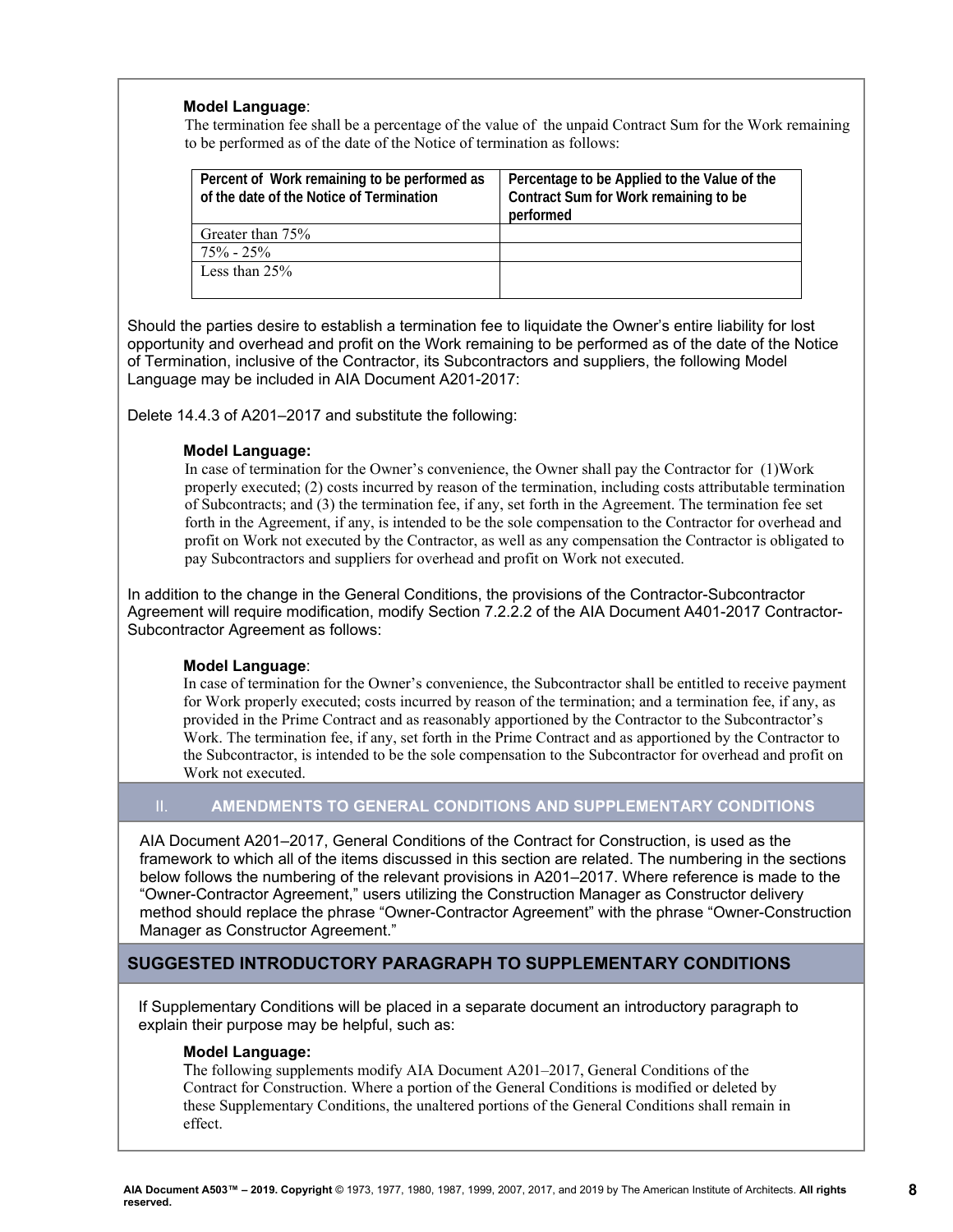## **ARTICLE 1 GENERAL PROVISIONS**

#### **§ 1.1 Basic Definitions**

Certain corporate clients or governmental agencies may require the use of terms such as "Project Manager," "Contracting Officer" or others which may have important and necessary connotations, and these terms should be defined here.

**§ 1.1.1** If a client requires that the bidding requirements and other documents be included in the Contract Documents, the specific documents should be enumerated in the Agreement between the Owner and Contractor. It may also be advisable to bring this to the attention of Bidders in the Instructions to Bidders.

## **§ 1.1.4 The Project**

If the Work the Contractor will perform does not constitute the total Project, the relationship of the Contractor's Work to that of separate contractors or the Owner should be made clear in the Contract Documents. General information should be provided concerning the relationship of the Contractor's activities to the activities of separate contractors or the Owner's own forces in the General Requirements (Division 1 of the Specifications).

#### **§ 1.2 Correlation and Intent of the Contract Documents**

**§ 1.2.1** The AIA General Conditions do not establish a system of precedence among the Contract Documents, but provide that all documents are complementary. In the event of inconsistencies among the Contract Documents, the Architect is to interpret them to reflect the design intent. Establishing a fixed order of priority is not recommended because no one document constitutes the best authority on all issues that may arise. The order shown here is suggested for consistency in the event an Owner insists on establishing a precedent. Note that this modification does not establish a precedent between Drawings and Divisions 2 through 49 of the Specifications, which together describe the Work.

Add Section 1.2.1.2 to Section 1.2.1:

#### **Model Language:**

**§ 1.2.1.2** In the event of conflicts or discrepancies among the Contract Documents, interpretations will be based on the following priorities:

- **.1** Modifications.
- **.2** The Agreement.
- **.3** Addenda, with those of later date having precedence over those of earlier date.
- **.4** The Supplementary Conditions.
- **.5** The General Conditions of the Contract for Construction.
- **.6** Division 1 of the Specifications.
- **.7** Drawings and Divisions 2–49 of the Specifications.
- **.8** Other documents specifically enumerated in the Agreement as part of the Contract Documents.

In the case of conflicts or discrepancies between Drawings and Divisions 2–49 of the Specifications, or within or among the Contract Documents and not clarified by Addendum, the Architect will determine which takes precedence in accordance with Sections 4.2.11, 4.2.12, and 4.2.13.

## **ARTICLE 2 OWNER**

#### **§ 2.3 Information and Services Required of the Owner**

**§ 2.3.1** When, after award of the Contract, the Project is subject to a prolonged review or approval process by governmental or other agencies, it is desirable to describe this process and to state (1) whether the Contractor is expected to play any role in the process and (2) the effect this process may be expected to have on the commencement of the Work and the progress schedule.

**§ 2.3.4** It may be necessary in some instances to amend or supplement this section to describe more fully the surveys which the Owner will furnish (i.e., metes and bounds only or topographical).

**§ 2.3.6** Under Section 2.3.6, the Owner is required to provide the Contractor with one copy of the Contract Documents in paper format free of charge. If the Owner will provide the Contractor with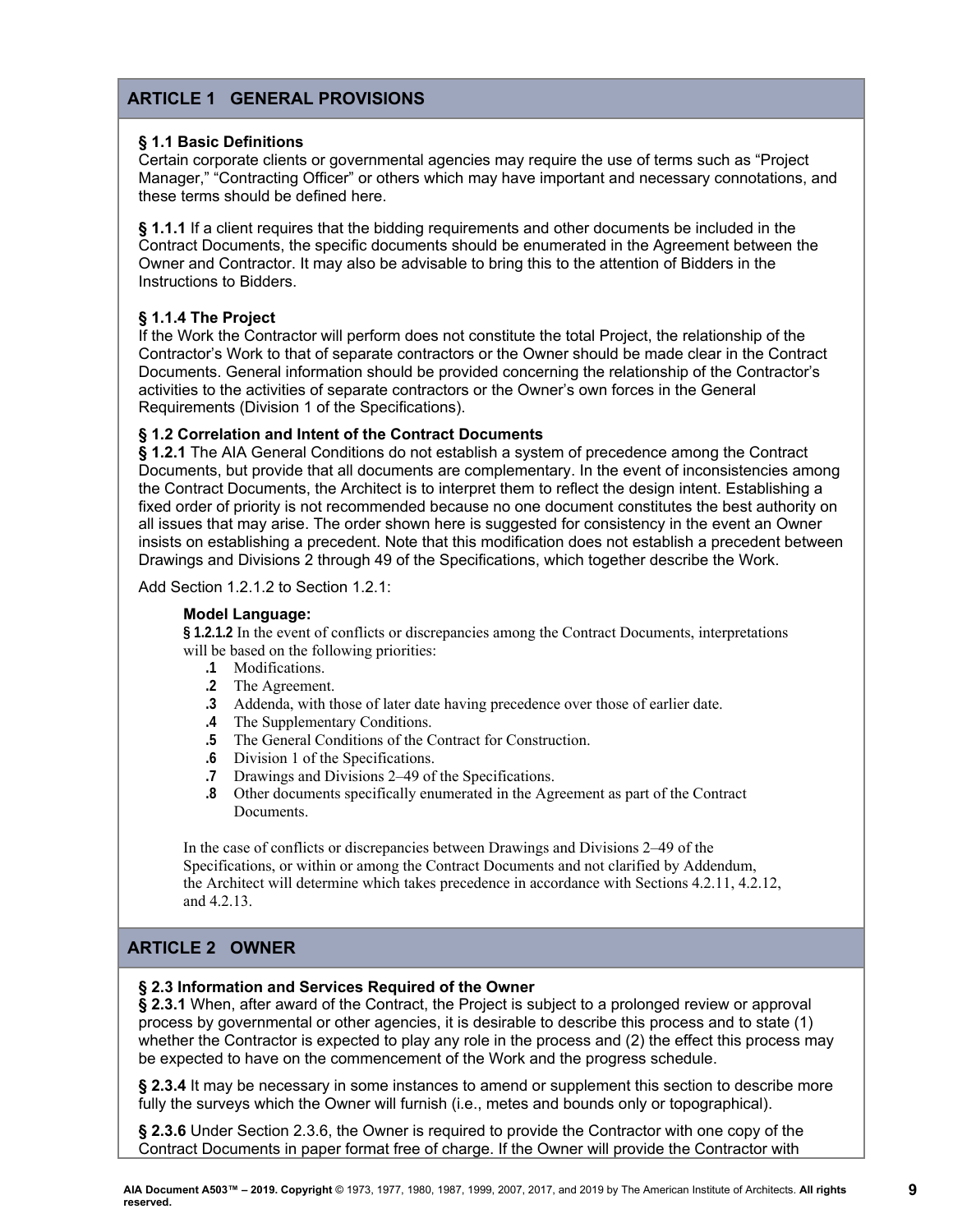Contract Documents in digital format rather than paper, the following language may be substituted for Section 2.3.6.

Delete Section 2.3.6 and substitute the following:

#### **Model Language:**

**§ 2.3.6** The Owner shall furnish the Contract Documents to the Contractor in digital format. If the Contractor requires paper documents, the Contractor shall be responsible for the costs of producing such paper documents.

## **ARTICLE 3 CONTRACTOR**

#### **§ 3.2 Review of Contract Documents and Field Conditions by Contractor**

In B101™–2017, Section 3.6.4.4 provides for the Architect's review of the Contractor's requests for information. In addition, Section 4.2.2 of B101–2017 provides that the Architect's services in responding to Contractor's requests for information, where such information is already available to the Contractor, are Additional Services. The following model language may be used to provide consistency between A201 and B101 provisions where the Owner intends to obtain reimbursement from the Contractor for the Architect's review of Contractor's requests for information. Using AIA Document G716™–2004, Request for Information, may mitigate problems associated with such requests.

Add the following Section 3.2.5 to Section 3.2:

#### **Model Language:**

**§ 3.2.5** The Owner is entitled to reimbursement from the Contractor for amounts paid to the Architect for evaluating and responding to the Contractor's requests for information that are not prepared in accordance with the Contract Documents or where the requested information is available to the Contractor from a careful study and comparison of the Contract Documents, field conditions, other Owner-provided information, Contractor-prepared coordination drawings, or prior Project correspondence or documentation.

#### **§ 3.4 Labor and Materials**

**§ 3.4.2** The following language may be used in situations where the Owner has agreed to allow for consideration of substitutions after the Contract has been executed. This section establishes the criteria for submission and evaluation of substitution requests. Language regarding the substitution process should be included in the General Requirements (Division 1 of the Specifications). Note that when multiple construction contracts are employed, substitutions must be fully coordinated across the Work of all Separate Contractors.

Add Section 3.4.2.1 to Section 3.4.2:

#### **Model Language:**

**§ 3.4.2.1** After the Contract has been executed, the Owner and Architect may consider requests for the substitution of products in place of those specified. The Owner and Architect may, but are not obligated to, consider only those substitution requests that are in full conformance with the conditions set forth in the General Requirements (Division 1 of the Specifications). By making requests for substitutions, the Contractor:

- **.1** represents that it has personally investigated the proposed substitute product and determined that it is equal or superior in all respects to the product specified;
- **.2** represents that it will provide the same warranty for the substitution as it would have provided for the product specified;
- **.3** certifies that the cost data presented is complete and includes all related costs for the substituted product and for Work that must be performend or changed as a result of the substitution, except for the Architect's redesign costs, and waives all claims for additional costs related to the substitution that subsequently become apparent;
- **.4** agrees that it shall, if the substitution is approved, coordinate the installation of the accepted substitute, making such changes as may be required for the Work to be complete in all respects: and
- **.5** represents that the request includes a written representation identifying any potential effect the substitution may have on the Project's achievement of a Sustainable Measure or the Sustainable Objective.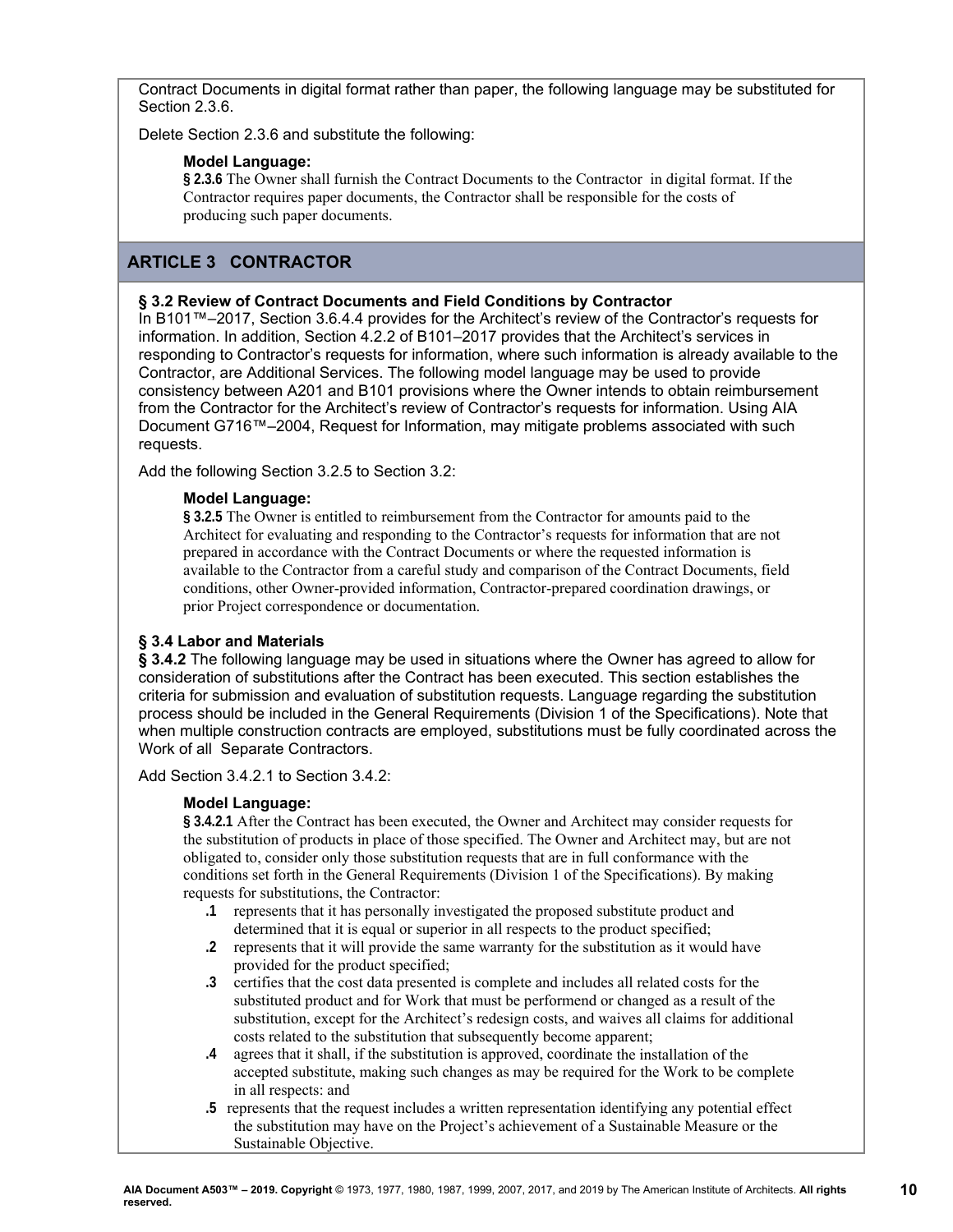Substitutions proposed by the Contractor must be evaluated by the Architect and, if accepted, may require revision of the Drawings and Specifications. The resulting demands on the Architect's time and other resources may entitle the Architect to an adjustment in compensation, as is the case under Section 4.2.2.5 of AIA Document B101–2017. The following language allows the Owner to pass this expense on to the Contractor. This language should be used on Projects where the Owner is prepared to deal with disputes that may arise from enforcement of this provision—for example, in situations where the Architect evaluates and then rejects the Contractor's proposed substitution. The Owner and Architect should also be prepared to deal with proposed substitutions that benefit the Owner.

Add the following to the end of Section 3.4.2:

## **Model Language:**

**§ 3.4.2.2** The Owner shall be entitled to reimbursement from the Contractor for amounts paid to the Architect for reviewing the Contractor's proposed substitutions and making agreed-upon changes in the Drawings and Specifications resulting from such substitutions.

## **§ 3.5 Warranty**

Note that the terms of the warranty under Section 3.5.1 are separate and distinct from the Contractor's obligation to correct the Work, as required under Section 12.2. Special warranties such as, manufacturers' warranties, roofing warranties, or HVAC warranties, in the technical sections of the Specifications may also limit or expand obligations under this warranty. It is strongly suggested that Section 3.5 only be modified with legal advice.

## **§ 3.6 Taxes**

**§ 3.6.1** Certain non-profit organizations may be wholly or partially tax-exempt. Since the degree of tax exemption varies from jurisdiction to jurisdiction, the Owner should provide the exact language for statements concerning tax exemption for inclusion in the Supplementary Conditions.

#### **§ 3.7 Permits, Fees, Notices, and Compliance with Laws**

§ 3.7.1 Where separate contracts are used, the permits and governmental fees, licenses and inspections each contractor is required to obtain and pay for should be listed to avoid duplication or error. In certain circumstances the Owner may elect to obtain the building permit, certain permits may not be required, or the Owner may elect to pay for, or reimburse the Contractor for, other fees. In those cases, this section should be appropriately modified. Attention should be given to Section 2.3.1 which relates to this issue.

#### **§ 3.8 Allowances**

**§ 3.8.1** Allowances should be specified in the General Requirements (Division 1 of the Specifications) with appropriate references in the particular sections of the Specifications. If allowances are to be expended by Subcontractors rather than directly by the Contractor (for example, an allowance for the purchase of special light fixtures), the information in the General Requirements (Division 1 of the Specifications) should clarify that the Subcontractor's overhead, profit, handling and other costs are included in the Contract Sum and that the allowance covers only the net cost to the Subcontractor.

Unanticipated price escalations in construction materials after the contract is executed have caused concern to owners and contractors. If the Owner and Architect are concerned about facing such price escalations in certain materials, they should identify those materials prior to the bid and provide for them in the bidding requirements as allowances.

Renovation projects often require implementation of contractual techniques to manage unknown conditions. Quantity allowances may be established for such conditions, coupled with unit pricing mechanisms that will be triggered in the face of greater or lesser quantities of Work than those anticipated by the quantity allowance. If the potential range of variation is large, the Owner may wish to include overhead and profit in the quantity allowance, but not in the unit price. Since the quantity allowance is an assumed amount of Work in the Contract Sum and the unit price is the amount proposed by the Contractor to perform a greater or lesser increment of Work, the fair overhead and profit percentage for greater quantities is usually different from the percentage applied to lesser quantities of Work. If such conditions exist on a Project, Section 3.8.2.2 may be modified accordingly.

**§ 3.10.1** The Contractor's construction schedule is a management, planning and control tool that can be used by all of the Project participants. The Architect may use the schedule to evaluate the progress of the Work as well as plan its own site observations. If a Claim for extension of the Contract Time is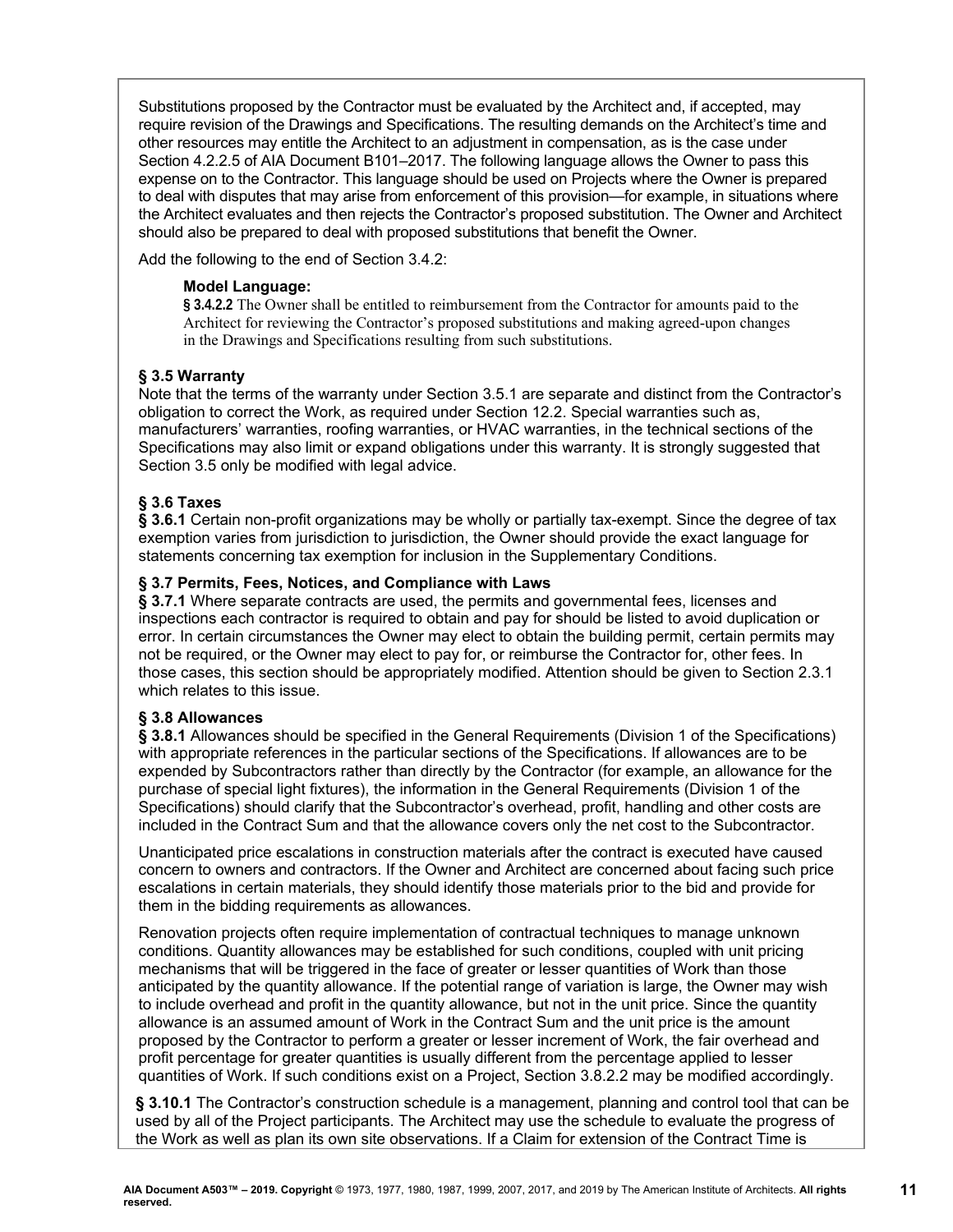submitted by the Contractor under Section 15.1.6, the Initial Decision Maker (IDM), who is often the Architect, will use the current schedule to evaluate whether the date of Substantial Completion is impacted, supported by the analysis provided by the Contractor.

Section 3.10.1 of AIA Document A201–2017 has been developed to provide general requirements for scheduling on most projects. However, complex or time sensitive projects may need to address scheduling in greater detail. It may be necessary to require a schedule able to describe the logical links among activities, float times, the critical path, and manpower loading. A detailed description of, and requirements for, the Contractor's construction and submittal schedules, including the process for its preparation, required development, and element details; float ownership; delay treatment; and schedule reporting and updating, is often specified in the General Requirements (Division 1 of the Specifications).

Model Language regarding documentation of time related Claims is discussed under Section 15.1.6.

## **§ 3.11 Documents and Samples at the Site**

The documents required here constitute "a record of the Work as constructed" and their function is limited to showing changes made in the Work during construction. Specific detailed requirements for recording as-constructed conditions, especially for mechanical and electrical portions of the Work, should be specified in the General Requirements (Division 1 of the Specifications), or in the appropriate section of the Specifications.

#### **§ 3.12 Shop Drawings, Product Data and Samples**

**§ 3.12.5** Detailed procedures for handling Shop Drawings, Product Data and Samples should be specified in the General Requirements (Division 1 of the Specifications).

**§ 3.12.11** Reviewing multiple resubmittals can be a serious drain on the Architect's time and other resources. If the Architect is entitled to an adjustment in compensation for such services under the Owner-Architect agreement (for example, under Section 4.2.3 of AIA Document B101–2017), language such as that shown below may be appropriate.

Add Section 3.12.11 to Section 3.12:

#### **Model Language:**

**§ 3.12.11** The Architect's review of Contractor's submittals will be limited to examination of an initial submittal and  $($   $)$  resubmittals. The Contractor shall reimburse the Owner for amounts paid to the Architect for evaluation of additional resubmittals.

## **§ 3.13 Use of Site**

Detailed requirements may need to be specified in the General Requirements (Division 1 of the Specifications) if an existing building will remain occupied or require access by the public during construction. Additionally, information regarding site access such as points of ingress and egress, as well as allowable working hours, may be specified in the General Requirements.

#### **§ 3.14. Cutting and Patching**

**§ 3.14.1** Special requirements for Work involving renovation, remodeling, historic restoration, or other detailed requirements should be specified in Divisions 1–49 of the Specifications.

#### **§ 3.15 Cleaning Up**

§ 3.15.1 Detailed requirements for cleaning should be specified in the General Requirements (Division 1 of the Specifications).

#### **§ 3.18 Indemnification**

In some jurisdictions statutory requirements may modify this indemnification section or void it completely. The Owner should seek the advice of legal counsel for modifications to this section.

## **ARTICLE 4 ARCHITECT**

#### **§ 4.1 General**

Some clients, especially public authorities, may elect to engage the Architect for limited contract administration services or elect to omit contract administrative services from the Architect's scope of services altogether. If this occurs, the Architect's services in the General Conditions should be reviewed carefully and correlated with the provisions of the Agreement between Owner and Architect. The parties should be especially alert to the possible delegation of the Architect's duties or authority to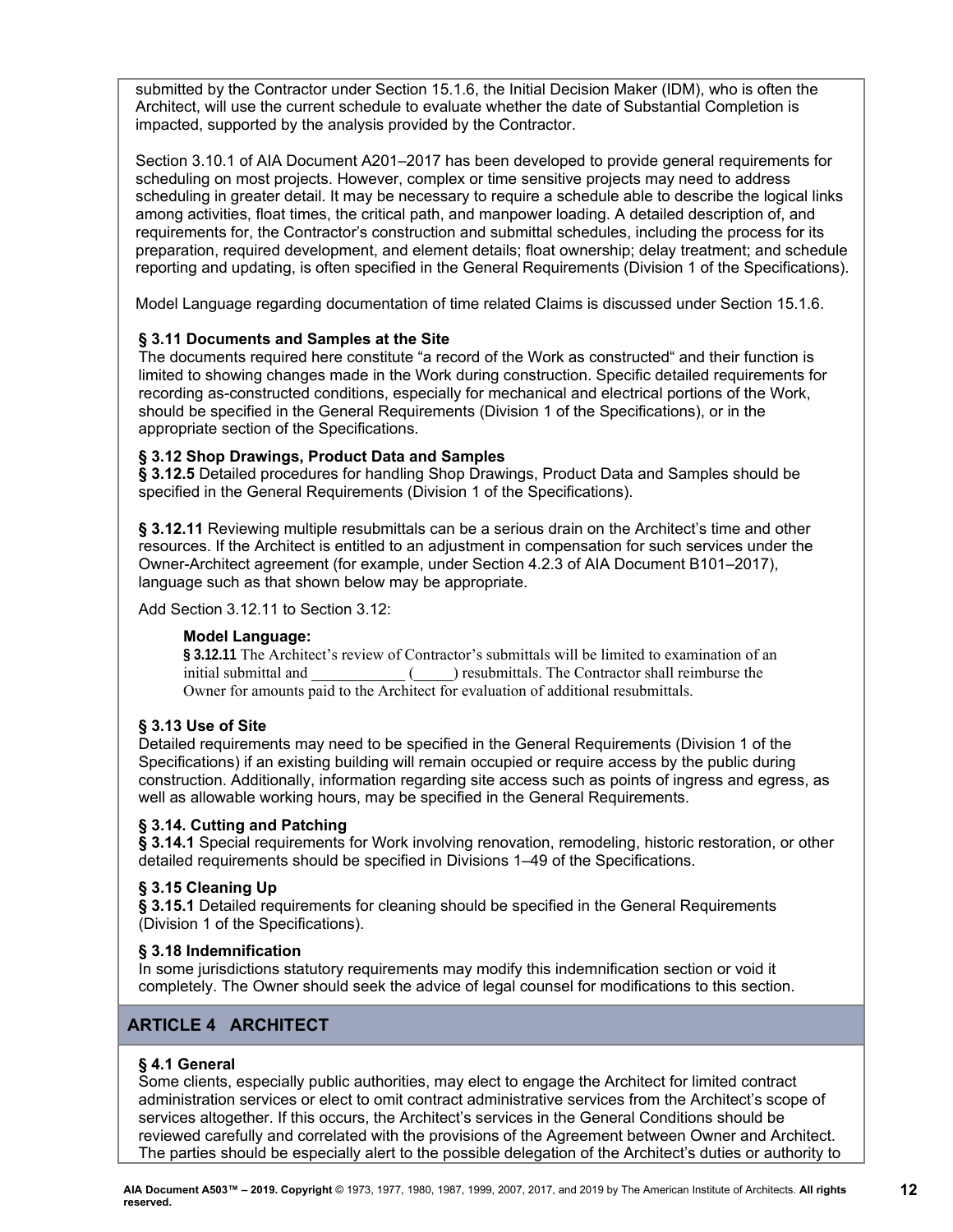someone else, and should specify under this section who will assume each function normally assigned to the Architect. Other provisions of the General Conditions may have to be modified as well. The parties should be aware that changes to the Architect's services in A201–2017 may conflict with the services described in the Owner-Architect Agreement. The terms of the A201 are only applicable to the Architect's services to the extent they are consistent with or amended in the Owner-Architect Agreement.

If the Architect's construction administration duties vary from those identified in A201–2017, use the following model language to identify the variations.

#### **Model Language:**

**§ 4.1.2** The Architect's duties, responsibilities and limitations of authority are modified as follows: *(List or attach as an exhibit.)* 

**§ 4.2.2.1** AIA Document B101–2017 addresses instances when the Architect makes site visits as a result of Contractor actions. The following language may be added for consistency between Section 4.2.2 of A201–2017 and Section 4.2.3 of B101–2017.

Add Section 4.2.2.1 to Section 4.2.2:

#### **Model Language:**

**§ 4.2.2.1** The Owner is entitled to reimbursement from the Contractor for amounts paid to the Architect for site visits made necessary by the fault of the Contractor or by defects and deficiencies in the Work.

#### **§ 4.2.4 COMMUNICATIONS**

Traditionally the Owner and Contractor have been encouraged to discuss matters related to the Project through the Architect. Section 4.2.4 of A201–2017 recognizes that the Owner and Contractor may communicate directly in certain situations, subject to the Owner's responsibility to notify the Architect if the communication is related to the Project. While some Owners prefer to be involved in Project communications, others may prefer that all communications are directed through the Architect. The following language can be used as a substitute if the Owner prefers that all communication between the Owner and Contractor is conducted through the Architect.

Delete Section 4.2.4 and substitute the following:

#### **Model Language:**

**§ 4.2.4** The Owner and Contractor shall communicate with each other through the Architect about matters arising out of or relating to the Project. Communications by and with the Architect's consultants shall be through the Architect. Communications by and with Subcontractors and suppliers shall be through the Contractor. Communications by and with Separate Contractors shall be through the Owner. The Contract Documents may specify other communication protocols.

**§ 4.2.7** A201–2017 requires the Architect to perform submittal review in accordance with a submittal schedule that the Architect approves, and that may stipulate the turn-around time for Architect's review of submittals. In the absence of an approved submittal schedule, or in anticipation of receiving it, the parties may wish to stipulate a minimum review period for submittals in conformance with standard office procedures.

The following language may be added as Section 4.2.7.1:

#### **Model Language:**

**§ 4.2.7.1** In no case will the Architect's review period on any submittal be less than \_\_\_days after receipt of the submittal from the Contractor.

**§ 4.2.14** On many projects, especially publicly bid projects, the Owner may wish to expand upon the A201–2017 language regarding review and response to requests for information. AIA Document B101–2017 stipulates the situations where the review of requests for information is considered an Additional Service. Requirements in A201 should be coordinated with Section 4.2.2 of B101–2017.

The following language may be added as Section 4.2.14.1. Note that only one of the "or" clauses relating to the type of form used for requests for information should be included: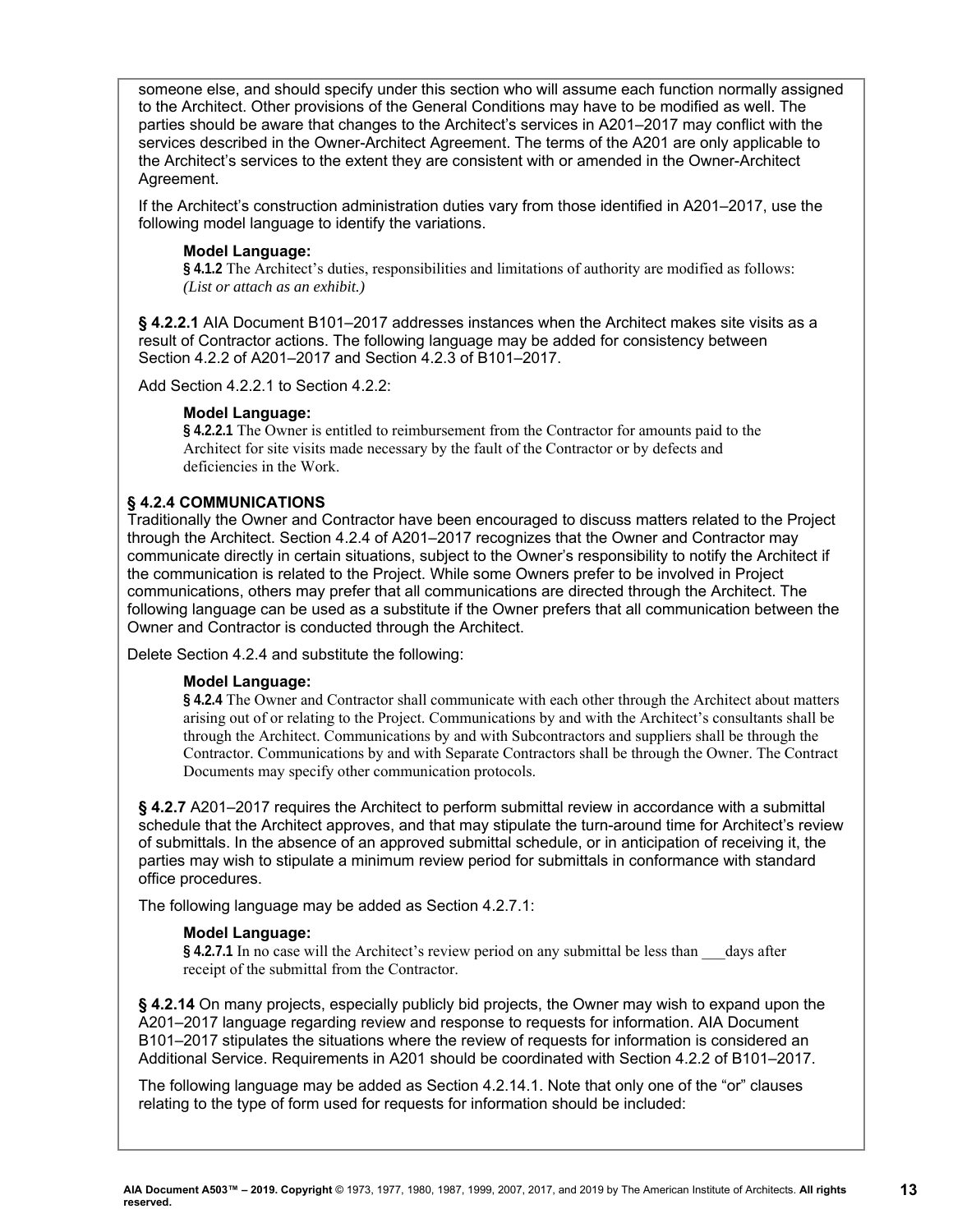#### **Model Language:**

**§ 4.2.14.1** Contractor's requests for information shall be prepared and submitted in accordance with Division 1 "General Requirements" sections **[**on the form included in the Contract Documents**] [OR] [**on AIA Document G716–2004**]**. The Architect will return without action requests for information that do not conform to requirements of the Contract Documents.

## **ARTICLE 5 SUBCONTRACTORS**

#### **§ 5.2 Award of Subcontracts and Other Contracts for Portions of the Work**

If the principal Subcontractors are to be identified and selected prior to execution or award of the Contract, this should be set forth in the bidding requirements (e.g., AIA Document A701–2018, *Instructions to Bidders*). If this procedure is followed, it will be necessary to modify Section 5.2 to conform to the stipulations in the bidding requirements. This should be done by a supplement to Section 5.2.1. If the Owner wishes to take sub-bids on certain parts of the Work or to require the Contractor to employ certain Subcontractors or material suppliers of the Owner's choosing, this should be explained in detail in the Instructions to Bidders.

A201 Section 5.2 requires the Contractor to submit a list of Subcontractors "as soon as practicable after award of the Contract." If the Owner wishes certain Subcontractors to be identified more quickly, a list of those Subcontractors and their submittal dates should be included in the Supplementary Conditions.

If the Owner wishes to review certain proposed manufacturers or fabricators, this should be explained in the Supplementary Conditions. It is recommended that not more than 60 days be allowed; shorter times may be practicable on smaller projects.

The following language may be added as Section 5.2.5.:

#### **Model Language:**

**§ 5.2.5** Not later than \_\_\_\_\_\_\_\_\_\_\_\_ days after the date of commencement of the Work, the Contractor shall furnish in writing to the Owner, through the Architect, the names of persons or entities proposed as manufacturers or fabricators for certain products, equipment and systems identified in the General Requirements (Division 1 of the Specifications) and, where applicable, the name of the installing Subcontractor.

If, however, the Owner wishes to have an opportunity to both review and reject certain proposed manufacturers or fabricators, then this version of Section 5.2.5 should be added to Section 5.2.

#### **Model Language:**

#### **§ 5.2.5 MANUFACTURERS AND FABRICATORS**

**§ 5.2.5.1** Not later than \_\_\_\_\_\_\_\_\_\_\_\_ days after the date of commencement of the Work, the Contractor shall furnish in writing to the Owner, through the Architect, the names of persons or entities proposed as manufacturers or fabricators for certain products, equipment and systems identified in the General Requirements (Division 1 of the Specifications) and, where applicable, the name of the installing Subcontractor. The Architect may reply in writing to the Contractor within 14 days stating 1) whether the Owner or the Architect has reasonable objection to any such proposed person or entity or 2) that the Architect requires additional time to review. Failure of the Owner or Architect to reply within the 14 day period shall constitute notice of no reasonable objection.

**§ 5.2.5.2** The Contractor shall not contract with a proposed person or entity to whom the Owner or Architect has made reasonable and timely objection. The Contractor shall not be required to contract with anyone to whom the Contractor has made reasonable objection.

**§ 5.2.5.3** If the Owner or Architect has reasonable objection to a person or entity proposed by the Contractor, the Contractor shall propose another to whom the Owner or Architect has no reasonable objection. If the proposed but rejected manufacturer or fabricator was reasonably capable of performing the Work, the Contract Sum and Contract Time shall be increased or decreased by the difference, if any, occasioned by such change, and an appropriate Change Order shall be issued before commencement of the substitute manufacturer's or fabricator's Work. However, no increase in the Contract Sum or Contract Time shall be allowed for such change unless the Contractor has acted promptly and responsively in submitting names as required.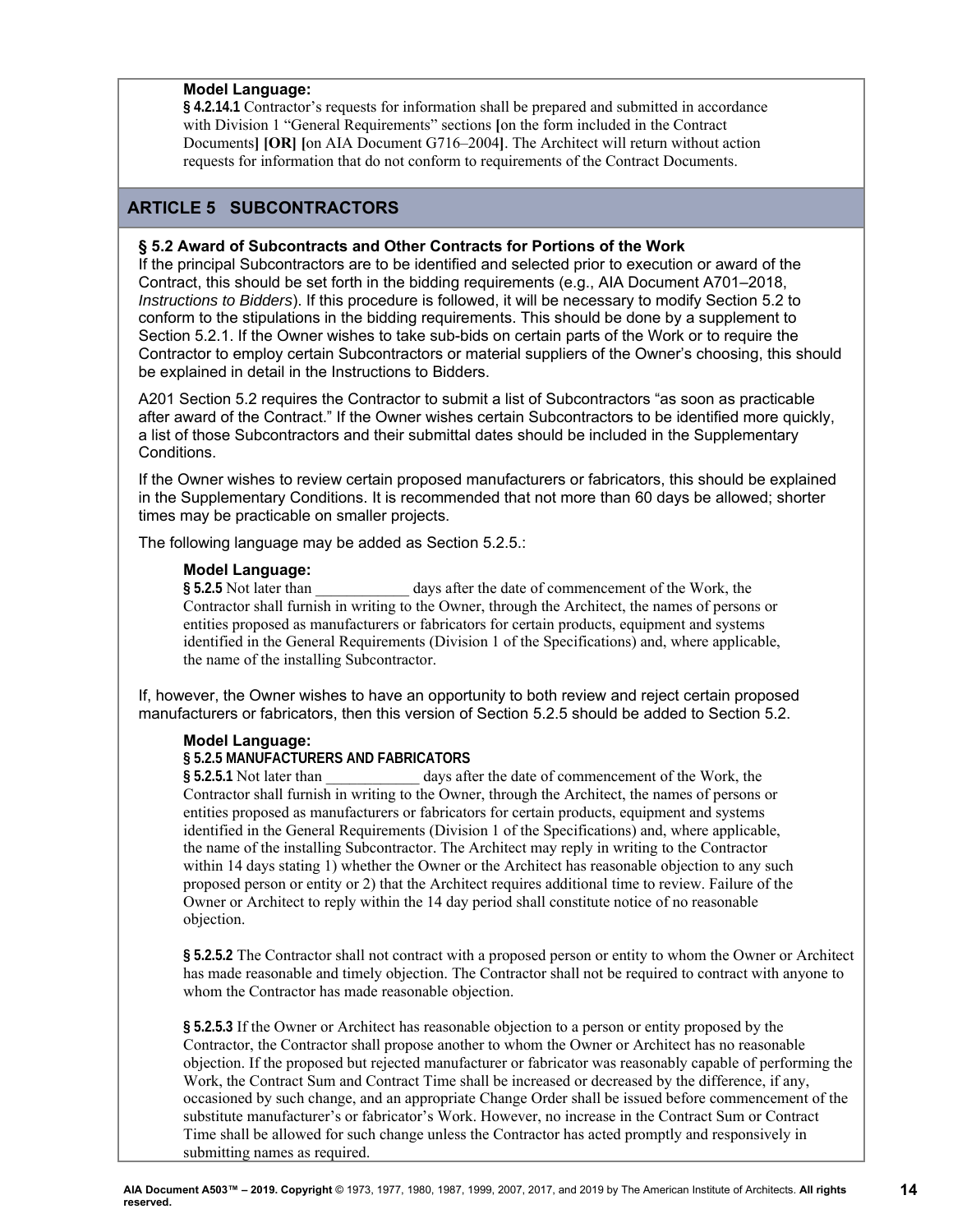**§ 5.2.5.4** The Contractor shall not substitute a person or entity previously selected if the Owner or Architect makes reasonable objection to such substitution.

## **ARTICLE 6 CONSTRUCTION BY OWNER OR BY SEPARATE CONTRACTORS**

#### **§ 6.1 Owner's Right to Perform Construction and to Award Separate Contracts**

**§ 6.1.3** If separate contracts are to be awarded, or if the Owner's forces are to perform construction or operations related to the Project, Section 6.1.3 of the General Conditions requires that the Owner coordinate this construction with the Work of the Contractor. The details of this coordination should be set forth in the General Requirements (Division 1 of the Specifications), including the enumeration of those portions of the Work to be provided under this Article, and identification of Separate Contractors, when known.

## **ARTICLE 7 CHANGES IN THE WORK**

#### **§ 7.1 General**

This suggested modification of Section 7.1 applies only to contracts where the basis of payment is a stipulated sum, such as AIA Document A101™–2017. It does not apply to contracts where the basis of payment is the cost of the Work plus a fee, such as AIA Document A102™–2017 or AIA Document A103™–2017.

For changes in the Work, overhead and profit may be stated separately or combined but, in either case, the Change Order should distinguish among:

- a) Amounts paid to the Contractor for Work performed by the Contractor with that Contractor's own forces and amounts paid for materials purchased directly by the Contractor (not through a Subcontractor).
- b) Amounts paid to the Contractor and Subcontractor for Work performed by the Subcontractor with that Subcontractor's own forces and amounts paid for materials purchased directly by that Subcontractor (not through a Sub-subcontractor).
- c) Amounts paid to the Contractor, Subcontractor and Sub-subcontractor for Work performed by the Sub-subcontractor with that Sub-subcontractor's own forces and amounts paid for materials purchased by that Sub-subcontractor.

On some projects it may be desirable to add more specific information concerning items to be considered as part of "cost" as opposed to "overhead," "profit," or "fee." Items that might be defined as one or the other may include costs for preparing Shop Drawings, reserves for future service liability, engineering and estimating costs, added costs for bonds and insurance, and travel and transportation expenses.

Add the following Section 7.1.4 to Section 7.1:

#### **Model Language:**

**§ 7.1.4** The combined overhead and profit included in the total cost to the Owner for a change in the Work shall be based on the following schedule:

- **.1** For the Contractor, for Work performed by the Contractor's own forces, \_\_\_\_\_\_ percent of the cost.
- **.2** For the Contractor, for Work performed by the Contractor's Subcontractors, \_\_\_\_\_\_ percent of the amount due the Subcontractors.
- **.3** For each Subcontractor involved, for Work performed by that Subcontractor's own forces, percent of the cost.
- **.4** For each Subcontractor involved, for Work performed by the Subcontractor's Subsubcontractors, percent of the amount due the Sub-subcontractor.
- **.5** Cost to which overhead and profit is to be applied shall be determined in accordance with Section 7.3.4.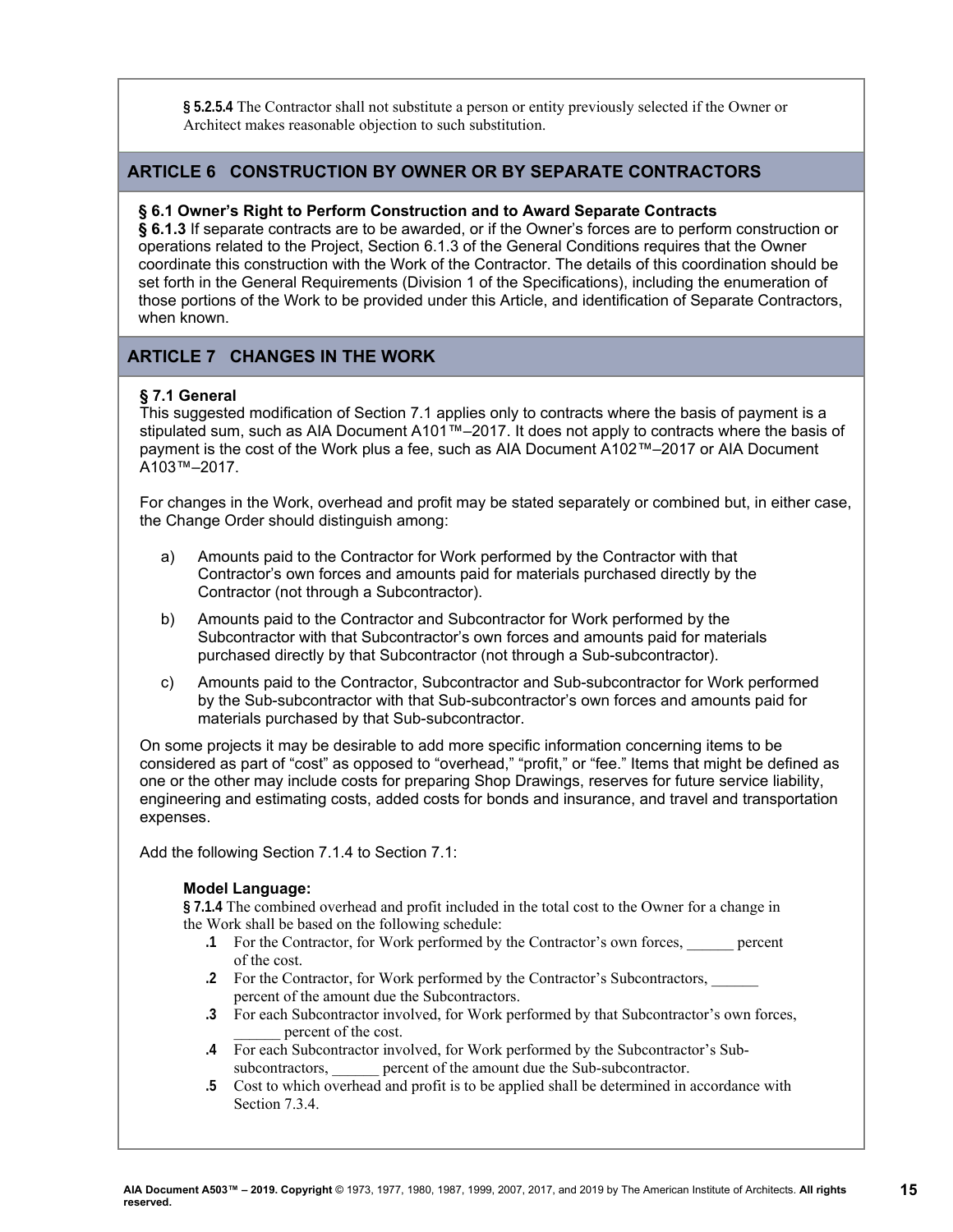**§ 7.1.5** In order to facilitate checking of proposals for increases or decreases to the contract sum, all proposals, except those so minor that their propriety can be seen by inspection, shall be accompanied by a complete itemization of costs including labor, materials and Subcontracts. Labor and materials shall be itemized in the manner prescribed above. Where major cost items are Subcontracts, they shall be itemized also. In no case will a change involving over \$\_\_\_\_\_\_ be approved without such itemization.

A201 requires that Change Orders be prepared by the Architect.In some instances, however, it may be more expedient if the Contractor prepares some or all of a Change Order. While changes to the Architect's Instruments of Service must be prepared by the Architect in accordance with the Owner-Architect Agreement, the Change Order form may be prepared by the Contractor for review and approval by the Owner and Architect. Appropriate changes to the Owner-Architect Agreement may be necessary for consistency when incorporating the following change.

Delete Section 7.2 and substitute the following:

#### **Model Language:**

 **§ 7.2 Change Orders** 

**§ 7.2.1** A Change Order is a written instrument signed by the Owner, Contractor, and Architect stating their agreement upon all of the following:

- **.1** The change in the Work;
- **.2** The amount of the adjustment, if any, in the Contract Sum; and
- **.3** The extent of the adjustment, if any, in the Contract Time.

**§ 7.2.2** Except as otherwise provided in the Contract Documents, the Contractor shall prepare the Change Order form, which may include supporting materials prepared by the Architect, for review and approval by the Owner and Architect.

## **ARTICLE 8 TIME**

#### **§ 8.1 Definitions**

**§ 8.1.4** If there is a requirement or preference to measure time related to the Contract in actual working days rather than calendar days, this section should be modified.

Delete Section 8.1.4 and substitute the following:

#### **Model Language:**

**§ 8.1.4** The term "day" as used in the Contract Documents shall mean working day, excluding weekends and legal holidays.

Occasionally an Owner will want no Work performed on certain days when Work might normally be carried out (i.e., special religious holidays). In addition to the General Requirements (Division 1 of the Specifications) it would be appropriate to list these in a supplement to this section.

## **ARTICLE 9 PAYMENTS AND COMPLETION**

## **§ 9.2 Schedule of Values**

**§ 9.2.1** Requirements concerning the format and data required for the schedule of values should be stated in the General Requirements (Division 1 of the Specifications), rather than by inserting language here to modify the General Conditions. A frequent requirement is that the schedule must be prepared in such a manner that each major item of Work and each subcontracted item of Work is shown in such detail as the Architect may require on AIA Document G703™–1992, *Continuation Sheet* for AIA Document G702™–1992, *Application and Certificate for Payment*.

## **§ 9.3 Applications for Payment**

§ 9.3.1 Detailed requirements concerning the format (and notarization, if required) of the Contractor's Application for Payment should be specified in the General Requirements (Division 1 of the Specifications) rather than by inserting language here to modify the General Conditions. A frequent requirement is the use of AIA Document G702–1992, Application and Certificate for Payment, and G703–1992, Continuation Sheet. Public authorities often have their own forms. The Architect may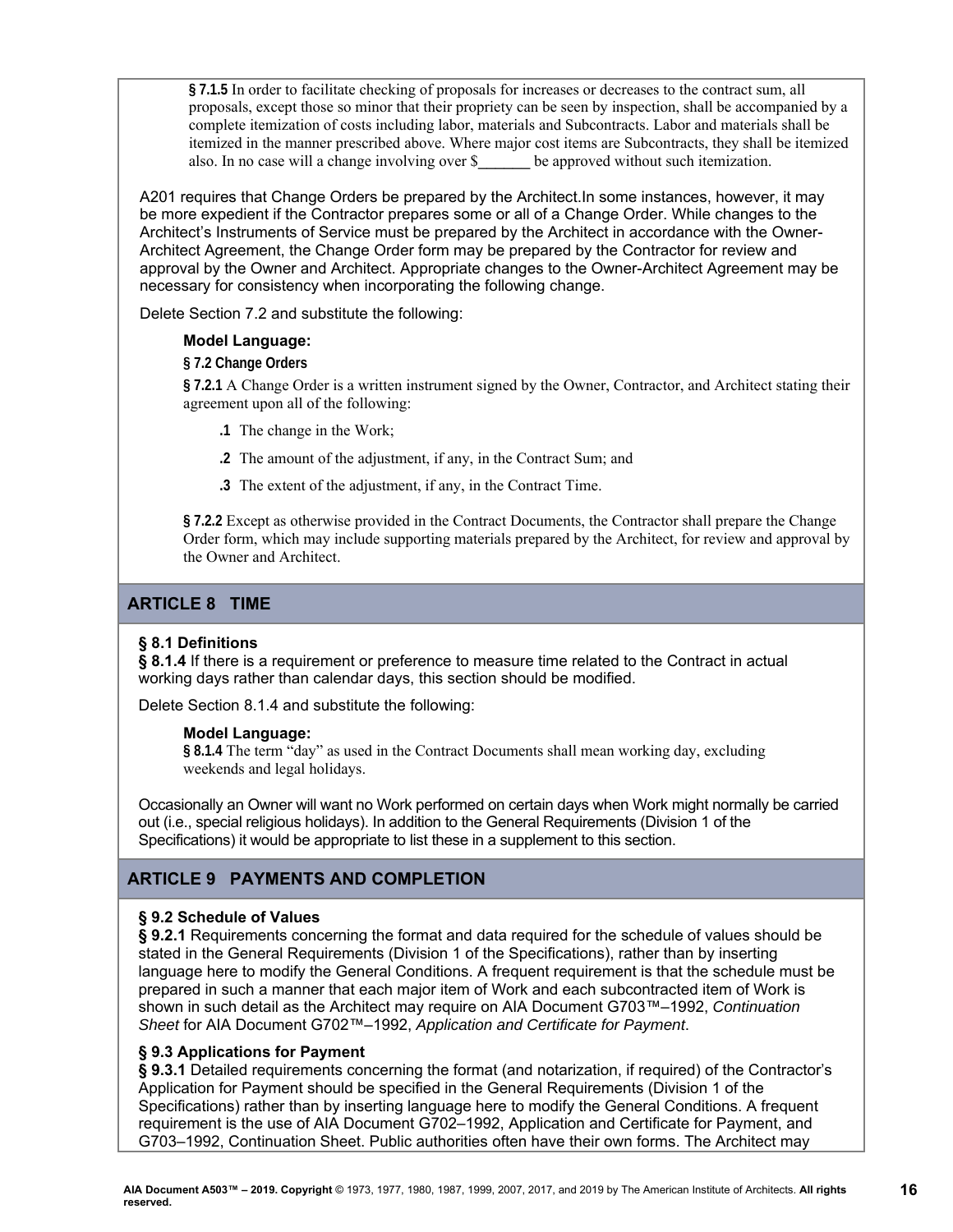reject unauthorized facsimiles of AIA documents G702 and G703 if the following language is used.

Add the following sentence to Section 9.3.1:

#### **Model Language:**

The form of Application for Payment, duly notarized, shall be a current authorized edition of AIA Document G702™–1992, Application and Certificate for Payment, supported by a current authorized edition of AIA Document G703™–1992, Continuation Sheet.

§ 9.3.2 If stored materials and equipment, either on or off the site, will not be paid for until incorporated in the Work, this section needs to be modified appropriately. This should also be reflected in the payment provisions of the Agreement between the Owner and Contractor, which must likewise be modified to omit reference to stored materials. The parties will also need to address ownership of, and risk of loss and insurance for, those materials and equipment.

#### **§ 9.8 Substantial Completion**

**§ 9.8.1** If designated portions of the Work are to be accepted separately by the Owner, clearly define the limits of the Work to be accepted separately and include other appropriate information in the General Requirements (Division 1 of the Specifications).

**§ 9.8.3.1** Multiple reinspections can be a serious drain on the Architect's time and other resources. If the Architect is entitled to an adjustment in compensation for such services under the Owner-Architect agreement (for example, under Section 4.2.3.3 of AIA Document B101–2017), the following language may be appropriate.

Add the following Section 9.8.3.1 to Section 9.8.3:

#### **Model Language:**

**§ 9.8.3.1** The Architect will perform no more than \_\_\_\_\_\_\_\_\_\_\_\_\_\_\_\_\_\_\_ (\_\_\_\_\_\_) inspections to determine whether the Work or a designated portion thereof has attained Substantial Completion in accordance with the Contract Documents. The Owner is entitled to reimbursement from the Contractor for amounts paid to the Architect for any additional inspections.

## **§ 9.10 Final Completion and Final Payment**

**§ 9.10.1.1** Multiple reinspections can be a serious drain on the Architect's time and other resources. If the Architect is entitled to an adjustment in compensation for such services under the Owner-Architect agreement (for example, under Section 4.2.3.4 of AIA Document B101–2017), the following language may be appropriate.

Add the following Section 9.10.1.1 to Section 9.10.1:

## **Model Language:**

**§ 9.10.1.1** The Architect will perform no more than \_\_\_\_\_\_\_\_\_\_\_\_\_\_\_\_\_\_\_ (\_\_\_\_\_\_) inspections to determine whether the Work or a designated portion thereof has attained Final Completion in accordance with the Contract Documents. The Owner is entitled to reimbursement from the Contractor for amounts paid to the Architect for any additional inspections.

## **ARTICLE 10 PROTECTION OF PERSONS AND PROPERTY**

## **§ 10.2 Safety of Persons and Property**

**§ 10.2.4** It may be prudent for the Contractor to inform the Owner of known potential hazards on the site or when explosives or unusual methods may be used. The Owner and Contractor may be held liable to third parties and may therefore wish to take precautions.

Add the following Section 10.2.4.1 to Section 10.2.4:

#### **Model Language:**

**§ 10.2.4.1** When use or storage of explosives, or other hazardous materials, substances or equipment, or unusual methods, are necessary for execution of the Work, the Contractor shall give the Owner reasonable advance notice.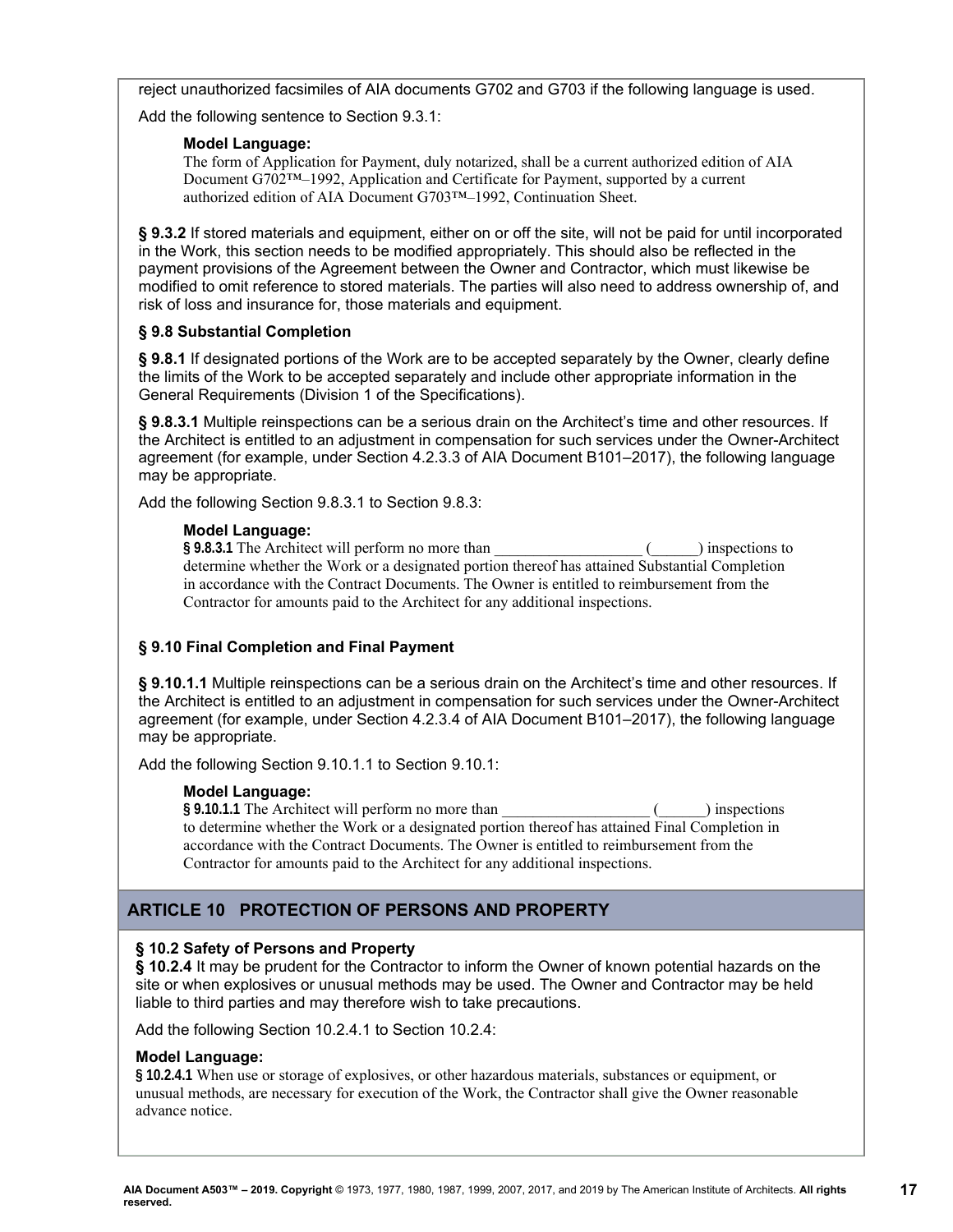## **§ 10.3 Hazardous Materials**

Note that A201–2017 allows an Owner who has knowledge of the existence of materials of the type discussed in Section 10.3.1 to disclose the existence of those materials in the Contract Documents and to require the Contractor to remove or take other action regarding them. If the Owner has made such disclosure, the Contractor is not entitled to stop the Work as described in Section 10.3.1 or to require the Owner to take the actions described in Section 10.3.2.

Disclosure of the existence and location of the materials should be made in Division 1 — General Requirements — and, if appropriate, on the Drawings. In addition, supplementary language may be added requiring the Contractor to comply with all applicable statutes in working with such materials including the environmental cleanup of materials that are accidentally disturbed or released into the environment. Coordinate with Article 11 and the 2017 insurance exhibit regarding insurance for special hazards or pollutants.

As the Architect is unlikely to be an expert in the removal or other treatment of hazardous materials, it may be appropriate to require the Contractor to engage a licensed laboratory and qualified consultants and subcontractors to perform services mirroring those described in the first four sentences of Section 10.3.2 and to certify that the material or substance has been removed or rendered harmless and any necessary environmental cleanup performed.

## **ARTICLE 11 INSURANCE AND BONDS**

In A201-2017, the majority of negotiated insurance provisions have been included in an exhibit to the Owner-Contractor and Owner-Construction Manager as Constructor Agreements. This new exhibit provides for required and optional insurance coverages that the Project participants may tailor to the specific needs of the Project.

Sections regarding the waiver of subrogation and the Owner's obligation to hold insurance proceeds as a fiduciary to the party experiencing a loss remain in AIA Document A201–2017, along with other provisions dealing with failure to purchase, or cancellation of, required insurance coverage.

Typically, the Architect is not qualified as an insurance counselor, and the architect's professional liability insurance may not cover providing insurance advice. For that reason, the Architect is cautioned not to make recommendations about insurance or approve insurance certificates or policies. It is in the best interests of all parties that insurance matters be placed in the hands of the Owner's insurance counselor. The Owner's insurance counselor must review the Contractor's submittals regarding insurance to determine that the required coverages are in place.

## **ARTICLE 12 UNCOVERING AND CORRECTION OF WORK**

#### **§ 12.2 Correction of Work**

**§ 12.2.2** Note that the time limit of one year within which the Contractor is obliged to correct the Work may be modified by special warranties required by the Contract Documents. This one-year time limit should not be construed as a limitation of the Contractor's warranty under Section 3.5.1.

Section 3.6.6.5 of AIA Document B101–2017 provides for a meeting to be held with the Owner, the Owner's Designated Representative and the Architect prior to the expiration of one year from the date of Substantial Completion to review facility operations and performance and to make appropriate recommendations. It may be desirable to require the Contractor to attend this meeting, as the recommendations from this meeting may form the basis for the written notice required by Section 12.2.2.1 of A201–2017 of Work that is not in accordance with the Contract Documents.

Add the following Section 12.2.2.4 to Section 12.2.2:

#### **Model Language:**

**§ 12.2.2.4** Upon request by the Owner and prior to the expiration of one year from the date of Substantial Completion, the Architect will conduct, and the Contractor shall attend, a meeting with the Owner to review the facility operations and performance.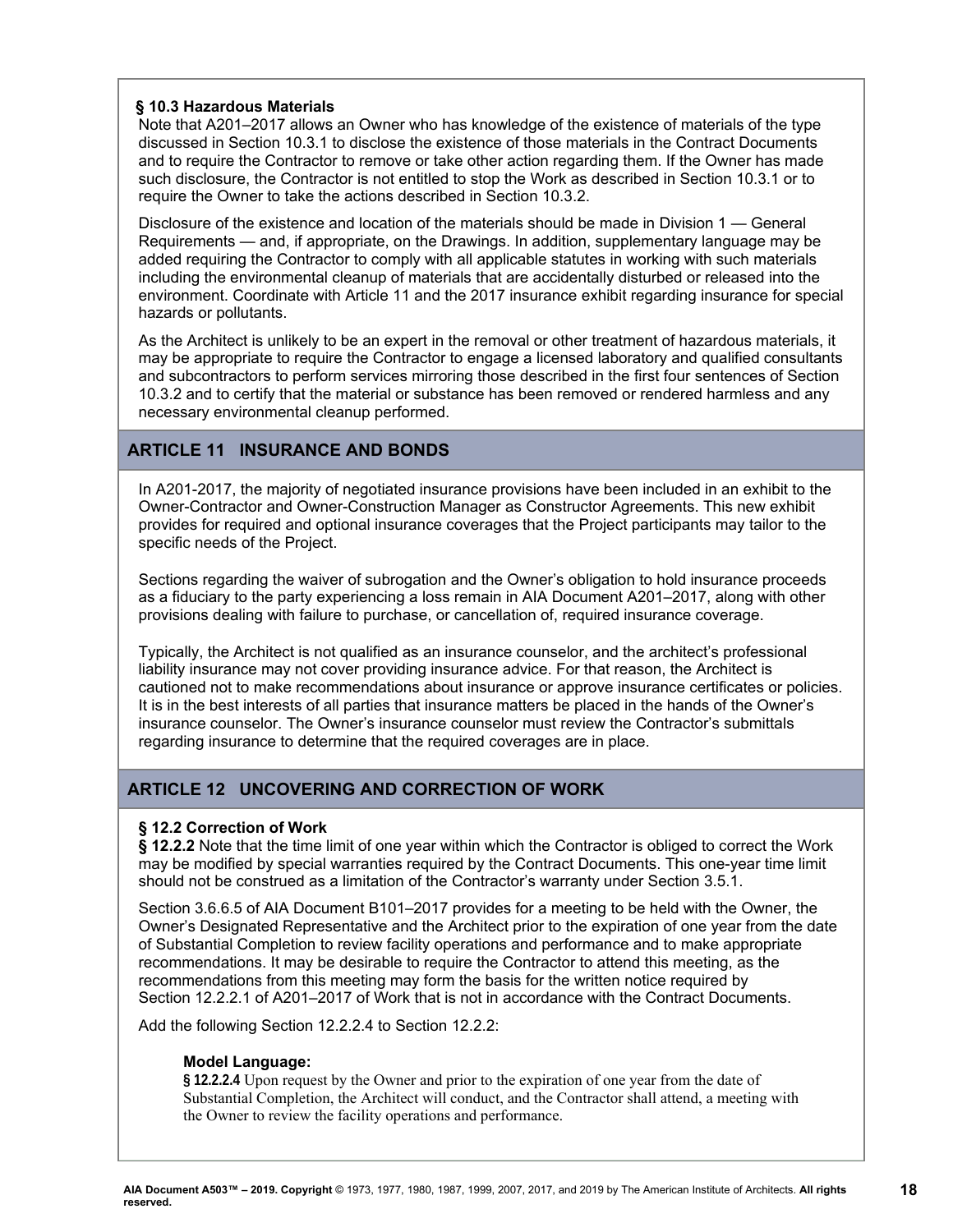## **ARTICLE 13 MISCELLANEOUS PROVISIONS**

#### **§ 13.6 Non-Discrimination and Affirmative Action.**

The Architect must be alert to provisions of local non-discrimination and affirmative action statutes in force at the Project location. If a supplementary condition is required, it should be added as a new Section 13.6 or in the Owner-Contractor Agreement.

#### **§ 13.7 Confidential Information**

In many instances, the Owner or Contractor may provide the other party with confidential information regarding its business or processes. While terms regarding confidentiality are often included in a separate agreement, the parties may wish to include terms regarding confidential information in the General Conditions. Generally, confidentiality provisions are best limited to information that is specifically designated as confidential. This avoids confusion regarding which information is confidential and which may be disclosed.

Add the following Section 13.7:

#### **Model Language:**

**§ 13.7** If the Owner or Contractor receives information specifically designated by the other party as "confidential" or "business proprietary," the receiving party shall keep such information strictly confidential and shall not disclose it to any other person except to (1) those who need to know the content of such information in order to perform services or construction solely and exclusively for the Project, including its employees, or (2) its consultants and contractors whose contracts include similar restrictions on the use of confidential information. However, the party receiving "confidential" or "business proprietary" information may disclose such information, after seven (7) days' Notice to the party providing the confidential or business proprietary information, where disclosure is required by law, including a subpoena or other form of compulsory legal process issued by a court or governmental entity, or by arbitrator(s) order. Notice shall be provided, and deemed to have been duly served, in accordance with § 1.6.2 of A201-2017.

## **§ 13.8 Moisture Control and Mold Mitigation**

If project conditions warrant special mold mitigation measures, a Division 1 section should be edited or created to address special procedures and protocols that must be performed. A Moisture Control and Mold Mitigation protocol should be written and included in the Contract Documents, clearly outlining the roles and responsibilities of the Owner and Contractor before, during and after construction.

Pre-construction activities at an existing building may include the Owner providing air monitoring and inspection services to determine if mold exists before the Work is commenced at the site, and remediation of the mold.

Mold coverage on Contractor's Commercial General Liability or Pollution Liability policy is available, but is generally difficult to obtain. If this type of insurance is desired because of project conditions, the Owner should seek the advice of insurance counsel, and appropriate modifications should be made to the insurance exhibit for the Owner-Contractor or Owner-Construction Manager as Constructor agreements.

## **ARTICLE 14 TERMINATION OR SUSPENSION OF THE CONTRACT**

See discussion above in Part I, Article 7 regarding inclusion of a Termination Fee in the Owner-Contractor Agreements.

## **ARTICLE 15 CLAIMS AND DISPUTES**

## **§ 15.1.6 Claims for Additional Time**

On projects where time is critical or where delays are likely to occur, the Owner may require added protection. In the language suggested below, Section 15.1.6.3 strengthens the documentation requirements for Claims for additional time, and Section 15.1.6.4 requires the Contractor to demonstrate that the delay was on the critical path. It is advisable to further describe the scheduling, documentation, and submittal timing, required of the Contractor in Division 1 of the Specifications.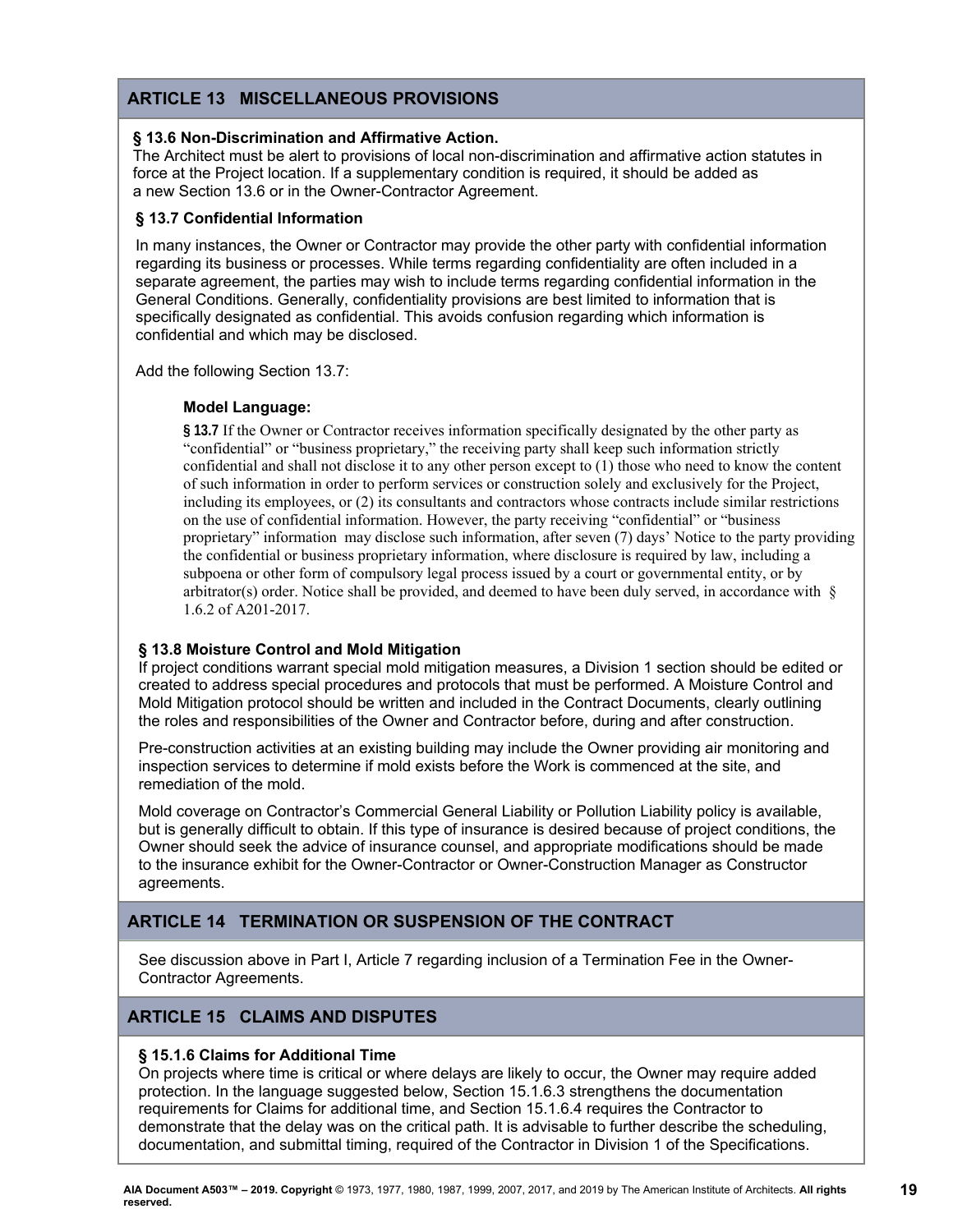#### Add the following Sections 15.1.6.3 and 15.1.6.4 to Section 15.1.6:

#### **Model Language:**

**§ 15.1.6.3** Claims for increase in the Contract Time shall set forth in detail the circumstances that form the basis for the Claim, the date upon which each cause of delay began to affect the progress of the Work, the date upon which each cause of delay ceased to affect the progress of the Work, and the number of days' increase in the Contract Time claimed as a consequence of each such cause of delay. The Contractor shall provide such supporting documentation as the Owner may require including, where appropriate, a revised construction schedule indicating all the activities affected by the circumstances forming the basis of the Claim.

**§ 15.1.6.4** The Contractor shall not be entitled to a separate increase in the Contract Time for each one of the number of causes of delay which may have concurrent or interrelated effects on the progress of the Work, or for concurrent delays due to the fault of the Contractor.

Additionally, the parties may want more specific detail or limitations for weather related delays as additional guidance to help evaluate a Contractor's claim for a time extension related to weather.

Modify the language in Section § 15.1.6.2 to read:

#### **Model Language:**

**§ 15.1.6.2** If adverse weather conditions are the basis for a Claim for additional time, the Claim shall be documented by data substantiating that the weather conditions upon which the Claim is based (1) were abnormal when compared to the previous (\_\_\_)-year period, during the same time frame and at the location of the Work, (2) could not have been reasonably anticipated, and (3) had an adverse effect on the date of substantial completion of the Work.

## **§ 15.1.7 Waiver of Claims for Consequential Damages**

Under this section, the Owner and Contractor waive consequential damages arising out of the Contract for Construction. Generally, a rule of law known as the economic loss doctrine would bar independent tort claims relating to the Contract. In some states, however, the economic loss doctrine has been weakened or discarded. In that situation the Architect, against whom the Contractor does not waive consequential damages, would be exposed to tort claims by the Contractor for such damages. Where the law of such a state applies, the following language, and compliance with the stated conditions, may help protect the Architect from claims by the Contractor for consequential damages. If the language suggested below is included in the Owner-Contractor Agreement, consider making the waiver recipricol by adding similar language to the Owner-Architect Agreement.

Add the following sentence to Section 15.1.7:

## **Model Language:**

If, before expiration of 30 days from the date of execution for this Agreement, the Owner obtains by separate agreement and furnishes to the Contractor a similar mutual waiver of all claims from the Architect against the Contractor for consequential damages which the Architect may incur as a result of any act or omission of the Owner or Contractor, then the waiver of consequential damages by the Owner and Contractor contained in this Section 15.1.7 shall be applicable to claims by the Contractor against the Architect.

## **§ 15.3 Meet and Confer as Condition Precedent to Mediation**

While good business practice dictates that the parties will meet and confer in an effort to resolve disputes prior to engaging in mediation and binding dispute resolution, many parties find it useful to include this step as a contractual obligation and condition precedent to mediation and binding dispute resolution.

Before Section 15.3, Mediation, add the below new Section 15.3 and renumber the paragraphs as necessary:

#### **Model Language § 15.3 Meet and Confer**

**§ 15.3.1** Any claim, dispute or other matter in question arising out of or related to this Agreement shall be subject to a meet and confer session as a condition precedent to mediation.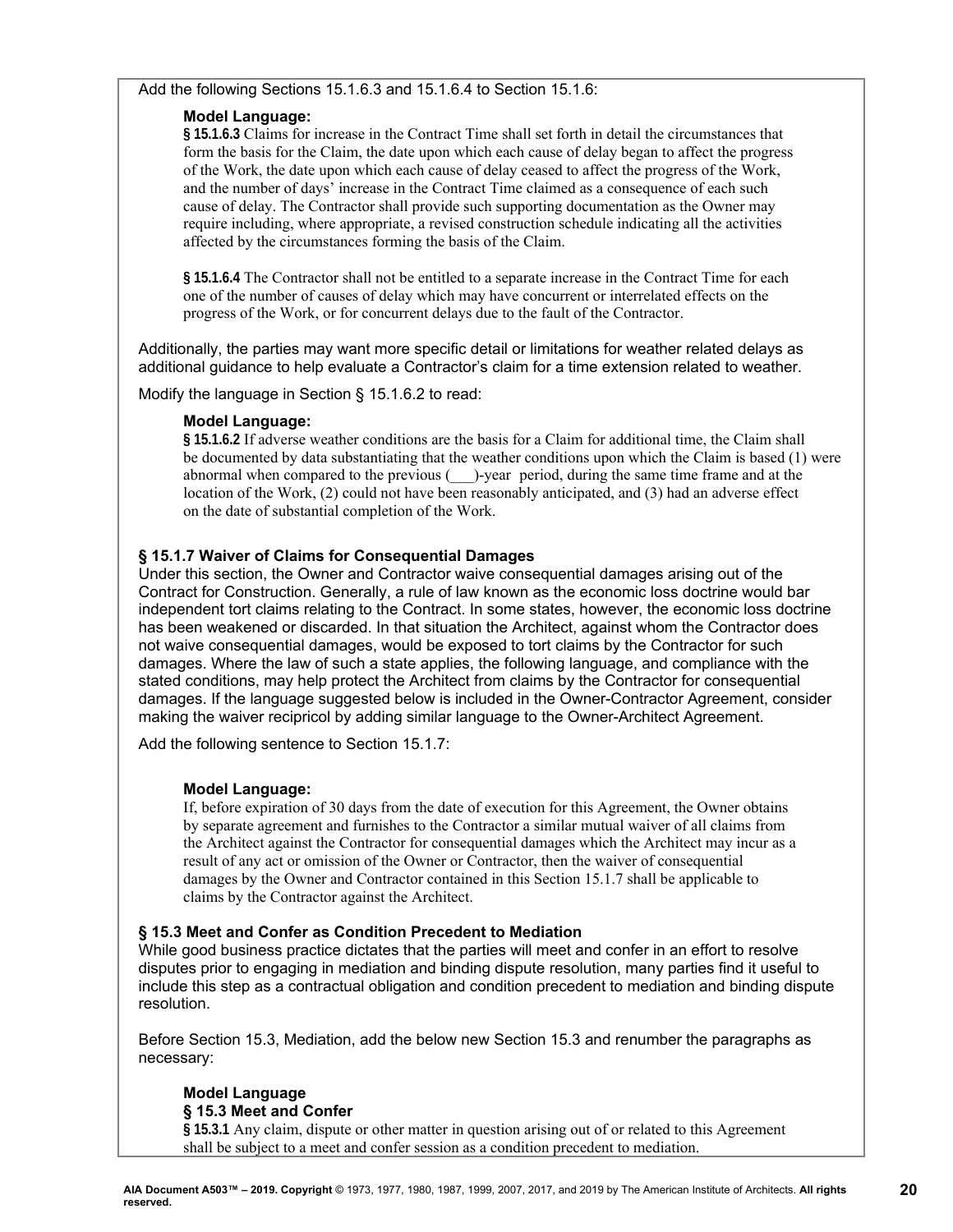**§ 15.3.2** The meet and confer session shall be attended by members of the Owner and Contractor's senior management, who shall have full authority to bind their respective party with respect to the Claim, dispute or other matter in question. The meet and confer session shall take place within  $\phi$  days after a request by either party, unless the parties mutually agree otherwise.

**§ 15.3.3** If the parties reach a mutually acceptable resolution, then they shall prepare appropriate documentation memorializing the resolution. If the parties cannot reach a mutually acceptable resolution, they shall proceed to mediation in accordance with Section 15.4.

#### **III. AMENDMENTS TO AIA A201-2017 GENERAL CONDITIONS FOR AN AGREEMENT WHERE THE CONTRACT SUM IS BASED ON THE COST OF THE WORK WITH OR WITHOUT A GUARANTEED MAXIMUM PRICE**

Historically, the AIA has recommended that contracting parties use the A201 General Conditions for both stipulated sum and cost of the work contracts. During the process of updating the A102-2017 and A103-2017 Design-Bid-Build Cost of the Work Agreements, and updating the 2019 Construction Manager as Constructor Agreements, the AIA performed a detailed analysis of the interaction between, and coordination of, an agreement where the contract sum is based on the Cost of the Work, with or without a Guaranteed Maximum Price, and the A201-2017 General Conditions. Through this exercise, the AIA determined that under certain circumstances, edits could be made to the standard A201 text that would clarify or more closely align the cost of the work concepts with A201 language. These edits, together with an explanation of the rationale for the edits*,* are set forth below. If you chose to make these edits, **we recommend that you consider incorporating all of the edits into A201 based upon the needs of the project**. Notwithstanding, we believe an unedited A201 General Conditions continues to work in the context of the Design-Bid-Build Cost of the Work documents and the Construction Manager as Constructor documents.

AMENDMENTS TO GENERAL CONDITIONS AND SUPPLEMENTARY CONDITIONS

## A. General Edits

On a Project where the Contract Sum is based on the Cost of the Work, a Contractor<sup>1</sup> will be reimbursed for its costs reasonably incurred in the proper performance of the Work as described in Article 7 of the Agreement between the Contractor and Owner. In the AIA's Design-Bid-Build documents, there are two Cost of the Work Agreements: A102 and A103. In the AIA's Construction Manager as Constructor documents, the corollary agreements are A133 and A134. The fundamental difference between A102/A133 and A103/A134 is whether there is a cap on the amount that the Contractor will be paid for performing the Work. Under A102/A133, there is such a cap, also known as the Guaranteed Maximum Price ("GMP"). The Contractor will be paid for its costs reasonably incurred in the proper performance of the Work, plus its Fee (which typically includes the Contractor's home office overhead and profit), up to the GMP. If the Cost of the Work plus the Fee exceeds the GMP, the Contractor is entirely at risk and will not be reimbursed by the Owner for those additional costs. Under A103/A134, there is no such cap. The Contractor will be paid its costs reasonably incurred in performing the Work, plus its Fee; and there is no limit to the Owner's liability for those costs.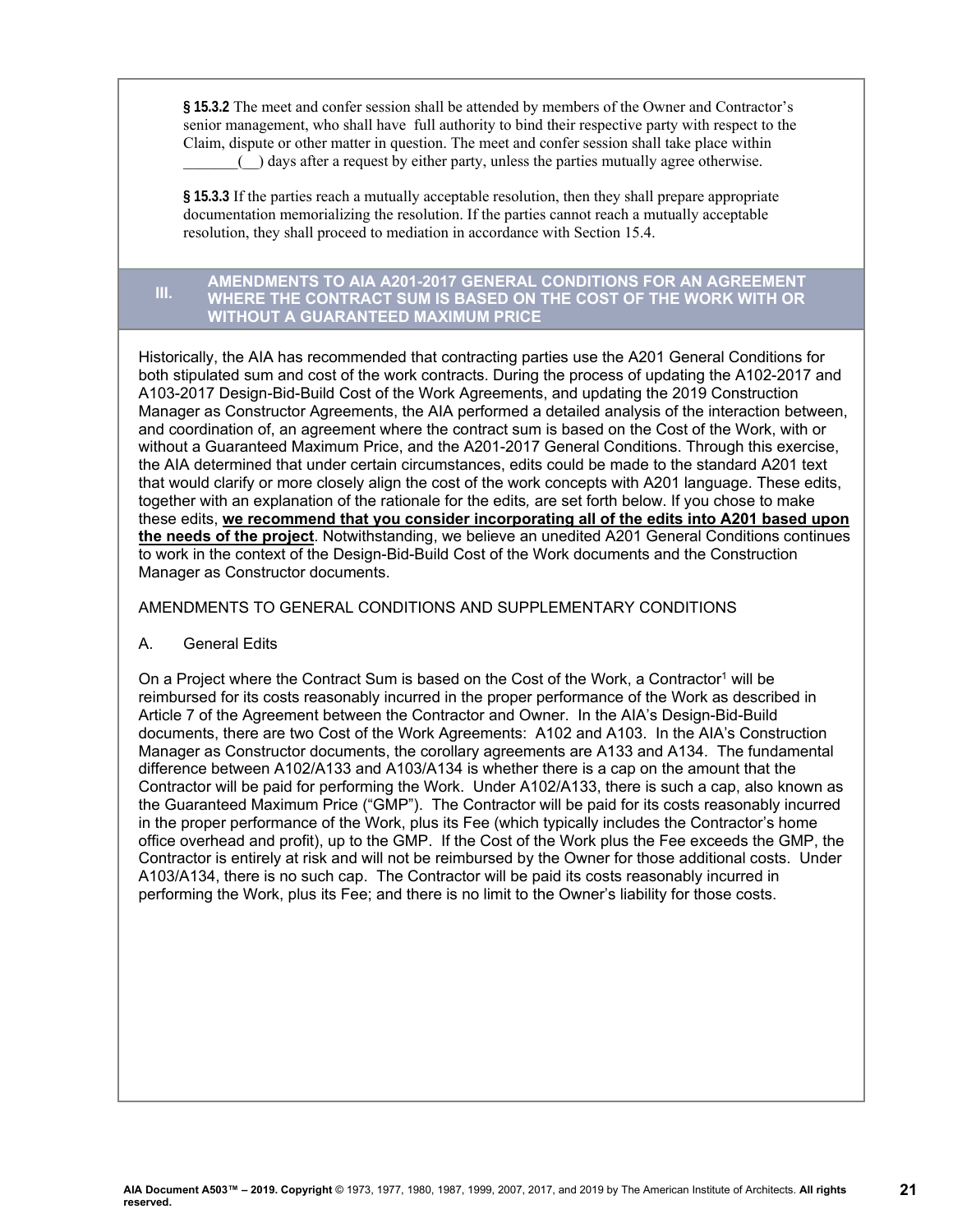

<sup>1</sup> In this section on edits to the A201 when used with Cost of the Work contracts, the term "Contractor" refers to general contractors (in the context of the A102 and A103 agreements) and construction managers as constructors (in the context of the A133 and A134 agreements).

## 1. A102-2017 /A133-2019 (Cost of the Work with a Guaranteed Maximum Price)

Like with a conventional stipulated sum agreement (A101), in which the Contract Sum may only be adjusted by an additive or deductive change order, under A102/A133, the GMP may only be adjusted by a change order. As a result, as indicated in the middle column of **Table 1** below, the user should replace the phrase "Contract Sum" with the phrase "Guaranteed Maximum Price." One exception to this general rule occurs in Section 7.4, in which the Architect has the authority to order minor changes in the work. Minor changes are defined as those which do not increase the Contract Sum or Contract Time. In this instance, the first reference to "Contract Sum" **should remain** "Contract Sum" rather than changing to "Guaranteed Maximum Price" because the "Contract Sum" is defined in the agreement as the cost of the work plus the Contractor's Fee.

In a cost-plus-fee contract, the Contractor's Fee is not necessarily tied only to overhead and profit. The Contractor's Fee may be a fixed fee or a percentage of the Cost of the Work, or it may be based on another method. Therefore, the value of any adjustment to the Guaranteed Maximum Price is a function of the cost of the item plus the Contractor's Fee allocated to the added or deleted Work (which will normally include overhead and profit, and may include other variables). Because of these distinctions, as indicated in the middle column of **Table 1** below, the user should replace references to "overhead and profit" with "the Contractor's Fee."

2. A103-2017/A134-2019 (Cost of the Work without a Guaranteed Maximum Price)

Although there is no limit on the amount that a Contractor will be paid for performing Work under an A103/A134, the documents include provisions for a Control Estimate. The Control Estimate is used in lieu of a schedule of values, which is used as part of a detailed system of cost control under a stipulated sum or Cost of the Work with GMP agreement . The Control Estimate is updated and submitted with each successive application for payment and allows the Owner to determine if the costs that the Contractor has incurred during the previous month have been consistent with those that were previously estimated. It allows the Owner to make appropriate adjustments to control costs and take advantage of savings opportunities throughout the construction period. Because the Control Estimate is merely a tracking number, changes ordered in the Work will not require a formal adjustment (i.e., Change Order) to the Control Estimate. However, those changes must be reflected in the periodic updates to the Control Estimate required by the Agreement. Therefore, under A103/A134, Change Orders are only used to adjust the Project scope, Contract Time, or both. Change Orders are not used to adjust the Contract Sum. Because of these distinctions, as indicated in the right column of **Table 1** below, the user should remove references to adjustment of the "Contract Sum," acknowledge the Contractor's obligation to update the Control Estimate in situations where the Contractor is entitled to increased costs, and replace and modify references to the "schedule of values" with the "Control Estimate," as indicated.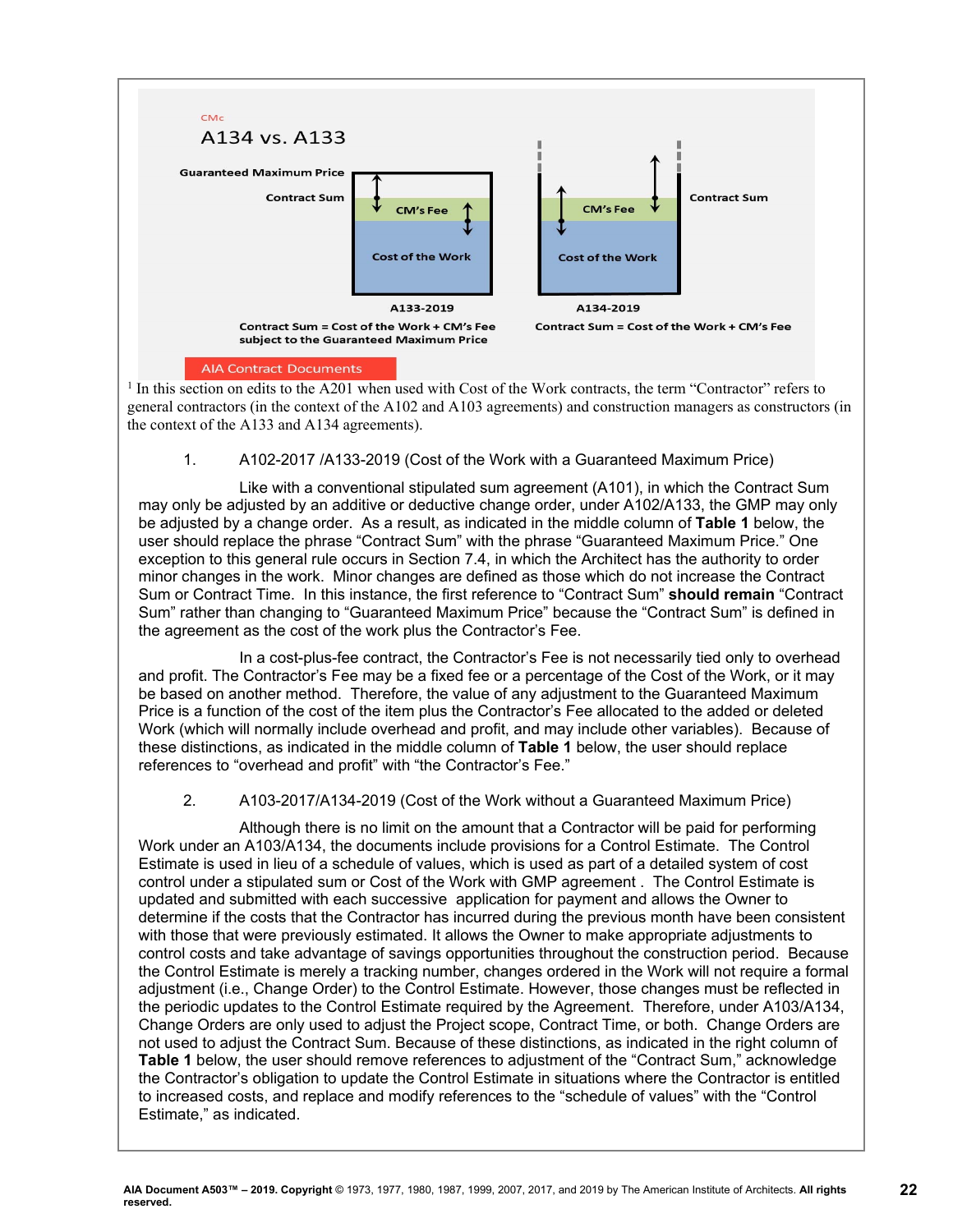|                                                                      | Table 1                                                                                                                                                                                                                                                                                                                                                                                                                                                                                                                                                                                                                                                                                                                                                                                                                                                                                                                                                                                                                                                                                                                                                                                                                                                                                                                                                                                                                                                                                                                                                      |                                                                |
|----------------------------------------------------------------------|--------------------------------------------------------------------------------------------------------------------------------------------------------------------------------------------------------------------------------------------------------------------------------------------------------------------------------------------------------------------------------------------------------------------------------------------------------------------------------------------------------------------------------------------------------------------------------------------------------------------------------------------------------------------------------------------------------------------------------------------------------------------------------------------------------------------------------------------------------------------------------------------------------------------------------------------------------------------------------------------------------------------------------------------------------------------------------------------------------------------------------------------------------------------------------------------------------------------------------------------------------------------------------------------------------------------------------------------------------------------------------------------------------------------------------------------------------------------------------------------------------------------------------------------------------------|----------------------------------------------------------------|
| A201-2017<br>Section<br>Reference                                    | Modifications to A201-2017 for use<br>with A102-2017/A133-2019                                                                                                                                                                                                                                                                                                                                                                                                                                                                                                                                                                                                                                                                                                                                                                                                                                                                                                                                                                                                                                                                                                                                                                                                                                                                                                                                                                                                                                                                                               | Modifications to A201-2017 for use with<br>A103-2017/A134-2019 |
| Evidence of the<br><b>Owner's Financial</b><br>Arrangements<br>2.2.2 | Following commencement of the Work<br>and upon written request by the<br>Contractor, the Owner shall furnish to<br>the Contractor reasonable evidence that<br>the Owner has made financial<br>arrangements to fulfill the Owner's<br>obligations under the Contract only if<br>(1) the Owner fails to make payments to<br>the Contractor as the Contract<br>Documents require; (2) the Contractor<br>identifies in writing a reasonable<br>concern regarding the Owner's ability to<br>make payment when due; or $(3)$ a<br>change in the Work materially changes<br>the Contract Sum-Guaranteed<br>Maximum Price. If the Owner fails to<br>provide such evidence, as required,<br>within fourteen days of the Contractor's<br>request, the Contractor may immediately<br>stop the Work and, in that event, shall<br>notify the Owner that the Work has<br>stopped. However, if the request is made<br>because a change in the Work materially<br>changes the Contract Sum-Guaranteed<br><b>Maximum Price</b> under (3) above, the<br>Contractor may immediately stop only<br>that portion of the Work affected by the<br>change until reasonable evidence is<br>provided. If the Work is stopped under<br>this Section 2.2.2, the Contract Time<br>shall be extended appropriately and the<br><b>Contract Sum shall be increased by</b><br>the amount of the Guaranteed<br>Maximum Price shall be increased to<br>reflect the Contractor's reasonable costs<br>of shutdown, delay, and start-up, plus<br>interest as provided in the Contract<br>Documents. | No change from A201-2017                                       |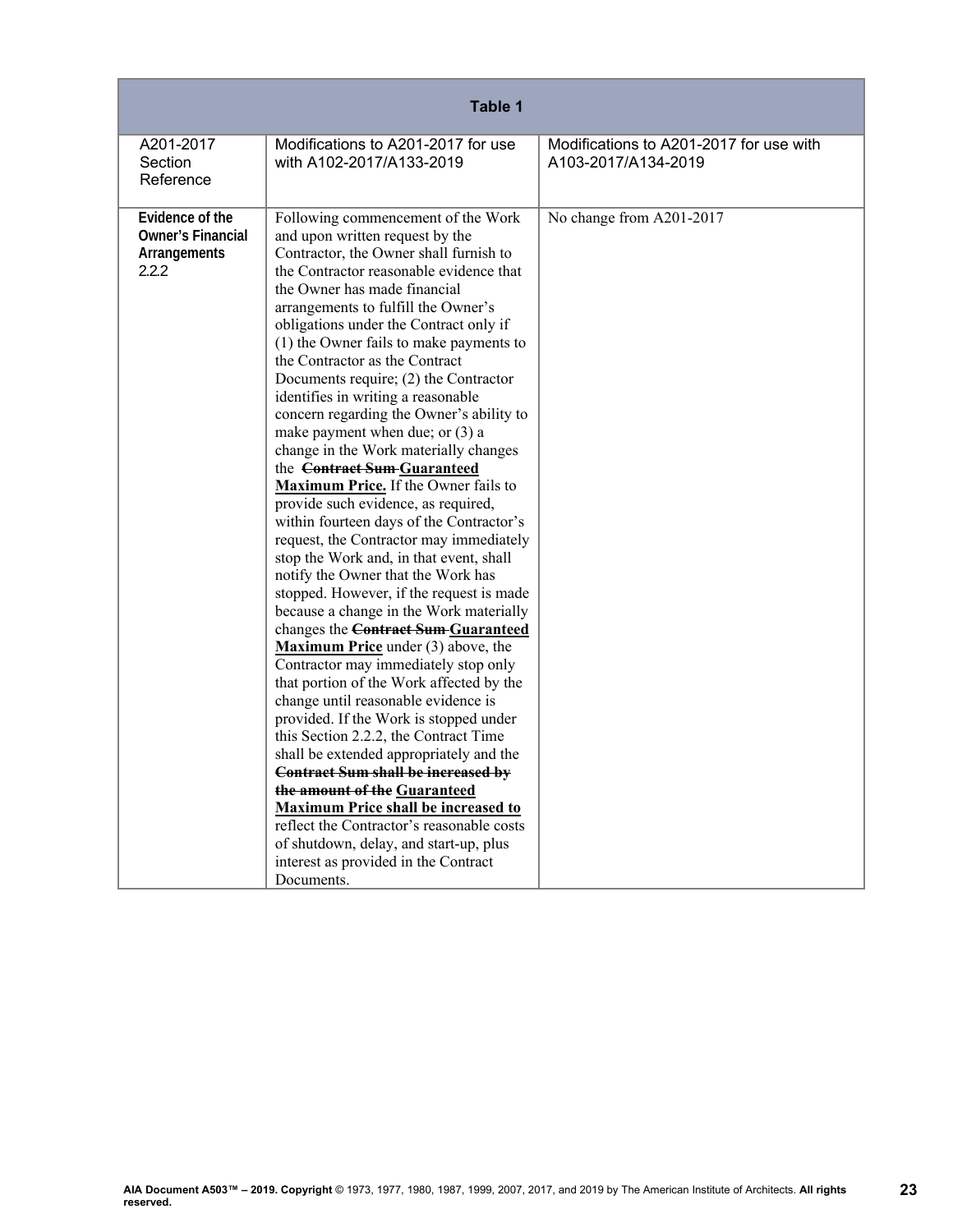| A201-2017<br>Section<br>Reference              | Modifications to A201-2017 for use<br>with A102-2017/A133-2019                                                                                                                                                                                                                                                                                                                                                                                                                                                                                                                                                                                                                                                                                                                                                                                                                                                                                                                                                                                                                                                                                                                                                                                                                                                                                                                                                                                                                                                                                  | Modifications to A201-2017 for use with<br>A103-2017/A134-2019                                                                                                                                                                                                                                                                                                                                                                                                                                                                                                                                                                                                                                                                                                                                                                                                                                                                                                                                                                                                                                                                                                                                                                                                                                                                                                                                                                                                                                                                                                                                                                                                                                                                      |
|------------------------------------------------|-------------------------------------------------------------------------------------------------------------------------------------------------------------------------------------------------------------------------------------------------------------------------------------------------------------------------------------------------------------------------------------------------------------------------------------------------------------------------------------------------------------------------------------------------------------------------------------------------------------------------------------------------------------------------------------------------------------------------------------------------------------------------------------------------------------------------------------------------------------------------------------------------------------------------------------------------------------------------------------------------------------------------------------------------------------------------------------------------------------------------------------------------------------------------------------------------------------------------------------------------------------------------------------------------------------------------------------------------------------------------------------------------------------------------------------------------------------------------------------------------------------------------------------------------|-------------------------------------------------------------------------------------------------------------------------------------------------------------------------------------------------------------------------------------------------------------------------------------------------------------------------------------------------------------------------------------------------------------------------------------------------------------------------------------------------------------------------------------------------------------------------------------------------------------------------------------------------------------------------------------------------------------------------------------------------------------------------------------------------------------------------------------------------------------------------------------------------------------------------------------------------------------------------------------------------------------------------------------------------------------------------------------------------------------------------------------------------------------------------------------------------------------------------------------------------------------------------------------------------------------------------------------------------------------------------------------------------------------------------------------------------------------------------------------------------------------------------------------------------------------------------------------------------------------------------------------------------------------------------------------------------------------------------------------|
| Concealed or<br>Unknown<br>Conditions<br>3.7.4 | If the Contractor encounters conditions<br>at the site that are $(1)$ subsurface or<br>otherwise concealed physical conditions<br>that differ materially from those<br>indicated in the Contract Documents or<br>(2) unknown physical conditions of an<br>unusual nature that differ materially<br>from those ordinarily found to exist and<br>generally recognized as inherent in<br>construction activities of the character<br>provided for in the Contract Documents,<br>the Contractor shall promptly provide<br>notice to the Owner and the Architect<br>before conditions are disturbed and in no<br>event later than 14 days after first<br>observance of the conditions. The<br>Architect will promptly investigate such<br>conditions and, if the Architect<br>determines that they differ materially<br>and cause an increase or decrease in the<br>Contractor's cost of, or time required<br>for, performance of any part of the<br>Work, will recommend that an equitable<br>adjustment be made in the Contract<br><b>Sum-Guaranteed Maximum Price or</b><br>Contract Time, or both. If the Architect<br>determines that the conditions at the site<br>are not materially different from those<br>indicated in the Contract Documents and<br>that no change in the terms of the<br>Contract is justified, the Architect shall<br>promptly notify the Owner and<br>Contractor, stating the reasons. If either<br>party disputes the Architect's<br>determination or recommendation, that<br>party may submit a Claim as provided in | If the Contractor encounters conditions at the<br>site that are (1) subsurface or otherwise<br>concealed physical conditions that differ<br>materially from those indicated in the Contract<br>Documents or (2) unknown physical conditions<br>of an unusual nature that differ materially from<br>those ordinarily found to exist and generally<br>recognized as inherent in construction activities<br>of the character provided for in the Contract<br>Documents, the Contractor shall promptly<br>provide notice to the Owner and the Architect<br>before conditions are disturbed and in no event<br>later than 14 days after first observance of the<br>conditions. The Architect will promptly<br>investigate such conditions and, if the Architect<br>determines that they differ materially and cause<br>an increase or decrease in the Contractor's cost<br>of, or time required for, performance of any part<br>of the Work, will recommend that an equitable<br>adjustment be made in the Contract Sum or<br>Contract Time, or both. The Contractor shall<br>update the Control Estimate, in accordance<br>with the requirements of the Contract<br>Documents, to reflect the increase or<br>decrease, if any, in the Contract Sum<br>resulting from the change. If the Architect<br>determines that the conditions at the site are not<br>materially different from those indicated in the<br>Contract Documents and that no change in the<br>terms of the Contract is justified, the Architect<br>shall promptly notify the Owner and Contractor,<br>stating the reasons. If either party disputes the<br>Architect's determination or recommendation,<br>that party may submit a Claim as provided in<br>Article 15. |
|                                                | Article 15.                                                                                                                                                                                                                                                                                                                                                                                                                                                                                                                                                                                                                                                                                                                                                                                                                                                                                                                                                                                                                                                                                                                                                                                                                                                                                                                                                                                                                                                                                                                                     |                                                                                                                                                                                                                                                                                                                                                                                                                                                                                                                                                                                                                                                                                                                                                                                                                                                                                                                                                                                                                                                                                                                                                                                                                                                                                                                                                                                                                                                                                                                                                                                                                                                                                                                                     |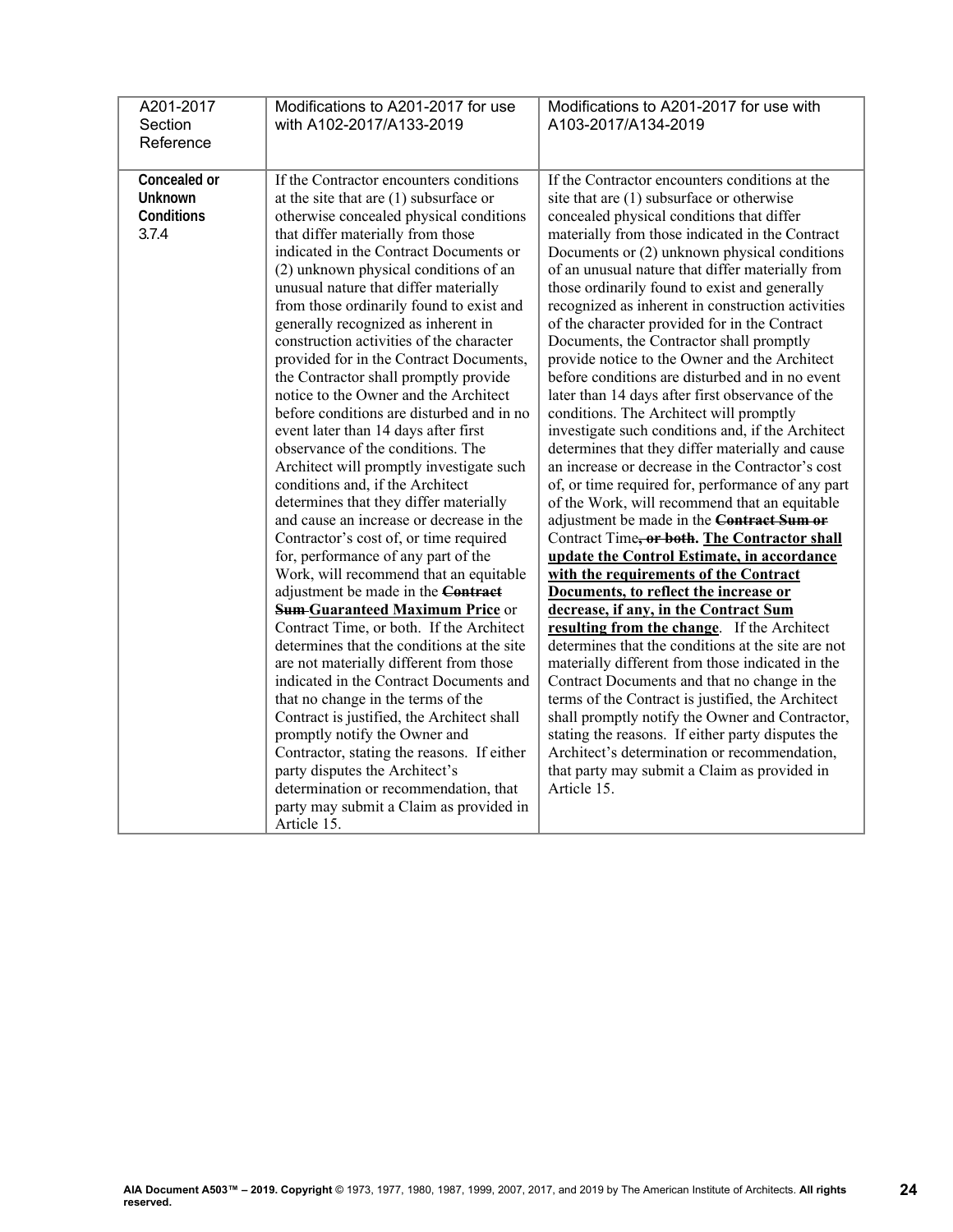| A201-2017<br>Section<br>Reference                     | Modifications to A201-2017 for use<br>with A102-2017/A133-2019                                                                                                                                                                                                                                                                                                                                                                                                                                                                                                                                                                                                                                                                                                                                                                                                                                                                              | Modifications to A201-2017 for use with<br>A103-2017/A134-2019                                                                                                                                                                                                                                                                                                                                                                                                                                                                                                                                                                                                                                                                                                                                                                                                                                      |
|-------------------------------------------------------|---------------------------------------------------------------------------------------------------------------------------------------------------------------------------------------------------------------------------------------------------------------------------------------------------------------------------------------------------------------------------------------------------------------------------------------------------------------------------------------------------------------------------------------------------------------------------------------------------------------------------------------------------------------------------------------------------------------------------------------------------------------------------------------------------------------------------------------------------------------------------------------------------------------------------------------------|-----------------------------------------------------------------------------------------------------------------------------------------------------------------------------------------------------------------------------------------------------------------------------------------------------------------------------------------------------------------------------------------------------------------------------------------------------------------------------------------------------------------------------------------------------------------------------------------------------------------------------------------------------------------------------------------------------------------------------------------------------------------------------------------------------------------------------------------------------------------------------------------------------|
| Concealed or<br><b>Unknown</b><br>Conditions<br>3.7.5 | If, in the course of the Work, the<br>Contractor encounters human remains or<br>recognizes the existence of burial<br>markers, archaeological sites or<br>wetlands not indicated in the Contract<br>Documents, the Contractor shall<br>immediately suspend any operations that<br>would affect them and shall notify the<br>Owner and Architect. Upon receipt of<br>such notice, the Owner shall promptly<br>take any action necessary to obtain<br>governmental authorization required to<br>resume the operations. The Contractor<br>shall continue to suspend such<br>operations until otherwise instructed by<br>the Owner but shall continue with all<br>other operations that do not affect those<br>remains or features. Requests for<br>adjustments in the Contract Sum<br><b>Guaranteed Maximum Price and</b><br>Contract Time arising from the<br>existence of such remains or features<br>may be made as provided in Article 15. | If, in the course of the Work, the Contractor<br>encounters human remains or recognizes the<br>existence of burial markers, archaeological sites<br>or wetlands not indicated in the Contract<br>Documents, the Contractor shall immediately<br>suspend any operations that would affect them<br>and shall notify the Owner and Architect. Upon<br>receipt of such notice, the Owner shall promptly<br>take any action necessary to obtain governmental<br>authorization required to resume the operations.<br>The Contractor shall continue to suspend such<br>operations until otherwise instructed by the<br>Owner but shall continue with all other<br>operations that do not affect those remains or<br>features. Requests for adjustments in the<br><b>Contract Sum and Contract Time arising from</b><br>the existence of such remains or features may be<br>made as provided in Article 15. |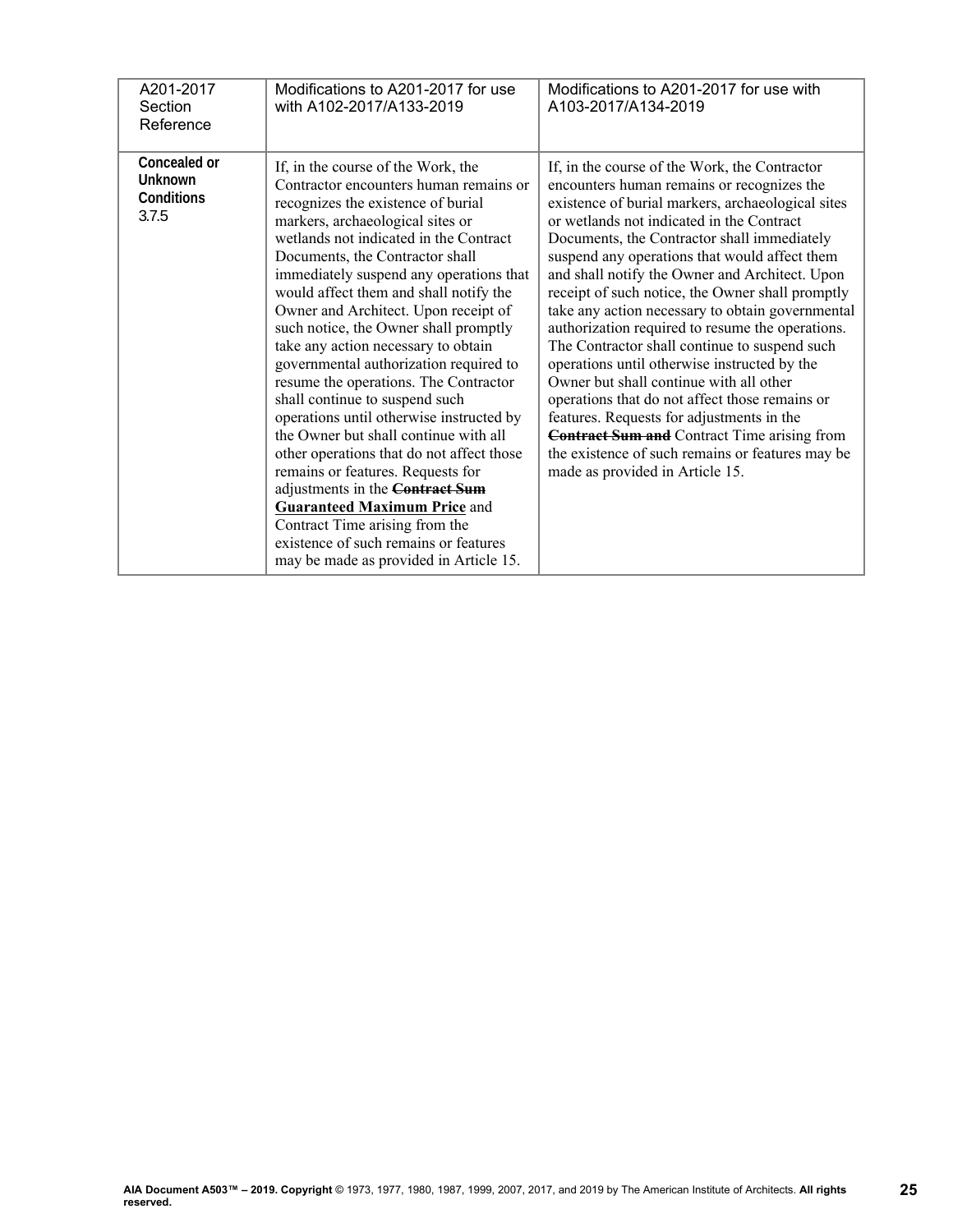| A201-2017<br>Section<br>Reference | Modifications to A201-2017 for use<br>with A102-2017/A133-2019                                                                                                                                                                                                                                                                                                                                                                                                                               | Modifications to A201-2017 for use with<br>A103-2017/A134-2019                             |
|-----------------------------------|----------------------------------------------------------------------------------------------------------------------------------------------------------------------------------------------------------------------------------------------------------------------------------------------------------------------------------------------------------------------------------------------------------------------------------------------------------------------------------------------|--------------------------------------------------------------------------------------------|
| <b>Allowances</b><br>3.8          | 3.8.1. The Contractor shall include in the<br><b>Contract Sum Guaranteed Maximum</b><br><b>Price</b> all allowances stated in the<br>Contract Documents. Items covered by<br>allowances shall be supplied for such<br>amounts and by such persons or entities<br>as the Owner may direct, but the<br>Contractor shall not be required to<br>employ persons or entities to whom the<br>Contractor has reasonable objection.<br>3.8.2. Unless otherwise provided in the<br>Contract Documents, | Delete Section 3.8 in its entirety and replace with<br>the phrase "Intentionally omitted." |
|                                   | allowances shall cover the cost<br>$\cdot$<br>to the Contractor of materials<br>and equipment delivered at the<br>site and all required taxes, less<br>applicable trade discounts;                                                                                                                                                                                                                                                                                                           |                                                                                            |
|                                   | $\cdot$<br>Contractor's costs for unloading<br>and handling at the site, labor,<br>installation costs, overhead,<br>profit, and other expenses<br>contemplated for stated<br>allowance amounts shall be<br>included in the Contract Sum<br><b>Guaranteed Maximum Price</b><br>but not in the allowances; and                                                                                                                                                                                 |                                                                                            |
|                                   | $\cdot$ 3<br>whenever costs are more than<br>or less than allowances, the<br><b>Contract Sum-Guaranteed</b><br>Maximum Price shall be<br>adjusted accordingly by Change<br>Order. The amount of the<br>Change Order shall reflect (1)<br>the difference between actual<br>costs and the allowances under<br>Section $3.8.2.1$ and $(2)$ changes<br>in Contractor's costs under<br>Section 3.8.2.2.<br>3.8.3. No change from A201-2017.                                                       |                                                                                            |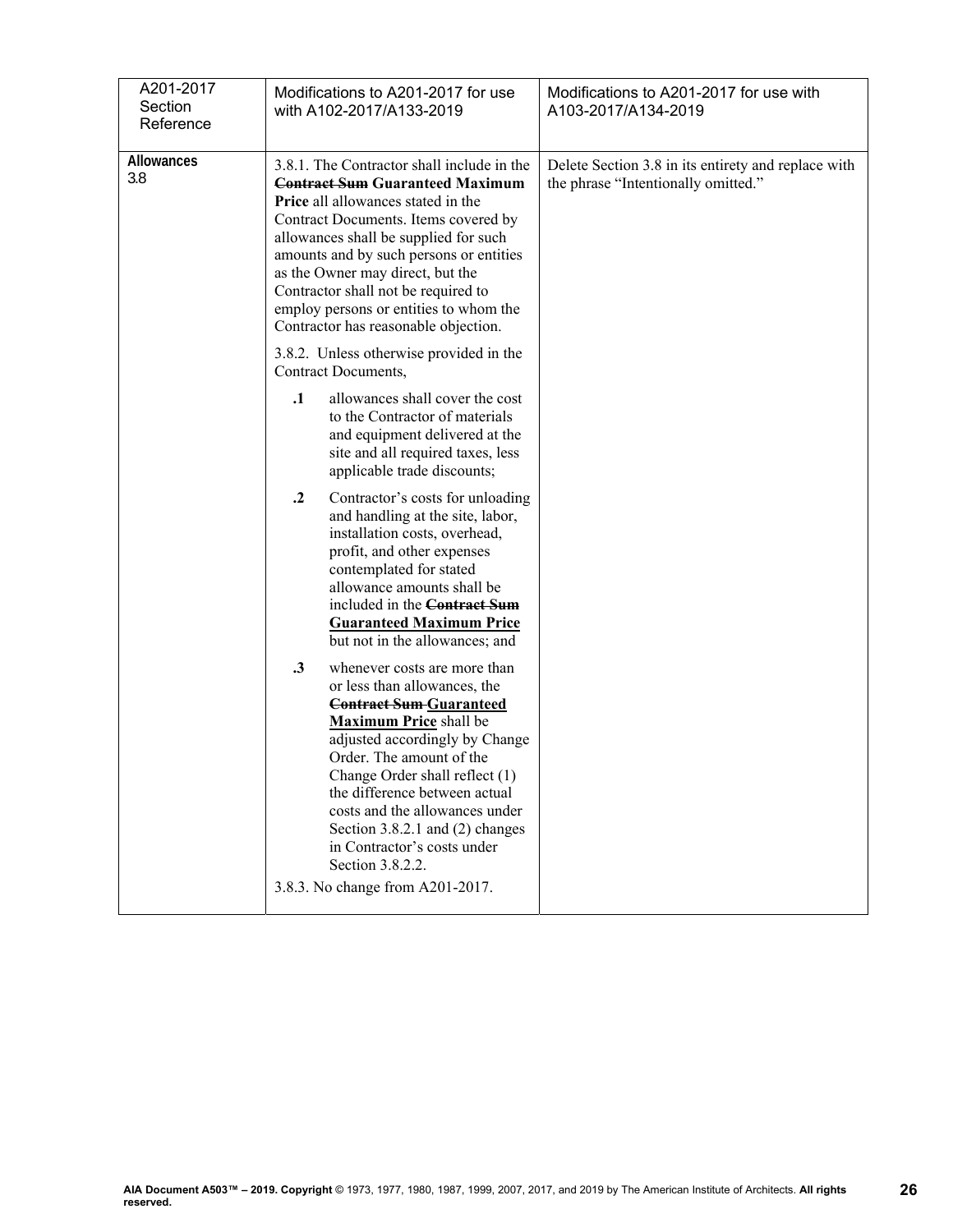| Modifications to A201-2017 for use<br>with A102-2017/A133-2019                                                                                                                                                                                                                                                                                                                                                                                                                                                                                                                                                                                                                                                                                                                                                                                                | Modifications to A201-2017 for use with<br>A103-2017/A134-2019                                                                                                                                                                                                                                                                                                                                                                                                                                                                                                                                                                                                                                                                                                                                                                                                                                                                                              |
|---------------------------------------------------------------------------------------------------------------------------------------------------------------------------------------------------------------------------------------------------------------------------------------------------------------------------------------------------------------------------------------------------------------------------------------------------------------------------------------------------------------------------------------------------------------------------------------------------------------------------------------------------------------------------------------------------------------------------------------------------------------------------------------------------------------------------------------------------------------|-------------------------------------------------------------------------------------------------------------------------------------------------------------------------------------------------------------------------------------------------------------------------------------------------------------------------------------------------------------------------------------------------------------------------------------------------------------------------------------------------------------------------------------------------------------------------------------------------------------------------------------------------------------------------------------------------------------------------------------------------------------------------------------------------------------------------------------------------------------------------------------------------------------------------------------------------------------|
| If the Owner or Architect has reasonable<br>objection to a person or entity proposed<br>by the Contractor, the Contractor shall<br>propose another to whom the Owner or<br>Architect has no reasonable objection. If<br>the proposed but rejected Subcontractor<br>was reasonably capable of performing<br>the Work, the Contract Sum<br><b>Guaranteed Maximum Price and</b><br>Contract Time shall be increased or<br>decreased by the difference, if any,<br>occasioned by such change, and an<br>appropriate Change Order shall be<br>issued before commencement of the<br>substitute Subcontractor's Work.<br>However, no increase in the <b>Contract</b><br><b>Sum-Guaranteed Maximum Price or</b><br>Contract Time shall be allowed for such<br>change unless the Contractor has acted<br>promptly and responsively in submitting<br>names as required. | If the Owner or Architect has reasonable<br>objection to a person or entity proposed by the<br>Contractor, the Contractor shall propose another<br>to whom the Owner or Architect has no<br>reasonable objection. If the proposed but rejected<br>Subcontractor was reasonably capable of<br>performing the Work, the <b>Contract Sum and</b><br>Contract Time shall be increased or decreased<br>adjusted by the difference, if any, occasioned by<br>such change, and an appropriate Change Order<br>shall be issued before commencement of the<br>substitute Subcontractor's Work. The<br><b>Contractor shall update the Control Estimate</b><br>to reflect the increase or decrease, if any, in<br>the Contract Sum resulting from the change.<br>However, no increase in the <b>Contract Sum or</b><br>Contract Time shall be allowed for such change<br>unless the Contractor has acted promptly and<br>responsively in submitting names as required. |
| A Change Order is a written instrument<br>prepared by the Architect and signed by<br>the Owner, Contractor, and Architect<br>stating their agreement upon all of the<br>following:<br>$\cdot$<br>The change in the Work;<br>$\cdot$ <sup>2</sup><br>The amount of the<br>adjustment, if any, in the<br><b>Contract Sum</b><br><b>Guaranteed Maximum</b><br>Price; and<br>$\cdot$ 3<br>The extent of the<br>adjustment, if any, in the<br>Contract Time.                                                                                                                                                                                                                                                                                                                                                                                                       | A Change Order is a written instrument prepared<br>by the Architect and signed by the Owner,<br>Contractor, and Architect stating their agreement<br>upon all of the following:<br>$\cdot$<br>The change in the Work; and<br>$\cdot$ <sup>2</sup><br>The amount of the adjustment, if<br>any, in the Contract Sum; and<br>$\mathbf{.3}$<br>The extent of the adjustment, if any, in<br>the Contract Time.<br>Upon the issuance of a Change Order, the<br>Contractor shall update the Control Estimate,<br>in accordance with the requirements of the<br><b>Contract Documents, to reflect the increase or</b><br>decrease, if any, in the Contract Sum resulting<br>from the change.                                                                                                                                                                                                                                                                        |
|                                                                                                                                                                                                                                                                                                                                                                                                                                                                                                                                                                                                                                                                                                                                                                                                                                                               |                                                                                                                                                                                                                                                                                                                                                                                                                                                                                                                                                                                                                                                                                                                                                                                                                                                                                                                                                             |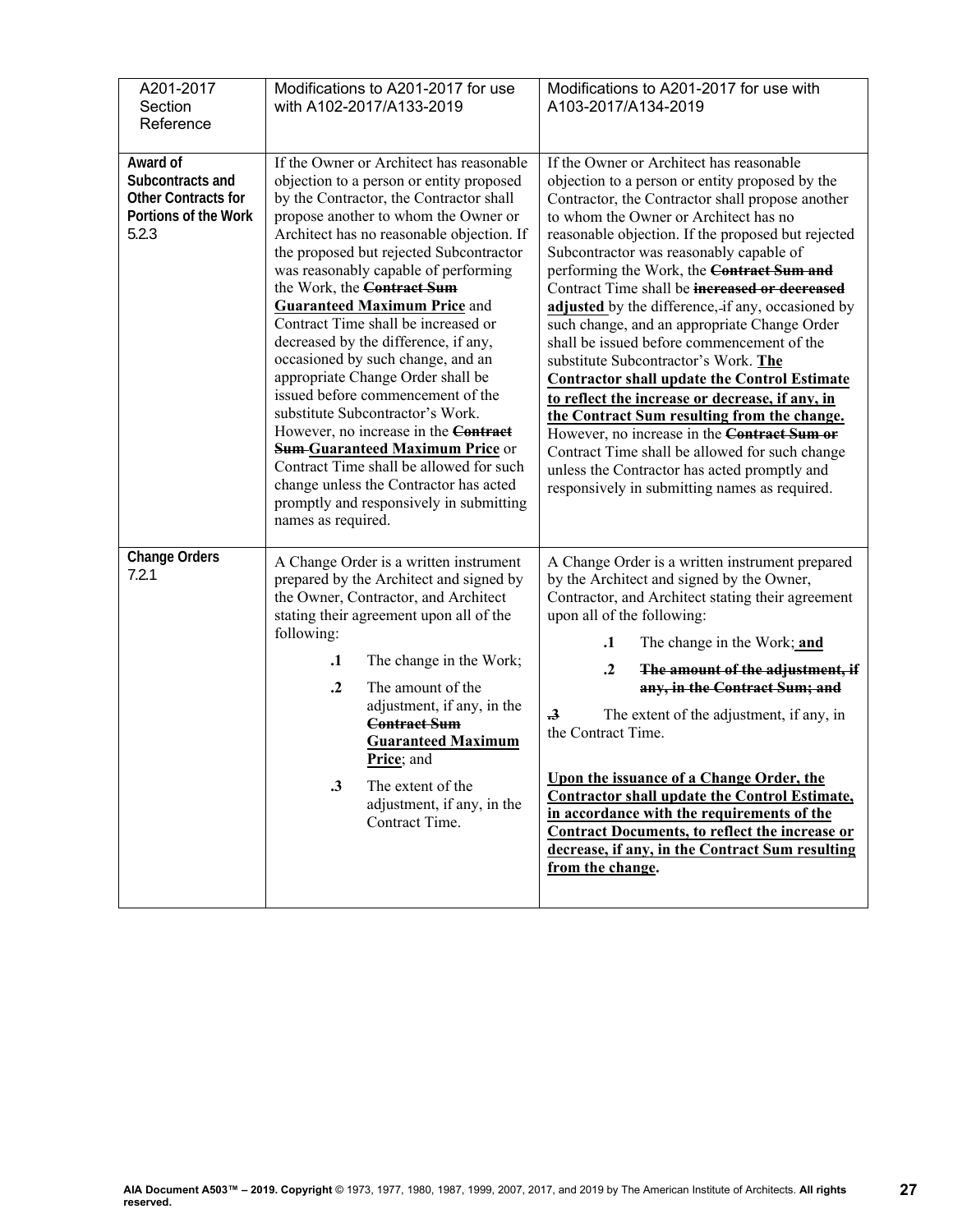| A201-2017<br>Section<br>Reference                        | Modifications to A201-2017 for use<br>with A102-2017/A133-2019                                                                                                                                                                                                                                                                                                                                                                                                                                                                                                                                                                        | Modifications to A201-2017 for use with<br>A103-2017/A134-2019                                                                                                                                                                                                                                                                                                                                                                                                                                                                                                |
|----------------------------------------------------------|---------------------------------------------------------------------------------------------------------------------------------------------------------------------------------------------------------------------------------------------------------------------------------------------------------------------------------------------------------------------------------------------------------------------------------------------------------------------------------------------------------------------------------------------------------------------------------------------------------------------------------------|---------------------------------------------------------------------------------------------------------------------------------------------------------------------------------------------------------------------------------------------------------------------------------------------------------------------------------------------------------------------------------------------------------------------------------------------------------------------------------------------------------------------------------------------------------------|
| <b>Construction Change</b><br><b>Directives</b><br>7.3.1 | A Construction Change Directive is a<br>written order prepared by the Architect<br>and signed by the Owner and Architect,<br>directing a change in the Work prior to<br>agreement on adjustment, if any, in the<br><b>Contract Sum Guaranteed Maximum</b><br>Price or Contract Time, or both. The<br>Owner may by Construction Change<br>Directive, without invalidating the<br>Contract, order changes in the Work<br>within the general scope of the Contract<br>consisting of additions, deletions, or<br>other revisions, the Contract Sum<br><b>Guaranteed Maximum Price and</b><br>Contract Time being adjusted<br>accordingly. | A Construction Change Directive is a written<br>order prepared by the Architect and signed by the<br>Owner and Architect, directing a change in the<br>Work prior to agreement on adjustment, if any, in<br>the Contract Sum or Contract Time, or both.<br>The Owner may by Construction Change<br>Directive, without invalidating the Contract,<br>order changes in the Work within the general<br>scope of the Contract consisting of additions,<br>deletions, or other revisions, the Contract Sum<br><b>and</b> Contract Time being adjusted accordingly. |
| <b>Construction Change</b><br><b>Directives</b><br>7.3.3 | If the Construction Change Directive<br>provides for an adjustment to the<br><b>Contract Sum Guaranteed Maximum</b><br>Price, the adjustment shall be based on<br>one of the following methods:                                                                                                                                                                                                                                                                                                                                                                                                                                       | Delete Section 7.3.3 in its entirety and replace<br>with the phrase "Intentionally omitted."                                                                                                                                                                                                                                                                                                                                                                                                                                                                  |
|                                                          | $\mathbf{.1}$<br>Mutual acceptance of a<br>lump sum properly<br>itemized and supported<br>by sufficient<br>substantiating data to<br>permit evaluation;                                                                                                                                                                                                                                                                                                                                                                                                                                                                               |                                                                                                                                                                                                                                                                                                                                                                                                                                                                                                                                                               |
|                                                          | $\cdot$ <sup>2</sup><br>Unit prices stated in the<br><b>Contract Documents or</b><br>subsequently agreed<br>upon;                                                                                                                                                                                                                                                                                                                                                                                                                                                                                                                     |                                                                                                                                                                                                                                                                                                                                                                                                                                                                                                                                                               |
|                                                          | Cost to be determined in a<br>$\cdot$ 3<br>manner agreed upon by<br>the parties and a mutually<br>acceptable fixed or<br>percentage fee; or                                                                                                                                                                                                                                                                                                                                                                                                                                                                                           |                                                                                                                                                                                                                                                                                                                                                                                                                                                                                                                                                               |
|                                                          | As provided in<br>$\cdot$ 4<br>Section 7.3.4.                                                                                                                                                                                                                                                                                                                                                                                                                                                                                                                                                                                         |                                                                                                                                                                                                                                                                                                                                                                                                                                                                                                                                                               |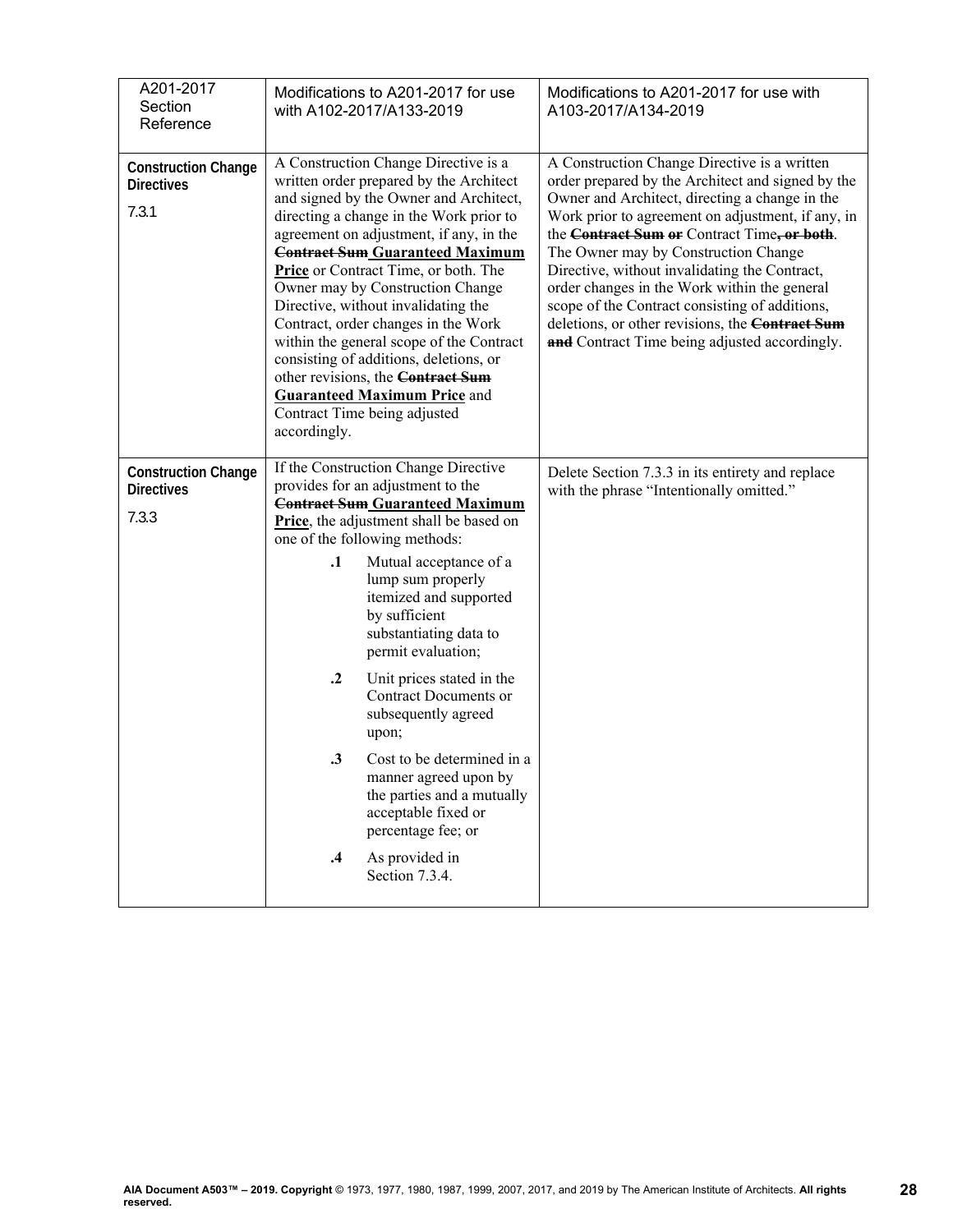| A201-2017<br>Section<br>Reference                        | Modifications to A201-2017 for use<br>with A102-2017/A133-2019                                                                                                                                                                                                                                                                                                                                                                                                                                                                                                                                                                                                                                                                                                                                                                                                                                                                                                                                                                                                                                                                                                                                                                                                                                                                                                                                                                                                                                                                                                                                                                                   | Modifications to A201-2017 for use with<br>A103-2017/A134-2019                               |
|----------------------------------------------------------|--------------------------------------------------------------------------------------------------------------------------------------------------------------------------------------------------------------------------------------------------------------------------------------------------------------------------------------------------------------------------------------------------------------------------------------------------------------------------------------------------------------------------------------------------------------------------------------------------------------------------------------------------------------------------------------------------------------------------------------------------------------------------------------------------------------------------------------------------------------------------------------------------------------------------------------------------------------------------------------------------------------------------------------------------------------------------------------------------------------------------------------------------------------------------------------------------------------------------------------------------------------------------------------------------------------------------------------------------------------------------------------------------------------------------------------------------------------------------------------------------------------------------------------------------------------------------------------------------------------------------------------------------|----------------------------------------------------------------------------------------------|
| <b>Construction Change</b><br><b>Directives</b><br>7.3.4 | If the Contractor does not respond<br>promptly or disagrees with the method for<br>adjustment in the <b>Contract Sum</b><br><b>Guaranteed Maximum Price</b> , the<br>Architect shall determine the adjustment<br>on the basis of reasonable expenditures<br>and savings of those performing the Work<br>attributable to the change, including, in<br>case of an increase in the Contract Sum<br><b>Guaranteed Maximum Price</b> , an<br>amount for <b>everhead and profit the</b><br><b>Contractor's Fee</b> as set forth in the<br>Agreement, or if no such amount is set<br>forth in the Agreement, a reasonable<br>amount. In such case, and also under<br>Section 7.3.3.3, the Contractor shall keep<br>and present, in such form as the Architect<br>may prescribe, an itemized accounting<br>together with appropriate supporting data.<br>Unless otherwise provided in the Contract<br>Documents, costs for the purposes of this<br>Section 7.3.4 shall be limited to the<br>following:<br>$\cdot$<br>Costs of labor, including<br>applicable payroll taxes,<br>fringe benefits required by<br>agreement or custom,<br>workers' compensation<br>insurance, and other<br>employee costs approved<br>by the Architect;<br>$\cdot$<br>Costs of materials,<br>supplies, and equipment,<br>including cost of<br>transportation, whether<br>incorporated or consumed;<br>$\cdot$ 3<br>Rental costs of machinery<br>and equipment, exclusive<br>of hand tools, whether<br>rented from the Contractor<br>or others;<br>Costs of premiums for all<br>$\cdot$<br>bonds and insurance,<br>permit fees, and sales, use,<br>or similar taxes, directly | Delete Section 7.3.4 in its entirety and replace<br>with the phrase "Intentionally omitted." |
|                                                          | related to the change; and<br>$\cdot$ 5<br>Costs of supervision and<br>field office personnel<br>directly attributable to the<br>change.                                                                                                                                                                                                                                                                                                                                                                                                                                                                                                                                                                                                                                                                                                                                                                                                                                                                                                                                                                                                                                                                                                                                                                                                                                                                                                                                                                                                                                                                                                         |                                                                                              |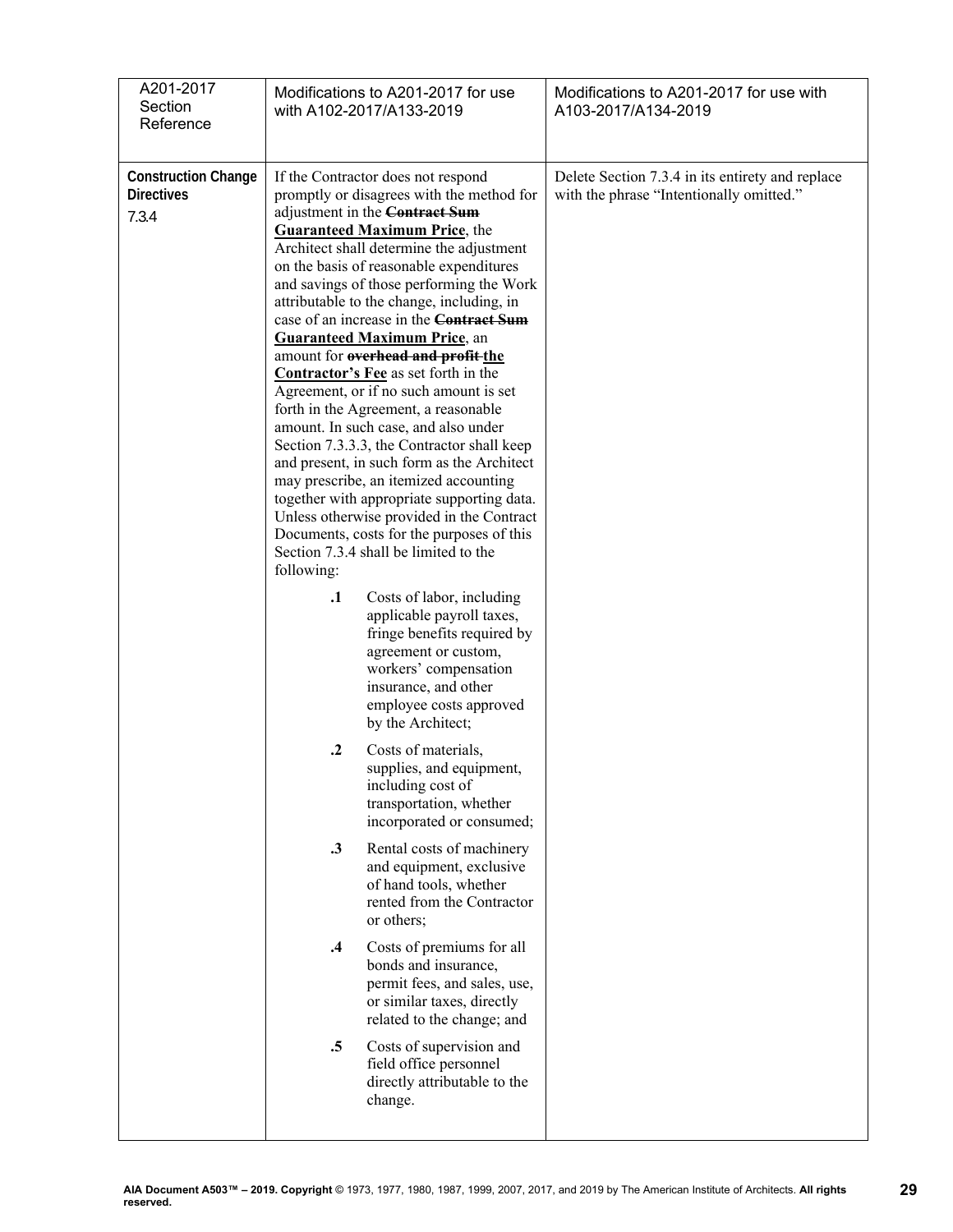| A201-2017<br>Section<br>Reference                        | Modifications to A201-2017 for use<br>with A102-2017/A133-2019                                                                                                                                                                                                                                                                                                                                                                                                                                                                    | Modifications to A201-2017 for use with<br>A103-2017/A134-2019                                                                                                                                                                                                                                                                                                                      |
|----------------------------------------------------------|-----------------------------------------------------------------------------------------------------------------------------------------------------------------------------------------------------------------------------------------------------------------------------------------------------------------------------------------------------------------------------------------------------------------------------------------------------------------------------------------------------------------------------------|-------------------------------------------------------------------------------------------------------------------------------------------------------------------------------------------------------------------------------------------------------------------------------------------------------------------------------------------------------------------------------------|
| <b>Construction Change</b><br><b>Directives</b><br>7.3.6 | Upon receipt of a Construction Change<br>Directive, the Contractor shall promptly<br>proceed with the change in the Work<br>involved and advise the Architect of the<br>Contractor's agreement or disagreement<br>with the method, if any, provided in the<br>Construction Change Directive for<br>determining the proposed adjustment in<br>the Contract Sum Guaranteed<br><b>Maximum Price</b> or Contract Time.                                                                                                                | Upon receipt of a Construction Change Directive,<br>the Contractor shall promptly proceed with the<br>change in the Work involved and advise the<br>Architect of the Contractor's agreement or<br>disagreement with the method, if any, provided in<br>the Construction Change Directive for<br>determining the proposed adjustment in the<br><b>Contract Sum or</b> Contract Time. |
| <b>Construction Change</b><br><b>Directives</b><br>7.3.7 | A Construction Change Directive signed<br>by the Contractor indicates the<br>Contractor's agreement therewith,<br>including adjustment in Contract Sum<br><b>Guaranteed Maximum Price and</b><br>Contract Time or the method for<br>determining them. Such agreement shall<br>be effective immediately and shall be<br>recorded as a Change Order.                                                                                                                                                                                | A Construction Change Directive signed by the<br>Contractor indicates the Contractor's agreement<br>therewith, including adjustment in Contract Sum<br>and Contract Time or the method for<br>determining them. Such agreement shall be<br>effective immediately and shall be recorded as a<br>Change Order.                                                                        |
| <b>Construction Change</b><br><b>Directives</b><br>7.3.8 | The amount of credit to be allowed by<br>the Contractor to the Owner for a<br>deletion or change that results in a net<br>decrease in the Contract Sum<br><b>Guaranteed Maximum Price shall be</b><br>actual net cost, as confirmed by the<br>Architect. When both additions and<br>credits covering related Work or<br>substitutions are involved in a change,<br>the allowance for <b>overhead and profit</b><br>the Contractor's Fee shall be figured<br>on the basis of net increase, if any, with<br>respect to that change. | Delete Section 7.3.8 in its entirety and replace<br>with the phrase "Intentionally omitted."                                                                                                                                                                                                                                                                                        |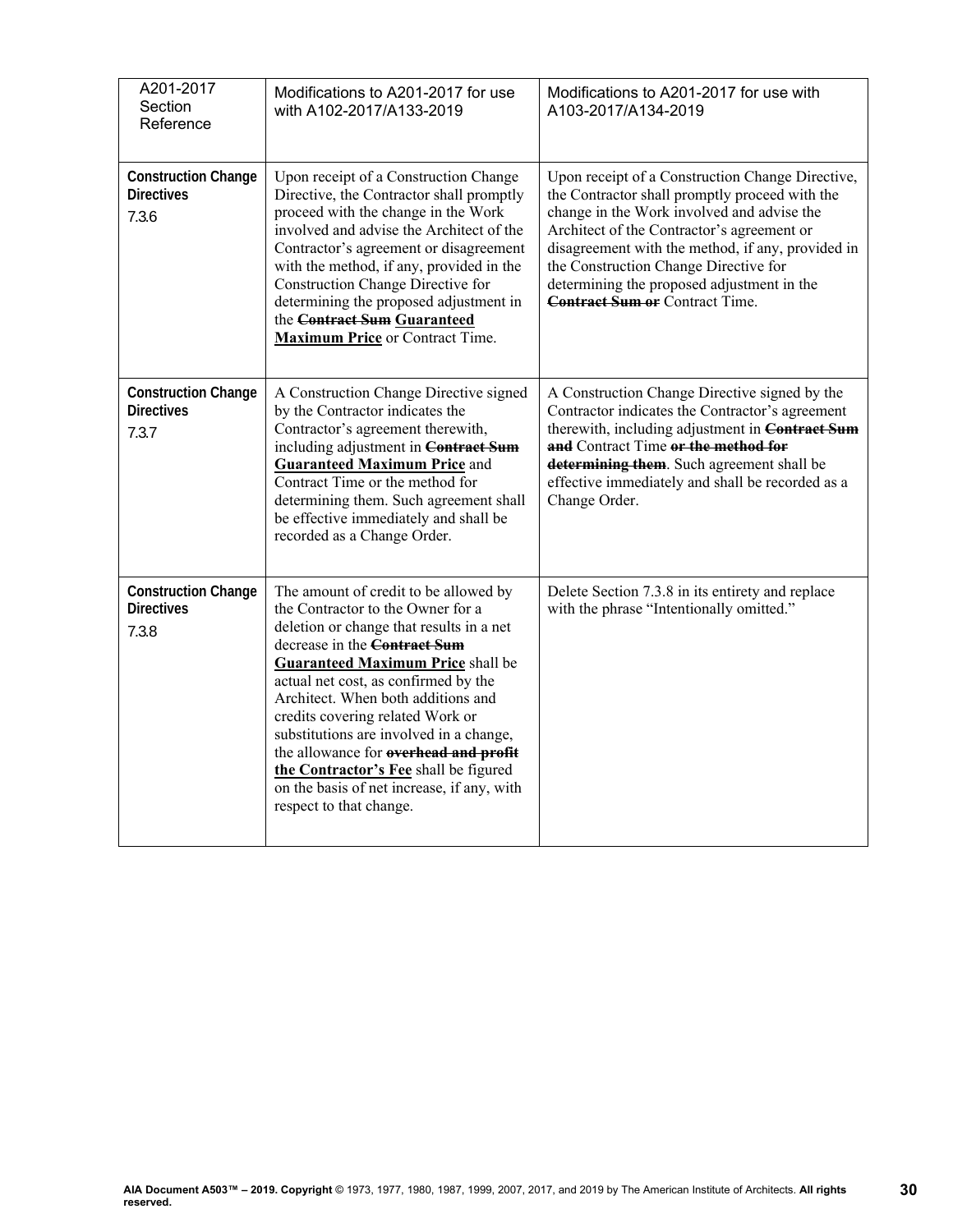| A201-2017<br>Section<br>Reference                         | Modifications to A201-2017 for use<br>with A102-2017/A133-2019                                                                                                                                                                                                                                                                                                                                                                                                                                                                                                                                                                                                                                                                                                                      | Modifications to A201-2017 for use with<br>A103-2017/A134-2019                                                                                                                                                                                                                                                                                                                                                      |
|-----------------------------------------------------------|-------------------------------------------------------------------------------------------------------------------------------------------------------------------------------------------------------------------------------------------------------------------------------------------------------------------------------------------------------------------------------------------------------------------------------------------------------------------------------------------------------------------------------------------------------------------------------------------------------------------------------------------------------------------------------------------------------------------------------------------------------------------------------------|---------------------------------------------------------------------------------------------------------------------------------------------------------------------------------------------------------------------------------------------------------------------------------------------------------------------------------------------------------------------------------------------------------------------|
| <b>Construction Change</b><br><b>Directives</b><br>7.3.9  | Pending final determination of the total<br>cost of a Construction Change Directive<br>to the Owner, the Contractor may<br>request payment for Work completed<br>under the Construction Change Directive<br>in Applications for Payment. The<br>Architect will make an interim<br>determination for purposes of monthly<br>certification for payment for those costs<br>and certify for payment the amount that<br>the Architect determines, in the<br>Architect's professional judgment, to be<br>reasonably justified. The Architect's<br>interim determination of cost shall adjust<br>the Contract Guaranteed Maximum<br>Price on the same basis as a Change<br>Order, subject to the right of either party<br>to disagree and assert a Claim in<br>accordance with Article 15. | Delete Section 7.3.9 in its entirety and replace<br>with the phrase "Intentionally omitted."                                                                                                                                                                                                                                                                                                                        |
| <b>Construction Change</b><br><b>Directives</b><br>7.3.10 | When the Owner and Contractor agree<br>with a determination made by the<br>Architect concerning the adjustments in<br>the Contract Sum-Guaranteed<br><b>Maximum Price</b> and Contract Time, or<br>otherwise reach agreement upon the<br>adjustments, such agreement shall be<br>effective immediately and the Architect<br>will prepare a Change Order. Change<br>Orders may be issued for all or any part<br>of a Construction Change Directive.                                                                                                                                                                                                                                                                                                                                  | When the Owner and Contractor agree with a<br>determination made by the Architect concerning<br>the adjustments in the <b>Contract Sum and</b><br>Contract Time, or otherwise reach agreement<br>upon the adjustments, such agreement shall be<br>effective immediately and the Architect will<br>prepare a Change Order. Change Orders may be<br>issued for all or any part of a Construction<br>Change Directive. |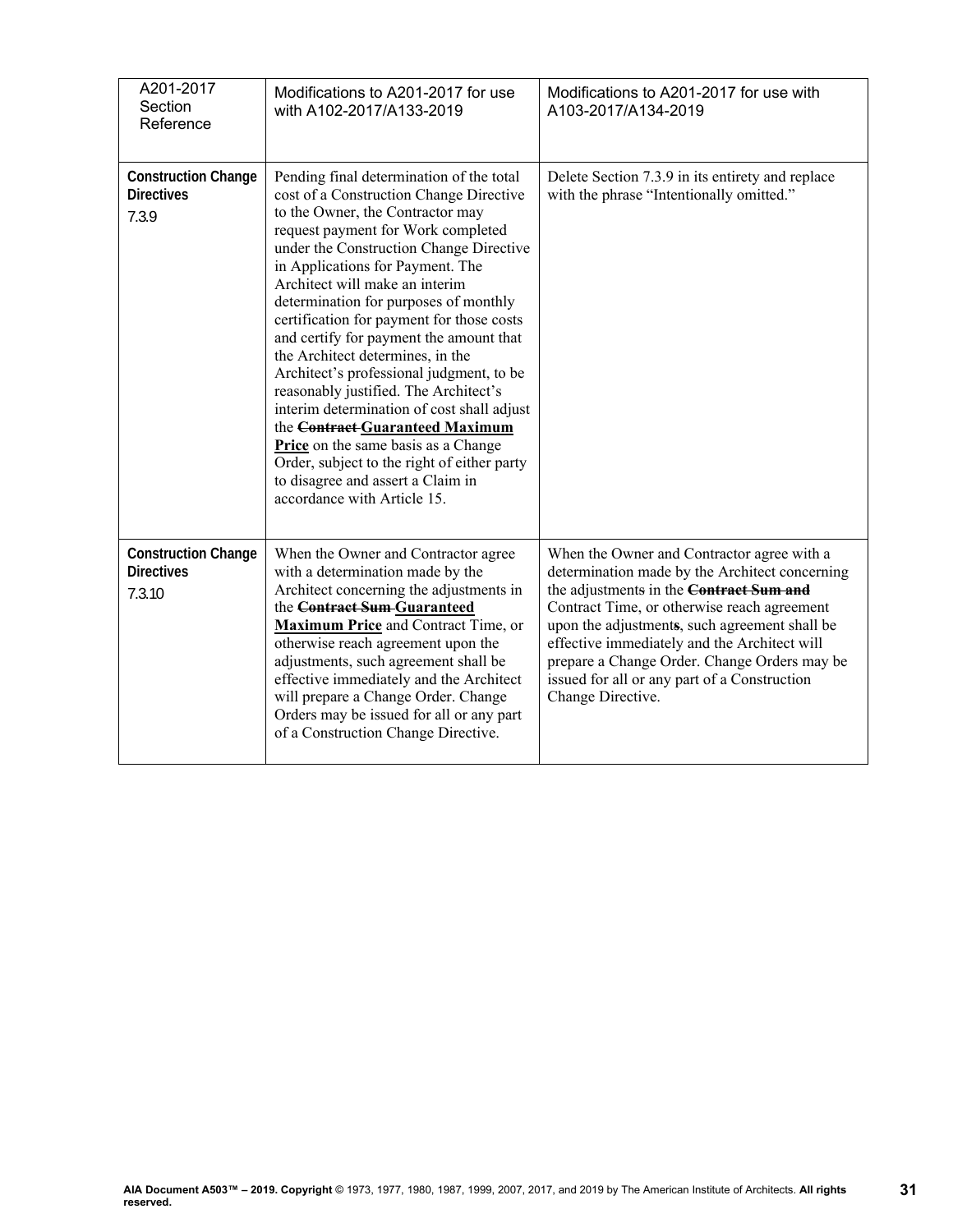| A201-2017<br>Section<br>Reference                                 | Modifications to A201-2017 for use<br>with A102-2017/A133-2019                                                                                                                                                                                                                                                                                                                                                                                                                                                                                                                                                                                                                                                                                                                                                                                                                                                                                                                                                                | Modifications to A201-2017 for use with<br>A103-2017/A134-2019                                                                                                                                                                                                                                                                                                                                                                                                                                                                                                                                                                                                                                                                                                                                                                                                                                                                                                                                                                                                                                                         |
|-------------------------------------------------------------------|-------------------------------------------------------------------------------------------------------------------------------------------------------------------------------------------------------------------------------------------------------------------------------------------------------------------------------------------------------------------------------------------------------------------------------------------------------------------------------------------------------------------------------------------------------------------------------------------------------------------------------------------------------------------------------------------------------------------------------------------------------------------------------------------------------------------------------------------------------------------------------------------------------------------------------------------------------------------------------------------------------------------------------|------------------------------------------------------------------------------------------------------------------------------------------------------------------------------------------------------------------------------------------------------------------------------------------------------------------------------------------------------------------------------------------------------------------------------------------------------------------------------------------------------------------------------------------------------------------------------------------------------------------------------------------------------------------------------------------------------------------------------------------------------------------------------------------------------------------------------------------------------------------------------------------------------------------------------------------------------------------------------------------------------------------------------------------------------------------------------------------------------------------------|
| Minor Changes in the<br><b>Work</b><br>7.4                        | The Architect may order minor changes<br>in the Work that are consistent with the<br>intent of the Contract Documents and do<br>not involve an adjustment in the<br>Contract Sum or an extension of the<br>Contract Time. The Architect's order for<br>minor changes shall be in writing. If the<br>Contractor believes that the proposed<br>minor change in the Work will affect the<br><b>Contract Sum Guaranteed Maximum</b><br><b>Price</b> or Contract Time, the Contractor<br>shall notify the Architect and shall not<br>proceed to implement the change in the<br>Work. If the Contractor performs the<br>Work set forth in the Architect's order<br>for a minor change without prior notice<br>to the Architect that such change will<br>affect the Contract Sum Guaranteed<br><b>Maximum Price</b> or Contract Time, the<br>Contractor waives any adjustment to the<br><b>Contract Sum Guaranteed Maximum</b><br><b>Price</b> or extension of the Contract Time.                                                    | No change from A201-2017.                                                                                                                                                                                                                                                                                                                                                                                                                                                                                                                                                                                                                                                                                                                                                                                                                                                                                                                                                                                                                                                                                              |
| <b>Schedule of Values</b><br>or<br><b>Control Estimate</b><br>9.2 | <b>Schedule of Values</b><br>Where the Contract is based on a<br>stipulated sum or Guaranteed<br>Maximum Price, the Contractor shall<br>submit a schedule of values to the<br>Architect before the first Application for<br>Payment, allocating the entire Contract<br>Sum to the various portions of the<br><b>Work Guaranteed Maximum Price as</b><br>required by the Contract Documents.<br>The schedule of values shall be prepared<br>in the form, and supported by the data to<br>substantiate its accuracy, required by the<br>Architect. This schedule, unless objected<br>to by the Architect, shall be used as a<br>basis for reviewing the Contractor's<br>Applications for Payment. Any changes<br>to the schedule of values shall be<br>submitted to the Architect and supported<br>by such data to substantiate its accuracy<br>as the Architect may require, and unless<br>objected to by the Architect, shall be<br>used as a basis for reviewing the<br>Contractor's subsequent Applications for<br>Payment. | <b>Schedule of Values Control Estimate</b><br>Where the Contract is based on a stipulated<br>sum or Guaranteed Maximum Price, the The<br>Contractor shall submit a schedule of values<br>allocating the entire anticipated Contract Sum,<br>to the various portions of the Work a Control<br><b>Estimate, as required by the Contract</b><br><b>Documents</b> , to the Architect before the first<br>Application for Payment. The sehedule of values<br><b>Control Estimate</b> shall be prepared in the form,<br>and supported by the data to substantiate its<br>accuracy, required by the Architect. This<br>schedule Control Estimate, unless objected to<br>by the Architect, shall be used as a basis for<br>reviewing the Contractor's Applications for<br>Payment. Any changes to the schedule of values<br>Control Estimate shall be submitted to the<br>Architect and supported by such data to<br>substantiate its accuracy as the Architect may<br>require, and unless objected to by the Architect,<br>shall be used as a basis for reviewing the<br>Contractor's subsequent Applications for<br>Payment. |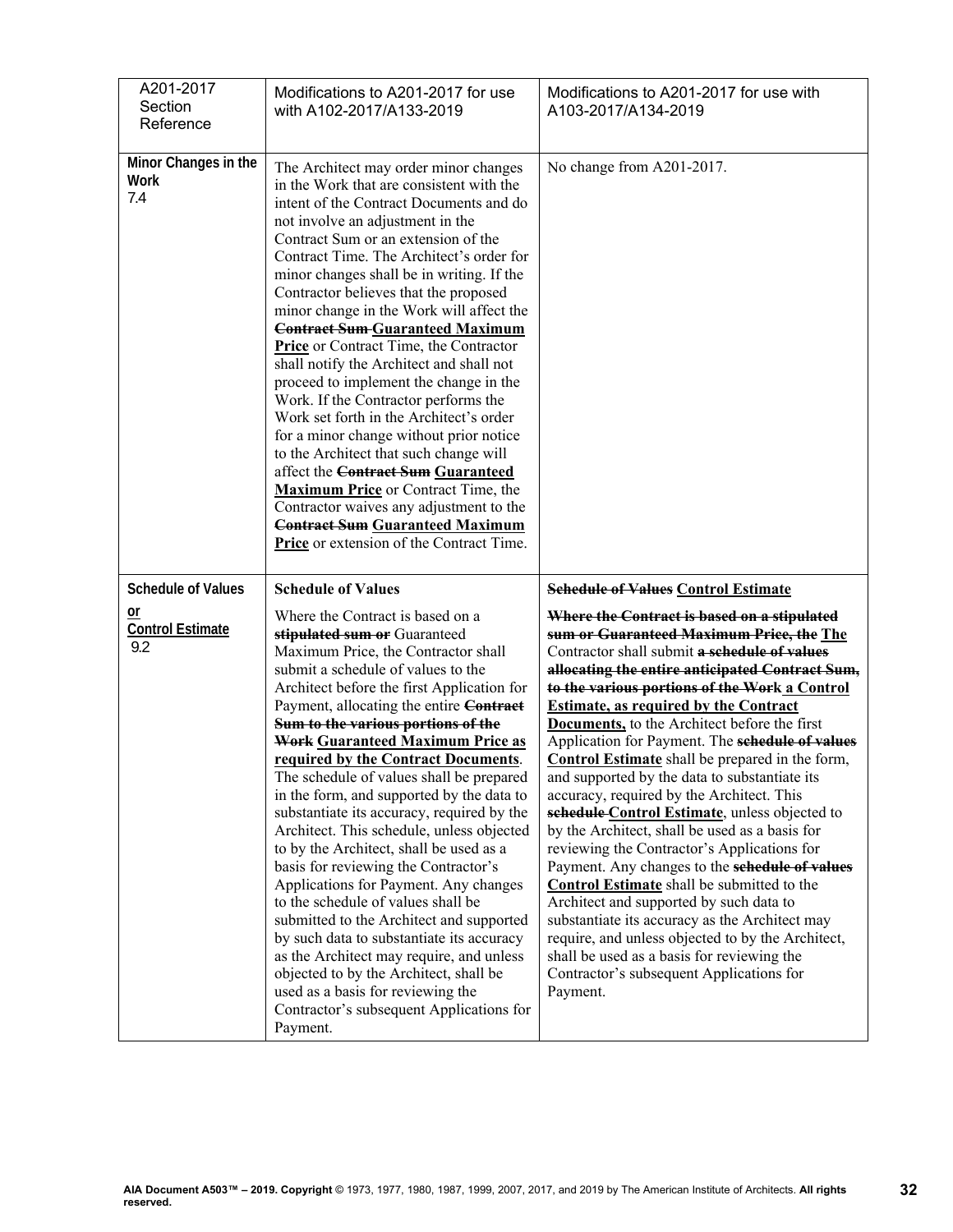| A201-2017<br>Section<br>Reference           | Modifications to A201-2017 for use<br>with A102-2017/A133-2019                                                                                                                                                                                                                                                                                                                                                                                                                                                                                                                                                                                                                                                                                                                                                                                                                   | Modifications to A201-2017 for use with<br>A103-2017/A134-2019                                                                                                                                                                                                                                                                                                                                                                                                                                                                                                                                                                                                                                                                                                                                                                                                                                                                                                                                                                                                                                                        |
|---------------------------------------------|----------------------------------------------------------------------------------------------------------------------------------------------------------------------------------------------------------------------------------------------------------------------------------------------------------------------------------------------------------------------------------------------------------------------------------------------------------------------------------------------------------------------------------------------------------------------------------------------------------------------------------------------------------------------------------------------------------------------------------------------------------------------------------------------------------------------------------------------------------------------------------|-----------------------------------------------------------------------------------------------------------------------------------------------------------------------------------------------------------------------------------------------------------------------------------------------------------------------------------------------------------------------------------------------------------------------------------------------------------------------------------------------------------------------------------------------------------------------------------------------------------------------------------------------------------------------------------------------------------------------------------------------------------------------------------------------------------------------------------------------------------------------------------------------------------------------------------------------------------------------------------------------------------------------------------------------------------------------------------------------------------------------|
| <b>Applications for</b><br>Payment<br>9.3.1 | No changes from A201-2017.                                                                                                                                                                                                                                                                                                                                                                                                                                                                                                                                                                                                                                                                                                                                                                                                                                                       | At least ten days before the date established for<br>each progress payment, the Contractor shall<br>submit to the Architect an itemized Application<br>for Payment prepared in accordance with the<br>schedule of values Control Estimate, if required<br>under Section 9.2, for completed portions of the<br>Work. The application shall be notarized, if<br>required, and supported by all data substantiating<br>the Contractor's right to payment that the Owner<br>or Architect require, such as copies of<br>requisitions, and releases and waivers of liens<br>from Subcontractors and suppliers, and shall<br>reflect retainage if provided for in the Contract<br>Documents.                                                                                                                                                                                                                                                                                                                                                                                                                                 |
| <b>Failure of Payment</b><br>9.7            | If the Architect does not issue a<br>Certificate for Payment, through no fault<br>of the Contractor, within seven days<br>after receipt of the Contractor's<br>Application for Payment, or if the<br>Owner does not pay the Contractor<br>within seven days after the date<br>established in the Contract Documents,<br>the amount certified by the Architect or<br>awarded by binding dispute resolution,<br>then the Contractor may, upon seven<br>additional days' notice to the Owner and<br>Architect, stop the Work until payment<br>of the amount owing has been received.<br>The Contract Time shall be extended<br>appropriately and the Contract Sum<br><b>Guaranteed Maximum Price shall be</b><br>increased by the amount of the<br>Contractor's reasonable costs of<br>shutdown, delay and start-up, plus<br>interest as provided for in the Contract<br>Documents. | If the Architect does not issue a Certificate for<br>Payment, through no fault of the Contractor,<br>within seven days after receipt of the Contractor's<br>Application for Payment, or if the Owner does<br>not pay the Contractor within seven days after the<br>date established in the Contract Documents, the<br>amount certified by the Architect or awarded by<br>binding dispute resolution, then the Contractor<br>may, upon seven additional days' notice to the<br>Owner and Architect, stop the Work until<br>payment of the amount owing has been received.<br>The Contract Time shall be extended<br>appropriately and the <b>Contract Sum shall be</b><br>increased by the amount of Contractor shall<br>be paid the Contractor's reasonable costs of<br>shutdown, delay and start-up, plus interest as<br>provided for in the Contract Documents. The<br><b>Contractor shall update the Control Estimate,</b><br>in accordance with the requirements of the<br><b>Contract Documents, to reflect the increase, if</b><br>any, in the Contract Sum resulting from the<br>shutdown, delay and start-up. |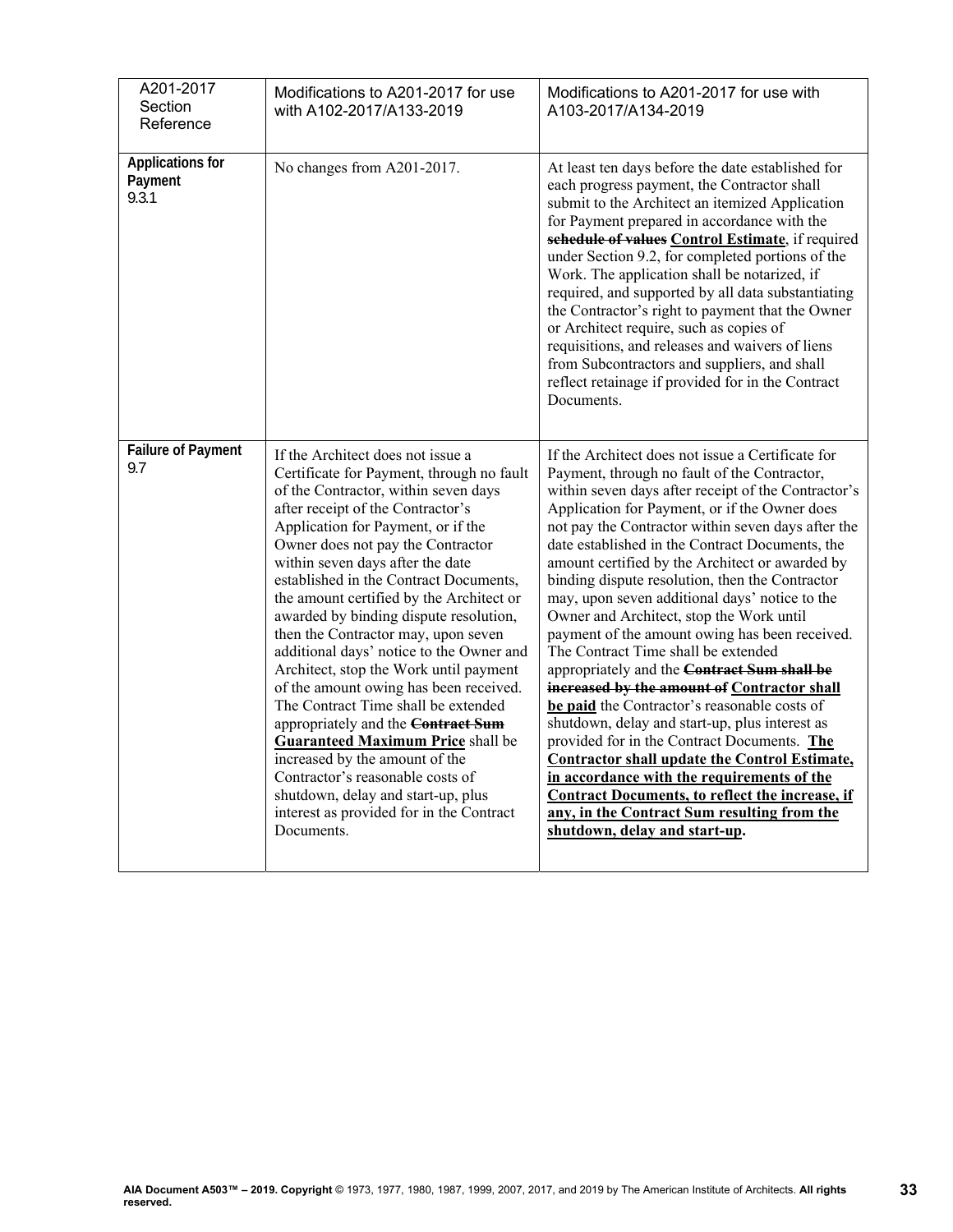| A201-2017<br>Section<br>Reference                      | Modifications to A201-2017 for use<br>with A102-2017/A133-2019                                                                                                                                                                                                                                                                                                                                                                                                                                                                                                                                                                                                                                                                                                                                                                                                                                                                                                                                                                                                                                                                                                                                                                                                                                                                                                                                                                                                                                                                                                                                 | Modifications to A201-2017 for use with<br>A103-2017/A134-2019                                                                                                                                                                                                                                                                                                                                                                                                                                                                                                                                                                                                                                                                                                                                                                                                                                                                                                                                                                                                                                                                                                                                                                                                                                                                                                                                                                                                                                                                                                                                                                                                                                                                                                                                                     |
|--------------------------------------------------------|------------------------------------------------------------------------------------------------------------------------------------------------------------------------------------------------------------------------------------------------------------------------------------------------------------------------------------------------------------------------------------------------------------------------------------------------------------------------------------------------------------------------------------------------------------------------------------------------------------------------------------------------------------------------------------------------------------------------------------------------------------------------------------------------------------------------------------------------------------------------------------------------------------------------------------------------------------------------------------------------------------------------------------------------------------------------------------------------------------------------------------------------------------------------------------------------------------------------------------------------------------------------------------------------------------------------------------------------------------------------------------------------------------------------------------------------------------------------------------------------------------------------------------------------------------------------------------------------|--------------------------------------------------------------------------------------------------------------------------------------------------------------------------------------------------------------------------------------------------------------------------------------------------------------------------------------------------------------------------------------------------------------------------------------------------------------------------------------------------------------------------------------------------------------------------------------------------------------------------------------------------------------------------------------------------------------------------------------------------------------------------------------------------------------------------------------------------------------------------------------------------------------------------------------------------------------------------------------------------------------------------------------------------------------------------------------------------------------------------------------------------------------------------------------------------------------------------------------------------------------------------------------------------------------------------------------------------------------------------------------------------------------------------------------------------------------------------------------------------------------------------------------------------------------------------------------------------------------------------------------------------------------------------------------------------------------------------------------------------------------------------------------------------------------------|
| <b>Hazardous Materials</b><br>and Substances<br>10.3.2 | Upon receipt of the Contractor's notice,<br>the Owner shall obtain the services of a<br>licensed laboratory to verify the<br>presence or absence of the material or<br>substance reported by the Contractor<br>and, in the event such material or<br>substance is found to be present, to<br>cause it to be rendered harmless. Unless<br>otherwise required by the Contract<br>Documents, the Owner shall furnish in<br>writing to the Contractor and Architect<br>the names and qualifications of persons<br>or entities who are to perform tests<br>verifying the presence or absence of the<br>material or substance or who are to<br>perform the task of removal or safe<br>containment of the material or<br>substance. The Contractor and the<br>Architect will promptly reply to the<br>Owner in writing stating whether or not<br>either has reasonable objection to the<br>persons or entities proposed by the<br>Owner. If either the Contractor or<br>Architect has an objection to a person or<br>entity proposed by the Owner, the<br>Owner shall propose another to whom<br>the Contractor and the Architect have no<br>reasonable objection. When the material<br>or substance has been rendered<br>harmless, Work in the affected area shall<br>resume upon written agreement of the<br>Owner and Contractor. By Change<br>Order, the Contract Time shall be<br>extended appropriately and the Contract<br><b>Sum-Guaranteed Maximum Price</b><br>shall be increased by the amount of the<br>Contractor's reasonable additional costs<br>due to shutdown, delay, and start-up. | Upon receipt of the Contractor's notice, the<br>Owner shall obtain the services of a licensed<br>laboratory to verify the presence or absence of the<br>material or substance reported by the Contractor<br>and, in the event such material or substance is<br>found to be present, to cause it to be rendered<br>harmless. Unless otherwise required by the<br>Contract Documents, the Owner shall furnish in<br>writing to the Contractor and Architect the names<br>and qualifications of persons or entities who are<br>to perform tests verifying the presence or absence<br>of the material or substance or who are to<br>perform the task of removal or safe containment<br>of the material or substance. The Contractor and<br>the Architect will promptly reply to the Owner in<br>writing stating whether or not either has<br>reasonable objection to the persons or entities<br>proposed by the Owner. If either the Contractor<br>or Architect has an objection to a person or entity<br>proposed by the Owner, the Owner shall propose<br>another to whom the Contractor and the Architect<br>have no reasonable objection. When the material<br>or substance has been rendered harmless, Work in<br>the affected area shall resume upon written<br>agreement of the Owner and Contractor. By<br>Change Order, the Contract Time shall be<br>extended appropriately and the Contract Sum<br>shall be increased by the amount of<br><b>Contractor shall be paid the Contractor's</b><br>reasonable additional costs of shutdown, delay,<br>and start-up. The Contractor shall update the<br><b>Control Estimate, in accordance with the</b><br>requirements of the Contract Documents, to<br>reflect the increase, if any, in the Contract<br>Sum resulting from the shutdown, delay and<br>start-up. |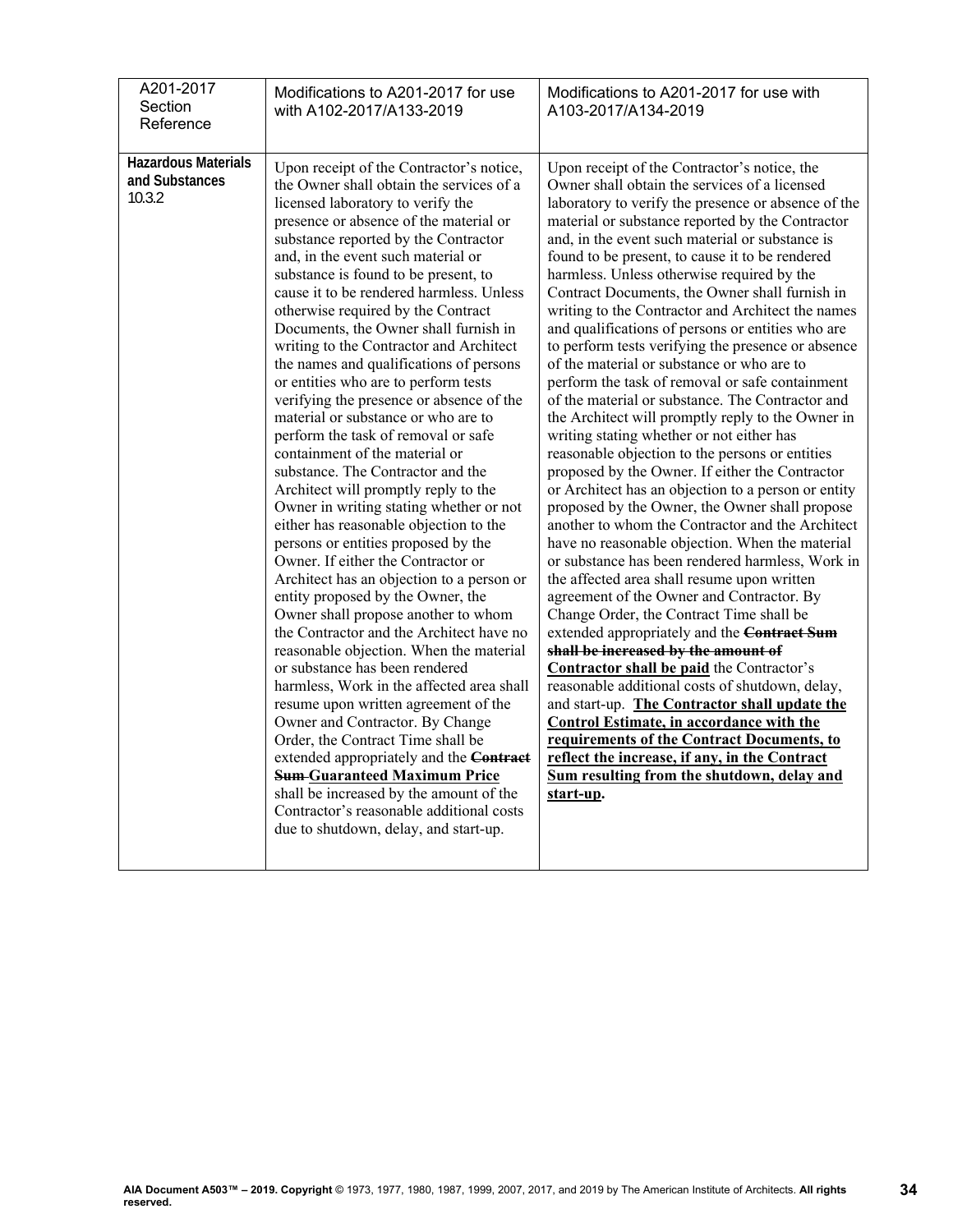| A201-2017<br>Section<br>Reference                                                                   | Modifications to A201-2017 for use<br>with A102-2017/A133-2019                                                                                                                                                                                                                                                                                                                                                                                                                                                                                                                                                                                                                                                                                                                                                                                                                                                                                                                                                                                                                                                                                                                                                                                                                                                                                                                                 | Modifications to A201-2017 for use with<br>A103-2017/A134-2019                                                                                                                                                                                                                                                                                                                                                                                                                                                                                                                                                                                                                                                                                                                                                                                                                                                                                                                                                                                                                                                                                                                                                                                                                                                                                                                                                                                                                                                                                                                                                                       |
|-----------------------------------------------------------------------------------------------------|------------------------------------------------------------------------------------------------------------------------------------------------------------------------------------------------------------------------------------------------------------------------------------------------------------------------------------------------------------------------------------------------------------------------------------------------------------------------------------------------------------------------------------------------------------------------------------------------------------------------------------------------------------------------------------------------------------------------------------------------------------------------------------------------------------------------------------------------------------------------------------------------------------------------------------------------------------------------------------------------------------------------------------------------------------------------------------------------------------------------------------------------------------------------------------------------------------------------------------------------------------------------------------------------------------------------------------------------------------------------------------------------|--------------------------------------------------------------------------------------------------------------------------------------------------------------------------------------------------------------------------------------------------------------------------------------------------------------------------------------------------------------------------------------------------------------------------------------------------------------------------------------------------------------------------------------------------------------------------------------------------------------------------------------------------------------------------------------------------------------------------------------------------------------------------------------------------------------------------------------------------------------------------------------------------------------------------------------------------------------------------------------------------------------------------------------------------------------------------------------------------------------------------------------------------------------------------------------------------------------------------------------------------------------------------------------------------------------------------------------------------------------------------------------------------------------------------------------------------------------------------------------------------------------------------------------------------------------------------------------------------------------------------------------|
| Owner's Insurance:<br><b>Failure to Purchase</b><br><b>Required Property</b><br>Insurance<br>11.2.2 | If the Owner fails to purchase and<br>maintain the required property<br>insurance, with all of the coverages and<br>in the amounts described in the<br>Agreement or elsewhere in the Contract<br>Documents, the Owner shall inform the<br>Contractor in writing prior to<br>commencement of the Work. Upon<br>receipt of notice from the Owner, the<br>Contractor may delay commencement of<br>the Work and may obtain insurance that<br>will protect the interests of the<br>Contractor, Subcontractors, and Sub-<br>Subcontractors in the Work. When the<br>failure to provide coverage has been<br>cured or resolved, the Contract Sum<br><b>Guaranteed Maximum Price and</b><br>Contract Time shall be equitably<br>adjusted. In the event the Owner fails to<br>procure coverage, the Owner waives all<br>rights against the Contractor,<br>Subcontractors, and Sub-subcontractors<br>to the extent the loss to the Owner would<br>have been covered by the insurance to<br>have been procured by the Owner. The<br>cost of the insurance shall be charged to<br>the Owner by a Change Order. If the<br>Owner does not provide written notice,<br>and the Contractor is damaged by the<br>failure or neglect of the Owner to<br>purchase or maintain the required<br>insurance, the Owner shall reimburse the<br>Contractor for all reasonable costs and<br>damages attributable thereto. | If the Owner fails to purchase and maintain the<br>required property insurance, with all of the<br>coverages and in the amounts described in the<br>Agreement or elsewhere in the Contract<br>Documents, the Owner shall inform the<br>Contractor in writing prior to commencement of<br>the Work. Upon receipt of notice from the<br>Owner, the Contractor may delay commencement<br>of the Work and may obtain insurance that will<br>protect the interests of the Contractor,<br>Subcontractors, and Sub-Subcontractors in the<br>Work. When the failure to provide coverage has<br>been cured or resolved, the <b>Contract Sum and</b><br>Contract Time shall be equitably adjusted. In the<br>event the Owner fails to procure coverage, the<br>Owner waives all rights against the Contractor,<br>Subcontractors, and Sub-subcontractors to the<br>extent the loss to the Owner would have been<br>covered by the insurance to have been procured<br>by the Owner. The cost of the insurance shall be<br>charged to the Owner by a Change Order. The<br><b>Contractor shall update the Control Estimate,</b><br>in accordance with the requirements of the<br><b>Contract Documents, to reflect the increase, if</b><br>any, in the Contract Sum resulting from the<br>delayed commencement of the Work and<br>procurement of insurance. If the Owner does<br>not provide written notice, and the Contractor is<br>damaged by the failure or neglect of the Owner to<br>purchase or maintain the required insurance, the<br>Owner shall reimburse the Contractor for all<br>reasonable costs and damages attributable thereto. |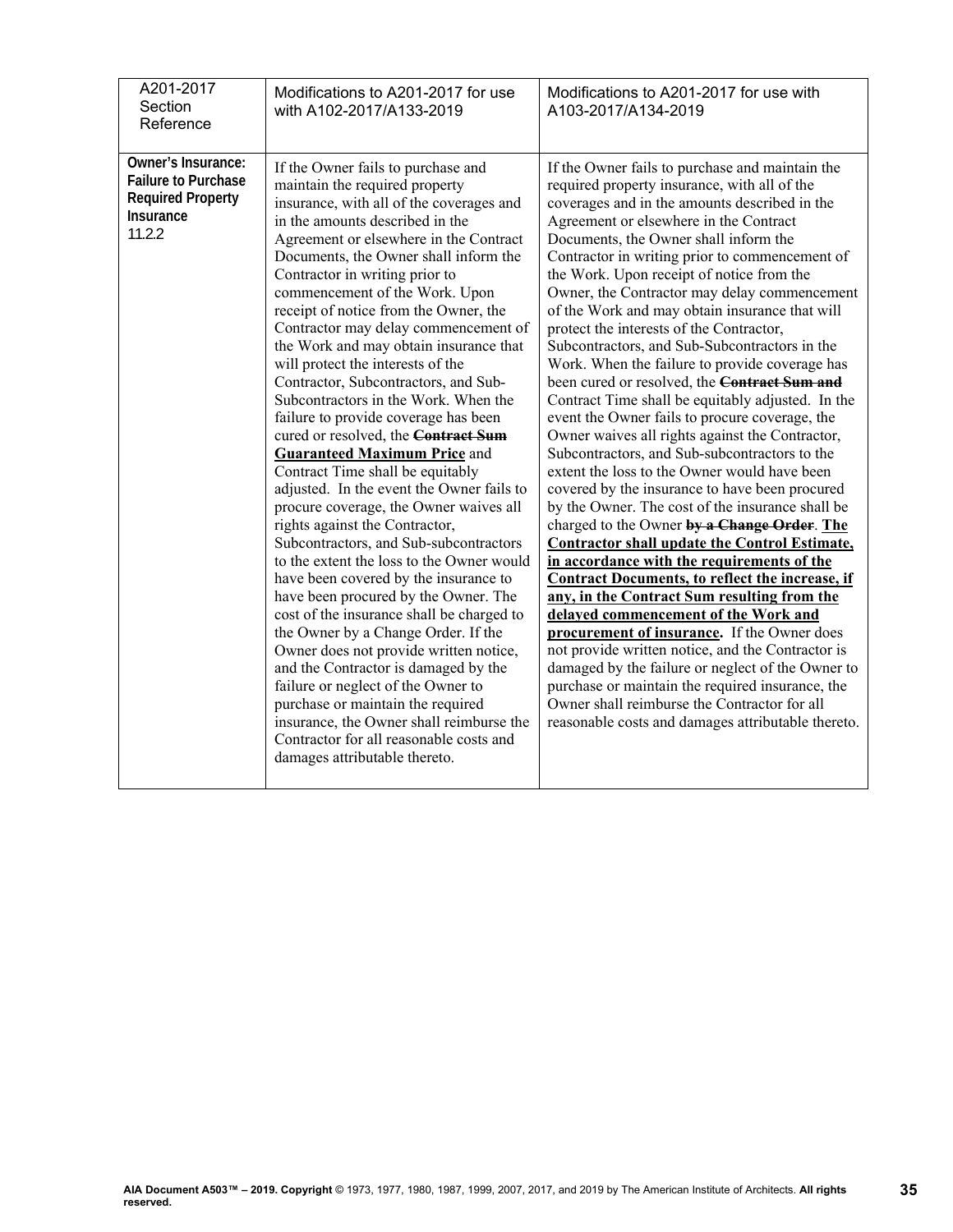| A201-2017<br>Section<br>Reference                                                                                                            | Modifications to A201-2017 for use<br>with A102-2017/A133-2019                                                                                                                                                                                                                                                                                                                                                                                                                                                                                                                                                                                                                                                                                                                                                                                                                                                                                                                                                                                                                                                                                                                                                                                                                                                    | Modifications to A201-2017 for use with<br>A103-2017/A134-2019                                                                                                                                                                                                                                                                                                                                                                                                                                                                                                                                                                                                                                                                                                                                                                                                                                                                                                                                                                                                                                                                                                                                                                                                                                                                                                                                                                                                                                                                                            |
|----------------------------------------------------------------------------------------------------------------------------------------------|-------------------------------------------------------------------------------------------------------------------------------------------------------------------------------------------------------------------------------------------------------------------------------------------------------------------------------------------------------------------------------------------------------------------------------------------------------------------------------------------------------------------------------------------------------------------------------------------------------------------------------------------------------------------------------------------------------------------------------------------------------------------------------------------------------------------------------------------------------------------------------------------------------------------------------------------------------------------------------------------------------------------------------------------------------------------------------------------------------------------------------------------------------------------------------------------------------------------------------------------------------------------------------------------------------------------|-----------------------------------------------------------------------------------------------------------------------------------------------------------------------------------------------------------------------------------------------------------------------------------------------------------------------------------------------------------------------------------------------------------------------------------------------------------------------------------------------------------------------------------------------------------------------------------------------------------------------------------------------------------------------------------------------------------------------------------------------------------------------------------------------------------------------------------------------------------------------------------------------------------------------------------------------------------------------------------------------------------------------------------------------------------------------------------------------------------------------------------------------------------------------------------------------------------------------------------------------------------------------------------------------------------------------------------------------------------------------------------------------------------------------------------------------------------------------------------------------------------------------------------------------------------|
| Owner's Insurance:<br>Notice of<br>Cancellation or<br><b>Expiration of</b><br><b>Owner's Required</b><br><b>Property Insurance</b><br>11.2.3 | Within three $(3)$ business days of the<br>date the Owner becomes aware of an<br>impending or actual cancellation or<br>expiration of any property insurance<br>required by the Contract Documents, the<br>Owner shall provide notice to the<br>Contractor of such impending or actual<br>cancellation or expiration. Unless the<br>lapse in coverage arises from an act or<br>omission of the Contractor: (1) the<br>Contractor, upon receipt of notice from<br>the Owner, shall have the right to stop<br>the Work until the lapse in coverage has<br>been cured by the procurement of<br>replacement coverage by either the<br>Owner or the Contractor; (2) the<br>Contract Time and <b>Contract Sum</b><br><b>Guaranteed Maximum Price</b> shall be<br>equitably adjusted; and (3) the Owner<br>waives all rights against the Contractor,<br>Subcontractors, and Sub-subcontractors<br>to the extent any loss to the Owner<br>would have been covered by the<br>insurance had it not expired or been<br>cancelled. If the Contractor purchases<br>replacement coverage, the cost of the<br>insurance shall be charged to the Owner<br>by an appropriate Change Order. The<br>furnishing of notice by the Owner shall<br>not relieve the Owner of any contractual<br>obligation to provide required insurance. | Within three (3) business days of the date the<br>Owner becomes aware of an impending or actual<br>cancellation or expiration of any property<br>insurance required by the Contract Documents,<br>the Owner shall provide notice to the Contractor<br>of such impending or actual cancellation or<br>expiration. Unless the lapse in coverage arises<br>from an act or omission of the Contractor: $(1)$ the<br>Contractor, upon receipt of notice from the<br>Owner, shall have the right to stop the Work until<br>the lapse in coverage has been cured by the<br>procurement of replacement coverage by either<br>the Owner or the Contractor; (2) the Contract<br>Time <b>and Contract Sum</b> shall be equitably<br>adjusted; and (3) the Owner waives all rights<br>against the Contractor, Subcontractors, and Sub-<br>subcontractors to the extent any loss to the Owner<br>would have been covered by the insurance had it<br>not expired or been cancelled. If the Contractor<br>purchases replacement coverage, the cost of the<br>insurance shall be charged to the Owner by an<br>appropriate Change Order. The Contractor<br>shall update the Control Estimate, in<br>accordance with the requirements of the<br><b>Contract Documents, to reflect the increase, if</b><br>any, in the Contract Sum resulting from the<br>shutdown, delay and start-up of the Work and<br>procurement of insurance. The furnishing of<br>notice by the Owner shall not relieve the Owner<br>of any contractual obligation to provide required<br>insurance. |
| Acceptance of<br>Nonconforming<br>Work<br>12.3                                                                                               | If the Owner prefers to accept Work that<br>is not in accordance with the<br>requirements of the Contract<br>Documents, the Owner may do so<br>instead of requiring its removal and<br>correction, in which case the Contract<br><b>Sum Guaranteed Maximum Price will</b><br>be reduced as appropriate and equitable.<br>Such adjustment shall be effected<br>whether or not final payment has been<br>made.                                                                                                                                                                                                                                                                                                                                                                                                                                                                                                                                                                                                                                                                                                                                                                                                                                                                                                      | No change from A201-2017.                                                                                                                                                                                                                                                                                                                                                                                                                                                                                                                                                                                                                                                                                                                                                                                                                                                                                                                                                                                                                                                                                                                                                                                                                                                                                                                                                                                                                                                                                                                                 |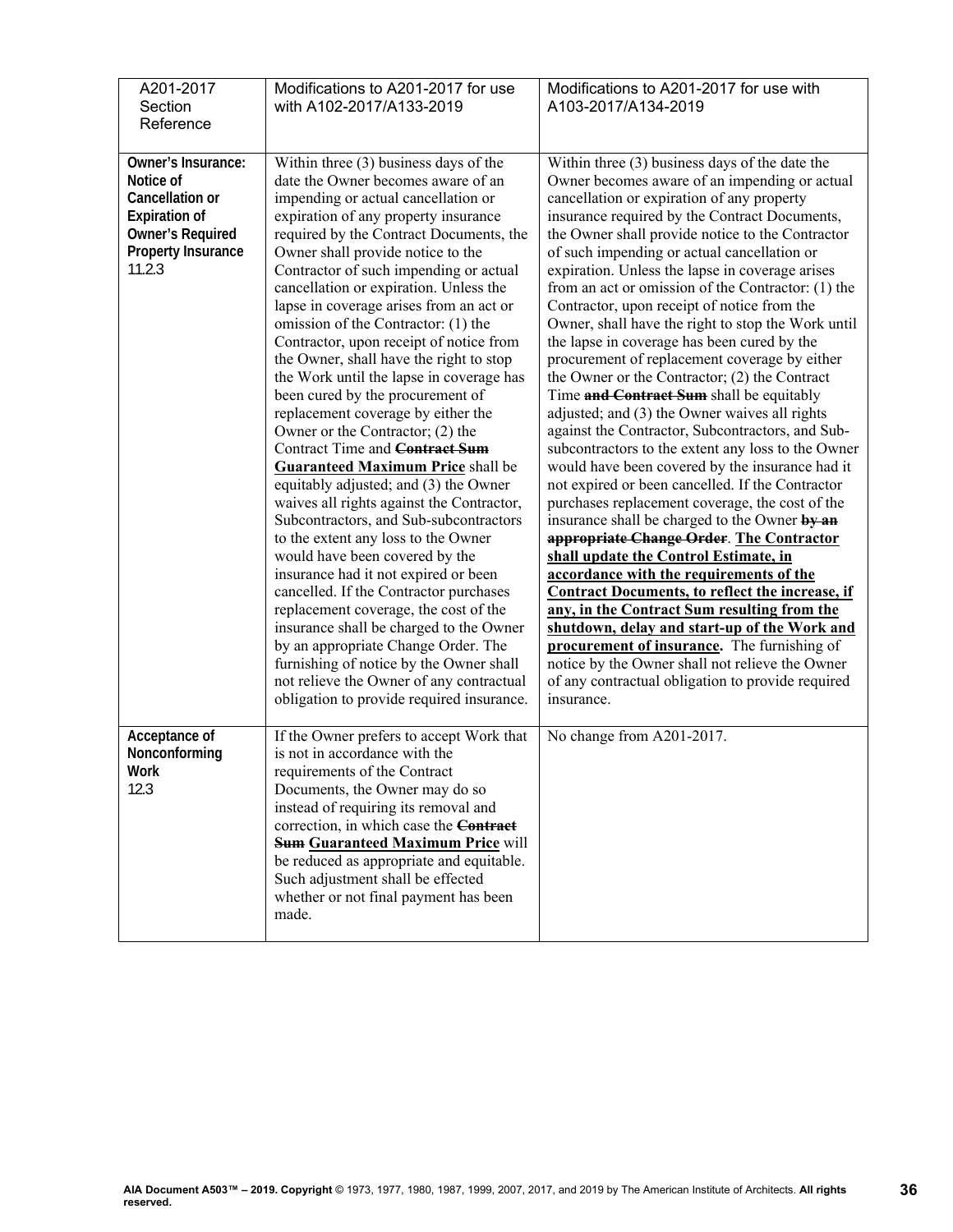| A201-2017<br>Section<br>Reference         | Modifications to A201-2017 for use<br>with A102-2017/A133-2019                                                                                                                                                                                                                                                                                                                                                                                                                                                                                                                                                                                                                                                                                                                                                                                                                                                                                                                                                                                                                                                                                                                                        | Modifications to A201-2017 for use with<br>A103-2017/A134-2019                                                                                                                                                                                                                                                                                                                                                                                                                                                                                                                                                                                                                                                                                                                                                                                                                                                                                                                                                                                                                                                                          |
|-------------------------------------------|-------------------------------------------------------------------------------------------------------------------------------------------------------------------------------------------------------------------------------------------------------------------------------------------------------------------------------------------------------------------------------------------------------------------------------------------------------------------------------------------------------------------------------------------------------------------------------------------------------------------------------------------------------------------------------------------------------------------------------------------------------------------------------------------------------------------------------------------------------------------------------------------------------------------------------------------------------------------------------------------------------------------------------------------------------------------------------------------------------------------------------------------------------------------------------------------------------|-----------------------------------------------------------------------------------------------------------------------------------------------------------------------------------------------------------------------------------------------------------------------------------------------------------------------------------------------------------------------------------------------------------------------------------------------------------------------------------------------------------------------------------------------------------------------------------------------------------------------------------------------------------------------------------------------------------------------------------------------------------------------------------------------------------------------------------------------------------------------------------------------------------------------------------------------------------------------------------------------------------------------------------------------------------------------------------------------------------------------------------------|
| <b>Tests and</b><br>Inspections<br>13.4.1 | Tests, inspections, and approvals of<br>portions of the Work shall be made as<br>required by the Contract Documents and<br>by applicable laws, statutes, ordinances,<br>codes, rules, and regulations or lawful<br>orders of public authorities. Unless<br>otherwise provided, the Contractor shall<br>make arrangements for such tests,<br>inspections, and approvals with an<br>independent testing laboratory or entity<br>acceptable to the Owner, or with the<br>appropriate public authority, and shall<br><b>bear-</b> all related costs of tests,<br>inspections, and approvals shall be<br>considered a Cost of the Work. The<br>Contractor shall give the Architect<br>timely notice of when and where tests<br>and inspections are to be made so that<br>the Architect may be present for such<br>procedures. The Owner shall bear costs<br>of tests, inspections, or approvals that do<br>not become requirements until after bids<br>are received or negotiations concluded<br>the Guaranteed Maximum Price is<br>established. The Owner shall directly<br>arrange and pay for tests, inspections, or<br>approvals where building codes or<br>applicable laws or regulations so require. | Tests, inspections, and approvals of portions of<br>the Work shall be made as required by the<br>Contract Documents and by applicable laws,<br>statutes, ordinances, codes, rules, and regulations<br>or lawful orders of public authorities. Unless<br>otherwise provided, the Contractor shall make<br>arrangements for such tests, inspections, and<br>approvals with an independent testing laboratory<br>or entity acceptable to the Owner, or with the<br>appropriate public authority, and <b>shall bear</b> -all<br>related costs of tests, inspections, and approvals<br>shall be considered a Cost of the Work. The<br>Contractor shall give the Architect timely notice<br>of when and where tests and inspections are to be<br>made so that the Architect may be present for<br>such procedures. The Owner shall bear costs of<br>tests, inspections, or approvals that do not<br>become requirements until after bids are<br>received or negotiations concluded. The Owner<br>shall directly arrange and pay for tests,<br>inspections, or approvals where building codes or<br>applicable laws or regulations so require. |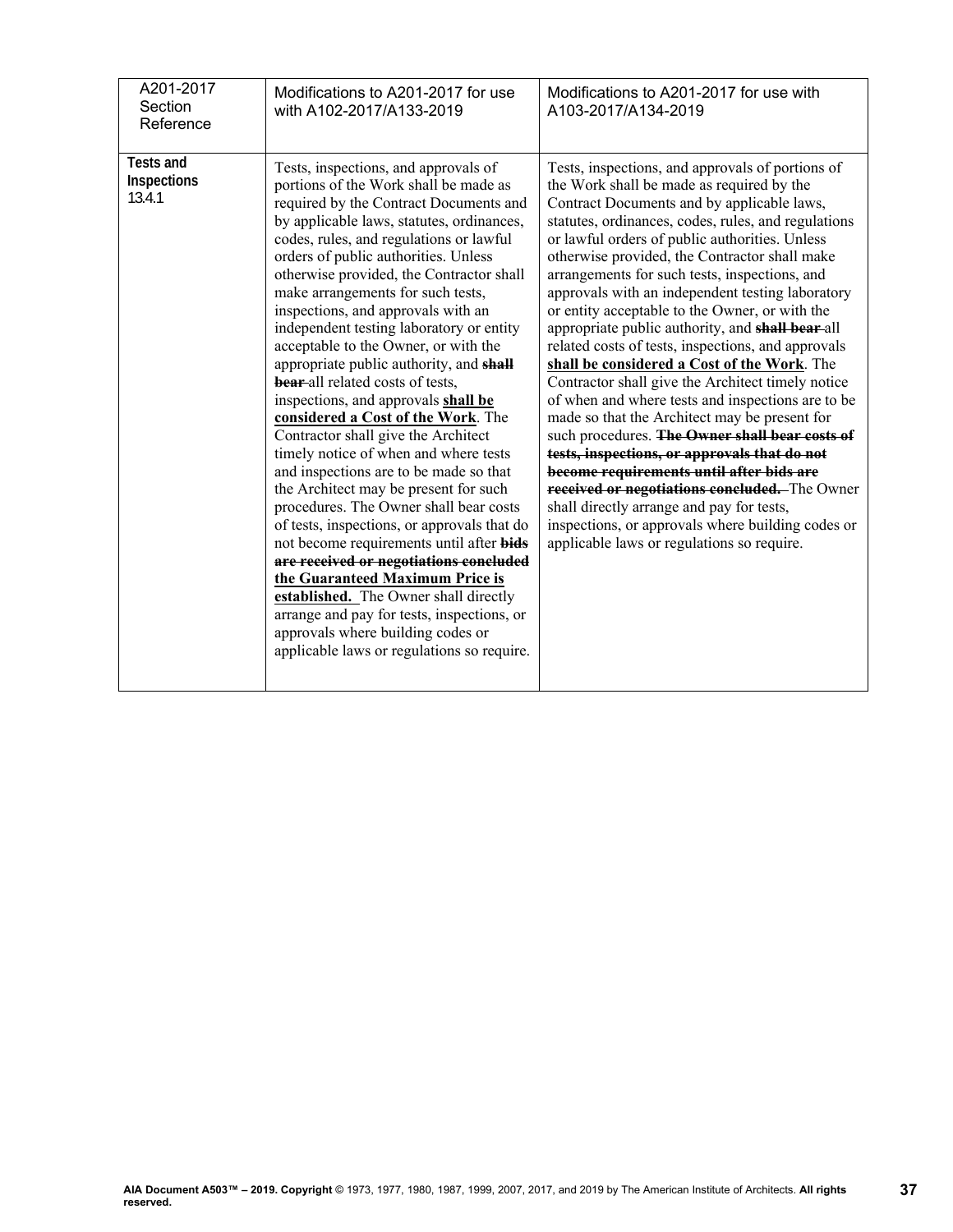| A201-2017<br>Section<br>Reference          | Modifications to A201-2017 for use<br>with A102-2017/A133-2019                                                                                                                                                                                                                                                                                                                                                                                                                                                                                                                                                                                                                                                                                                                                                           | Modifications to A201-2017 for use with<br>A103-2017/A134-2019                                                                                                                                                                                                                                                                                                                                                                                                                                                                                                                                                                                                                                                                      |
|--------------------------------------------|--------------------------------------------------------------------------------------------------------------------------------------------------------------------------------------------------------------------------------------------------------------------------------------------------------------------------------------------------------------------------------------------------------------------------------------------------------------------------------------------------------------------------------------------------------------------------------------------------------------------------------------------------------------------------------------------------------------------------------------------------------------------------------------------------------------------------|-------------------------------------------------------------------------------------------------------------------------------------------------------------------------------------------------------------------------------------------------------------------------------------------------------------------------------------------------------------------------------------------------------------------------------------------------------------------------------------------------------------------------------------------------------------------------------------------------------------------------------------------------------------------------------------------------------------------------------------|
| <b>Tests and</b><br>Inspections<br>13.4.2  | If the Architect, Owner, or public<br>authorities having jurisdiction determine<br>that portions of the Work require<br>additional testing, inspection, or<br>approval not included under<br>Section 13.4.1, the Architect will, upon<br>written authorization from the Owner,<br>instruct the Contractor to make<br>arrangements for such additional testing,<br>inspection, or approval, by an entity<br>acceptable to the Owner, and the<br>Contractor shall give timely notice to the<br>Architect of when and where tests and<br>inspections are to be made so that the<br>Architect may be present for such<br>procedures. Such costs, except as<br>provided in Section 13.4.3, shall be at<br>the Owner's expense a Cost of the<br><b>Work and the Guaranteed Maximum</b><br>Price shall be adjusted accordingly. | If the Architect, Owner, or public authorities<br>having jurisdiction determine that portions of the<br>Work require additional testing, inspection, or<br>approval not included under Section 13.4.1, the<br>Architect will, upon written authorization from<br>the Owner, instruct the Contractor to make<br>arrangements for such additional testing,<br>inspection, or approval, by an entity acceptable to<br>the Owner, and the Contractor shall give timely<br>notice to the Architect of when and where tests<br>and inspections are to be made so that the<br>Architect may be present for such procedures.<br>Such costs, except as provided in Section 13.4.3,<br>shall be at the Owner's expense a Cost of the<br>Work. |
| Termination by the<br>Contractor<br>14.1.3 | If one of the reasons described in<br>Section 14.1.1 or 14.1.2 exists, the<br>Contractor may, upon seven days' notice<br>to the Owner and Architect, terminate<br>the Contract and recover from the<br>Owner payment for Work executed, as<br>well as reasonable overhead and profit<br>the Contractor's Fee on Work not<br>executed, and costs incurred by reason<br>of such termination.                                                                                                                                                                                                                                                                                                                                                                                                                               | If one of the reasons described in Section 14.1.1<br>or 14.1.2 exists, the Contractor may, upon seven<br>days' notice to the Owner and Architect,<br>terminate the Contract and recover from the<br>Owner payment for Work executed, as well as<br>reasonable overhead and profit the<br>Contractor's Fee on Work not executed, and<br>costs incurred by reason of such termination.                                                                                                                                                                                                                                                                                                                                                |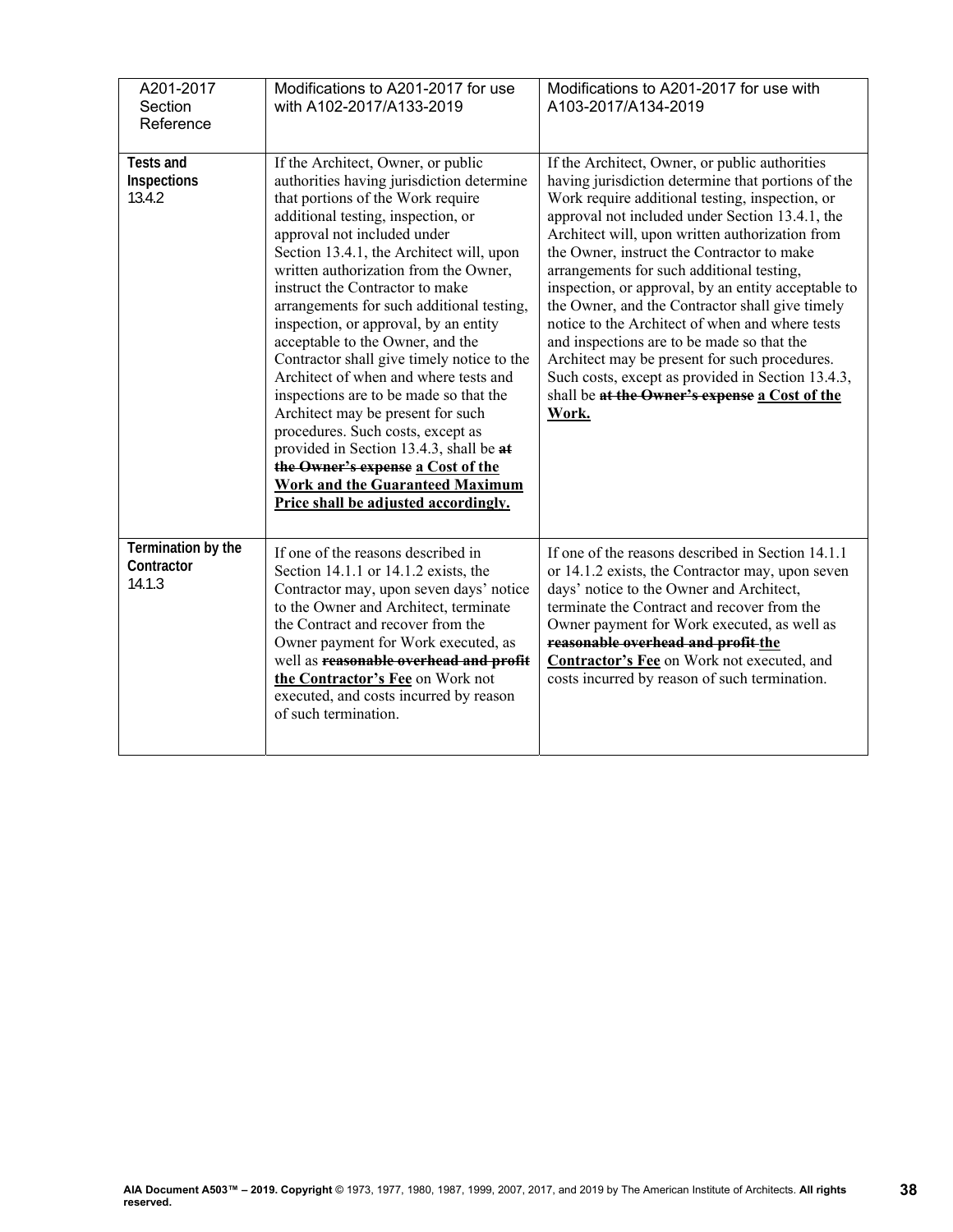| A201-2017<br>Section<br>Reference                                 | Modifications to A201-2017 for use<br>with A102-2017/A133-2019                                                                                                                                                                                                                                                                                                                                                                                                                                                                                                                                                                                                                                                                        | Modifications to A201-2017 for use with<br>A103-2017/A134-2019                                                                                                                                                                                                                                                                                                                                                                                                                                                                                                                                                                                                                                                                                                                                                                                                                                                                                                                                    |
|-------------------------------------------------------------------|---------------------------------------------------------------------------------------------------------------------------------------------------------------------------------------------------------------------------------------------------------------------------------------------------------------------------------------------------------------------------------------------------------------------------------------------------------------------------------------------------------------------------------------------------------------------------------------------------------------------------------------------------------------------------------------------------------------------------------------|---------------------------------------------------------------------------------------------------------------------------------------------------------------------------------------------------------------------------------------------------------------------------------------------------------------------------------------------------------------------------------------------------------------------------------------------------------------------------------------------------------------------------------------------------------------------------------------------------------------------------------------------------------------------------------------------------------------------------------------------------------------------------------------------------------------------------------------------------------------------------------------------------------------------------------------------------------------------------------------------------|
| <b>Rights and Remedies</b><br>14.3.2                              | The Contract Sum Guaranteed<br><b>Maximum Price</b> and Contract Time<br>shall be adjusted for increases in the cost<br>and time caused by suspension, delay, or<br>interruption under Section 14.3.1.<br>Adjustment of the <b>Contract Sum</b><br><b>Guaranteed Maximum Price shall</b><br>include profit. No adjustment shall be<br>made to the extent<br>$\mathbf{.1}$<br>that performance is, was,<br>or would have been, so<br>suspended, delayed, or<br>interrupted, by another<br>cause for which the<br>Contractor is responsible<br>and which is not<br>compensable as a Cost<br>of the Work; or<br>$\cdot$ <sup>2</sup><br>that an equitable<br>adjustment is made or<br>denied under another<br>provision of the Contract. | The Contract Sum and Contract Time shall be<br>adjusted for increases in the cost and time caused<br>by The Contractor shall update the Control<br><b>Estimate, in accordance with the requirements</b><br>of the Contract Documents, to reflect the<br>increase, if any, in the Contract Sum resulting<br>from the suspension, delay, or interruption<br>under Section 14.3.1.<br>Adjustment of the <b>Control Estimate</b> shall<br>include profit. No adjustment shall be made to the<br>extent<br>that performance is, was, or would<br>$\cdot$<br>have been, so suspended, delayed,<br>or interrupted, by another cause for<br>which the Contractor is<br>responsible and which is not<br>compensable as a Cost of the<br>Work; or<br>$\cdot$ <sup>2</sup><br>that an equitable adjustment is<br>made or denied under another<br>provision of the Contract.<br>The Contract Time shall be adjusted for any<br>increase caused by suspension, delay, or<br>interruption under Section 14.3.1. |
| <b>Continuing Contract</b><br>Performance<br>(Claims)<br>15.1.4.2 | The Contract Sum Guaranteed<br><b>Maximum Price and Contract Time</b><br>shall be adjusted in accordance with the<br>Initial Decision Maker's decision,<br>subject to the right of either party to<br>proceed in accordance with this Article<br>15. The Architect will issue Certificates<br>for Payment in accordance with the<br>decision of the Initial Decision Maker.                                                                                                                                                                                                                                                                                                                                                           | The <b>Contract Sum and</b> Contract Time shall be<br>adjusted in accordance with the Initial Decision<br>Maker's decision, subject to the right of either<br>party to proceed in accordance with this Article<br>15. The Contractor shall update the Control<br><b>Estimate, in accordance with the requirements</b><br>of the Contract Documents, to reflect the<br>increase or decrease, if any, in the Contract<br>Sum resulting from the decision. The Architect<br>will issue Certificates for Payment in accordance<br>with the decision of the Initial Decision Maker.                                                                                                                                                                                                                                                                                                                                                                                                                    |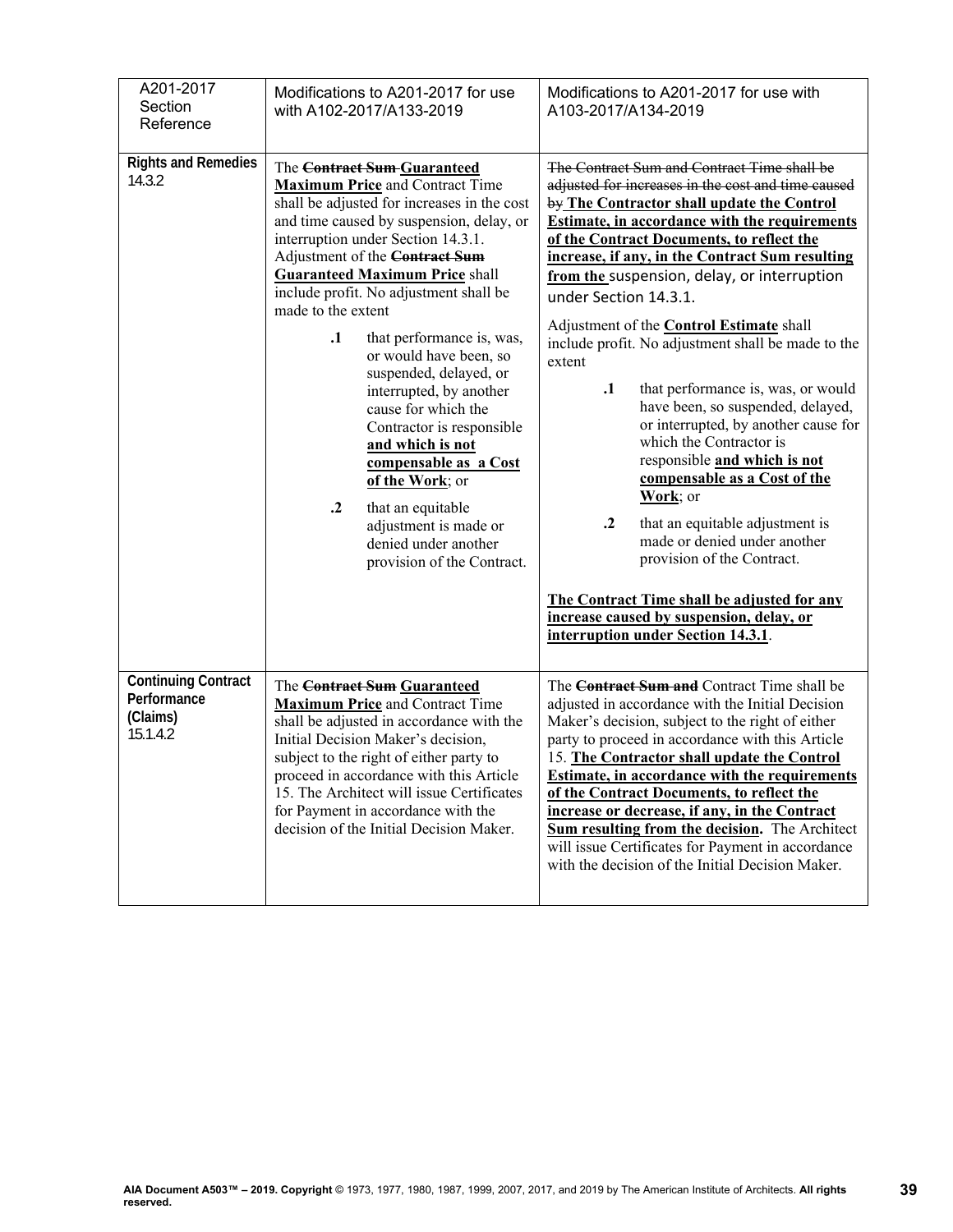| A201-2017<br>Section<br>Reference              | Modifications to A201-2017 for use<br>with A102-2017/A133-2019                                                                                                                                                                                                                                                                                                                                                                                                                                                                                                                                                                                                                                                   | Modifications to A201-2017 for use with<br>A103-2017/A134-2019                                                                                                                                                                                                                                                                                                                                                                                                                                                                                                                                                                                                                                                                                             |
|------------------------------------------------|------------------------------------------------------------------------------------------------------------------------------------------------------------------------------------------------------------------------------------------------------------------------------------------------------------------------------------------------------------------------------------------------------------------------------------------------------------------------------------------------------------------------------------------------------------------------------------------------------------------------------------------------------------------------------------------------------------------|------------------------------------------------------------------------------------------------------------------------------------------------------------------------------------------------------------------------------------------------------------------------------------------------------------------------------------------------------------------------------------------------------------------------------------------------------------------------------------------------------------------------------------------------------------------------------------------------------------------------------------------------------------------------------------------------------------------------------------------------------------|
| <b>Claims for Additional</b><br>Cost<br>15.1.5 | If the Contractor wishes to make a Claim<br>for an increase in the <b>Contract Sum</b><br><b>Guaranteed Maximum Price</b> , notice as<br>provided in Section 15.1.3 shall be given<br>before proceeding to execute the portion<br>of the Work that is the subject of the<br>Claim. Prior notice is not required for<br>Claims relating to an emergency<br>endangering life or property arising<br>under Section 10.4.                                                                                                                                                                                                                                                                                            | § 15.1.5 Claims for <b>Additional Disputed</b> Costs<br>If the Contractor wishes to make a Claim for an<br>increase in the Contract Sum a disputed cost,<br>notice as provided in Section 15.1.3 shall be<br>given before proceeding to execute the portion of<br>the Work that is the subject of the Claim. Prior<br>notice is not required for Claims relating to an<br>emergency endangering life or property arising<br>under Section 10.4.                                                                                                                                                                                                                                                                                                            |
| <b>Initial Decision</b><br>15.2.5              | The Initial Decision Maker will render<br>an initial decision approving or rejecting<br>the Claim, or indicating that the Initial<br>Decision Maker is unable to resolve the<br>Claim. This initial decision shall (1) be<br>in writing; (2) state the reasons therefor;<br>and $(3)$ notify the parties and the<br>Architect, if the Architect is not serving<br>as the Initial Decision Maker, of any<br>change in the Contract Sum<br><b>Guaranteed Maximum Price or</b><br>Contract Time or both. The initial<br>decision shall be final and binding on the<br>parties but subject to mediation and, if<br>the parties fail to resolve their dispute<br>through mediation, to binding dispute<br>resolution. | The Initial Decision Maker will render an initial<br>decision approving or rejecting the Claim, or<br>indicating that the Initial Decision Maker is<br>unable to resolve the Claim. This initial decision<br>shall $(1)$ be in writing; $(2)$ state the reasons<br>therefor; and (3) notify the parties and the<br>Architect, if the Architect is not serving as the<br>Initial Decision Maker, of any change in the<br><b>Contract Sum or</b> Contract Time or the terms of<br>any payment to be made to the Contractor or<br>the Owner, or both. The initial decision shall be<br>final and binding on the parties but subject to<br>mediation and, if the parties fail to resolve their<br>dispute through mediation, to binding dispute<br>resolution. |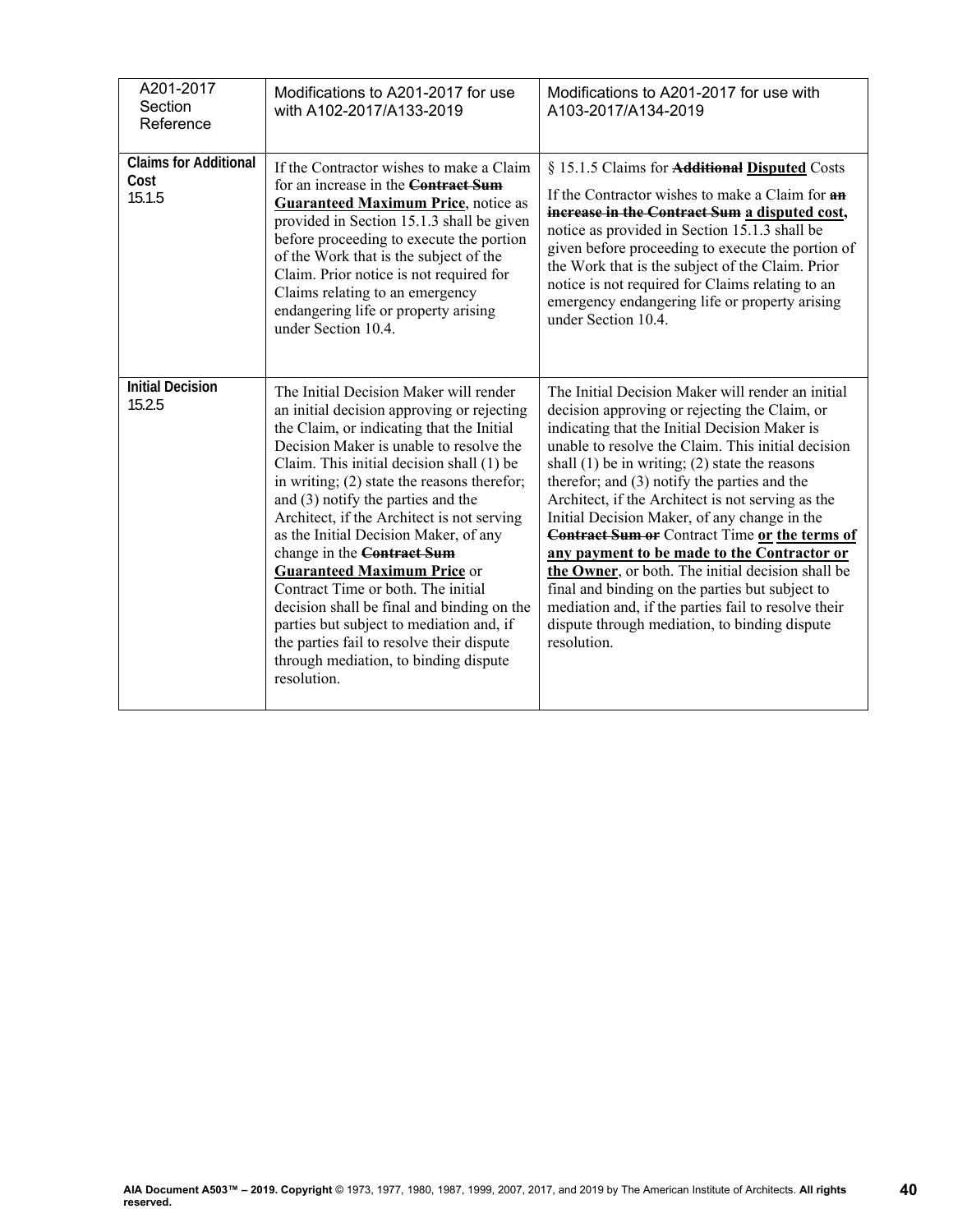## B. The "Bent Nail" Principle

During the course of a Project, a Contractor may also incur certain remediation costs which may be payable to the Contractor as a Cost of the Work **if** (1) the costs are not caused by the failure of the Contractor to perform its obligations in accordance with the Contract Documents; and (2) the costs are not recoverable from one or more third parties. This is sometimes referred to as the "bent nail" principle.

The rationale for the recovery of these costs flows from a basic difference between a fixed price/stipulated sum agreement and a cost reimbursable agreement. In a stipulated sum agreement, upon completion of the work the Contractor is entitled to be paid the Contract Sum. What it cost the Contractor to perform the Work, including any necessary remedial work, is irrelevant. If the cost of performance is less than the Contract Sum, the Contractor makes money; if it is more than the Contract Sum, the Contractor loses money. So before submitting a fixed price/stipulated sum proposal, the Contractor usually prepares an estimate of all anticipated costs to perform all obligations under the Contract Documents and a mark-up for overhead and profit. The Contractor knows that no job ever goes exactly as planned, with all costs as estimated. There will always be a "bent nail" (Work that may have to be replaced) regardless of whether it hires the most experienced and competent Subcontractors and Suppliers to install the nails. Accordingly, the Contractor will normally add a "contingency" to the proposal (to become part of the fixed price or stipulated sum), knowing that it will have to correct or replace the bent nail if it is discovered. Thus, the Owner pays the Stipulated Sum, which includes the contingency, whether the contingency is needed or not. If a Contractor underestimates the contingency and there are more "bent nails" than expected , the Contractor will not be able to cover all the cost of corrective work as part of the Contract Sum without dipping into profits. Conversely, if the fixed price Contract Sum includes more contingency money than needed, the Contractor's profit may increase on the Project (or the contingency funds will be used to cover other cost overruns the Contractor must absorb).

In an AIA cost reimbursable contract, the Contractor gets paid for its actual Cost of the Work *(the costs necessarily incurred by the* Contractor in the proper performance of the Work, as defined in the Contract Documents), plus it's contractually established Fee. Total payments may be limited by a Guaranteed Maximum Price. The Cost of the Work may include costs to repair or correct damaged or nonconforming Work. In the AIA Contract Documents ® there is no "contingency" included in the list of "Costs to be Reimbursed." However, AIA cost reimbursable contacts allow the Contractor to be paid for the "Costs of repairing or correcting damaged or nonconforming Work executed by the Contractor, Subcontractors, or suppliers, provided that such damaged or nonconforming Work was not caused by the negligence of, or failure to fulfill a specific responsibility by, the Contractor, and only to the extent that the cost of repair or correction is not recovered by the Contractor from insurance, sureties, Subcontractors, suppliers, or others."

**Table 2** contains edits to A201-2017 recommended to address the Contractor's entitlement to payment for these "bent nail" costs under both A102-2017/A133-2019 cost reimbursable agreements with a Guaranteed Maximum Price and A103-2017/A134-2019 cost reimbursable agreements without a Guaranteed Maximum Price.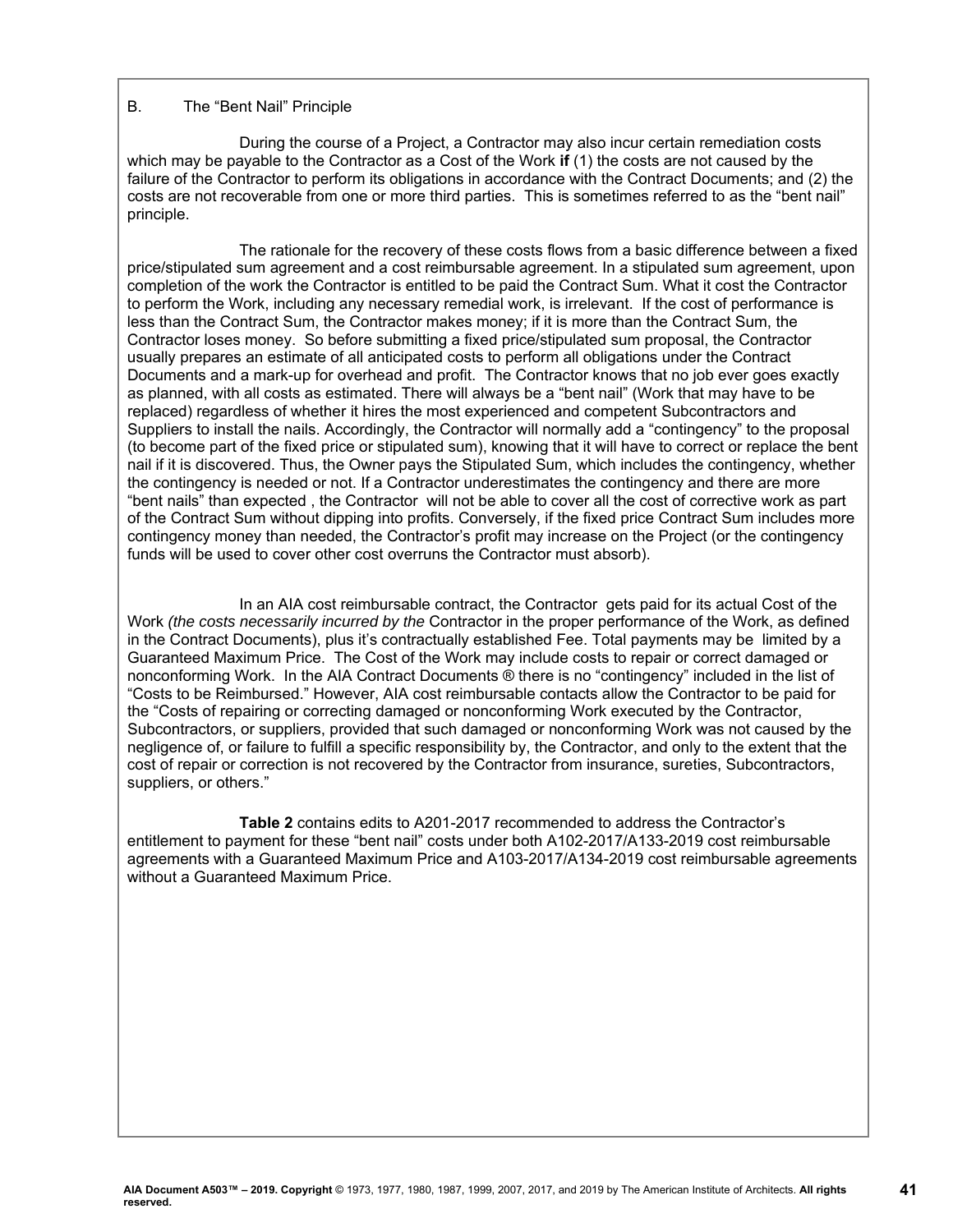|                                               | <b>Table 2</b>                                                                                                                                                                                                                                                                                                                                                                                                                                                                                                                                                                                                                                                                                                                                                                                                                                                                                                                                                                                                                                                                                                                                                                                                                                                                                                                                              |                                                                                                                                                                                                                                                                                                                                                                                                                                                                                                                                                                                                                                                                                                                                                                                                                                                                                                                                                                                                                                                                                                                                                                                                                                                                                                                                                                    |
|-----------------------------------------------|-------------------------------------------------------------------------------------------------------------------------------------------------------------------------------------------------------------------------------------------------------------------------------------------------------------------------------------------------------------------------------------------------------------------------------------------------------------------------------------------------------------------------------------------------------------------------------------------------------------------------------------------------------------------------------------------------------------------------------------------------------------------------------------------------------------------------------------------------------------------------------------------------------------------------------------------------------------------------------------------------------------------------------------------------------------------------------------------------------------------------------------------------------------------------------------------------------------------------------------------------------------------------------------------------------------------------------------------------------------|--------------------------------------------------------------------------------------------------------------------------------------------------------------------------------------------------------------------------------------------------------------------------------------------------------------------------------------------------------------------------------------------------------------------------------------------------------------------------------------------------------------------------------------------------------------------------------------------------------------------------------------------------------------------------------------------------------------------------------------------------------------------------------------------------------------------------------------------------------------------------------------------------------------------------------------------------------------------------------------------------------------------------------------------------------------------------------------------------------------------------------------------------------------------------------------------------------------------------------------------------------------------------------------------------------------------------------------------------------------------|
| A201-2017<br>Section<br>Reference             | Modifications to A201-2017 for use with<br>A102-2017/A133-2019                                                                                                                                                                                                                                                                                                                                                                                                                                                                                                                                                                                                                                                                                                                                                                                                                                                                                                                                                                                                                                                                                                                                                                                                                                                                                              | Modifications to A201-2017 for use with<br>A103-2017/A134-2019                                                                                                                                                                                                                                                                                                                                                                                                                                                                                                                                                                                                                                                                                                                                                                                                                                                                                                                                                                                                                                                                                                                                                                                                                                                                                                     |
| Owner's Right to Carry<br>Out the Work<br>2.5 | If the Contractor defaults or neglects to<br>carry out the Work in accordance with the<br>Contract Documents and fails within a<br>ten-day period after receipt of notice from<br>the Owner to commence and continue<br>correction of such default or neglect with<br>diligence and promptness, the Owner<br>may, without prejudice to other remedies<br>the Owner may have, correct such default<br>or neglect. Such action by the Owner and<br>amounts charged to the Contractor are<br>both subject to prior approval of the<br>Architect and the Architect may, pursuant<br>to Section 9.5.1, withhold or nullify a<br>Certificate for Payment in whole or in<br>part, to the extent reasonably necessary<br>permissible under the Contract<br>Documents to reimburse the Owner for<br>the reasonable and allowable cost of<br>correcting such deficiencies, including<br>Owner's expenses and compensation for<br>the Architect's additional services made<br>necessary by such default, neglect, or<br>failure. If current and future payments are<br>not sufficient to cover such amounts, the<br>Contractor shall pay the difference to the<br>Owner. If the Contractor disagrees with<br>the actions of the Owner or the Architect,<br>or the amounts claimed as costs to the<br>Owner, the Contractor may file a Claim<br>pursuant to Article 15. | If the Contractor defaults or neglects to<br>carry out the Work in accordance with the<br>Contract Documents and fails within a<br>ten-day period after receipt of notice from<br>the Owner to commence and continue<br>correction of such default or neglect with<br>diligence and promptness, the Owner<br>may, without prejudice to other remedies<br>the Owner may have, correct such default<br>or neglect. Such action by the Owner and<br>amounts charged to the Contractor are<br>both subject to prior approval of the<br>Architect and the Architect may, pursuant<br>to Section 9.5.1, withhold or nullify a<br>Certificate for Payment in whole or in<br>part, to the extent reasonably necessary<br>permissible under the Contract<br><b>Documents</b> to reimburse the Owner for<br>the reasonable and allowable cost of<br>correcting such deficiencies, including<br>Owner's expenses and compensation for<br>the Architect's additional services made<br>necessary by such default, neglect, or<br>failure. If current and future payments are<br>not sufficient to cover such amounts, the<br>Contractor shall pay the difference to the<br>Owner. If the Contractor disagrees with<br>the actions of the Owner or the Architect,<br>or the amounts claimed as costs to the<br>Owner, the Contractor may file a Claim<br>pursuant to Article 15. |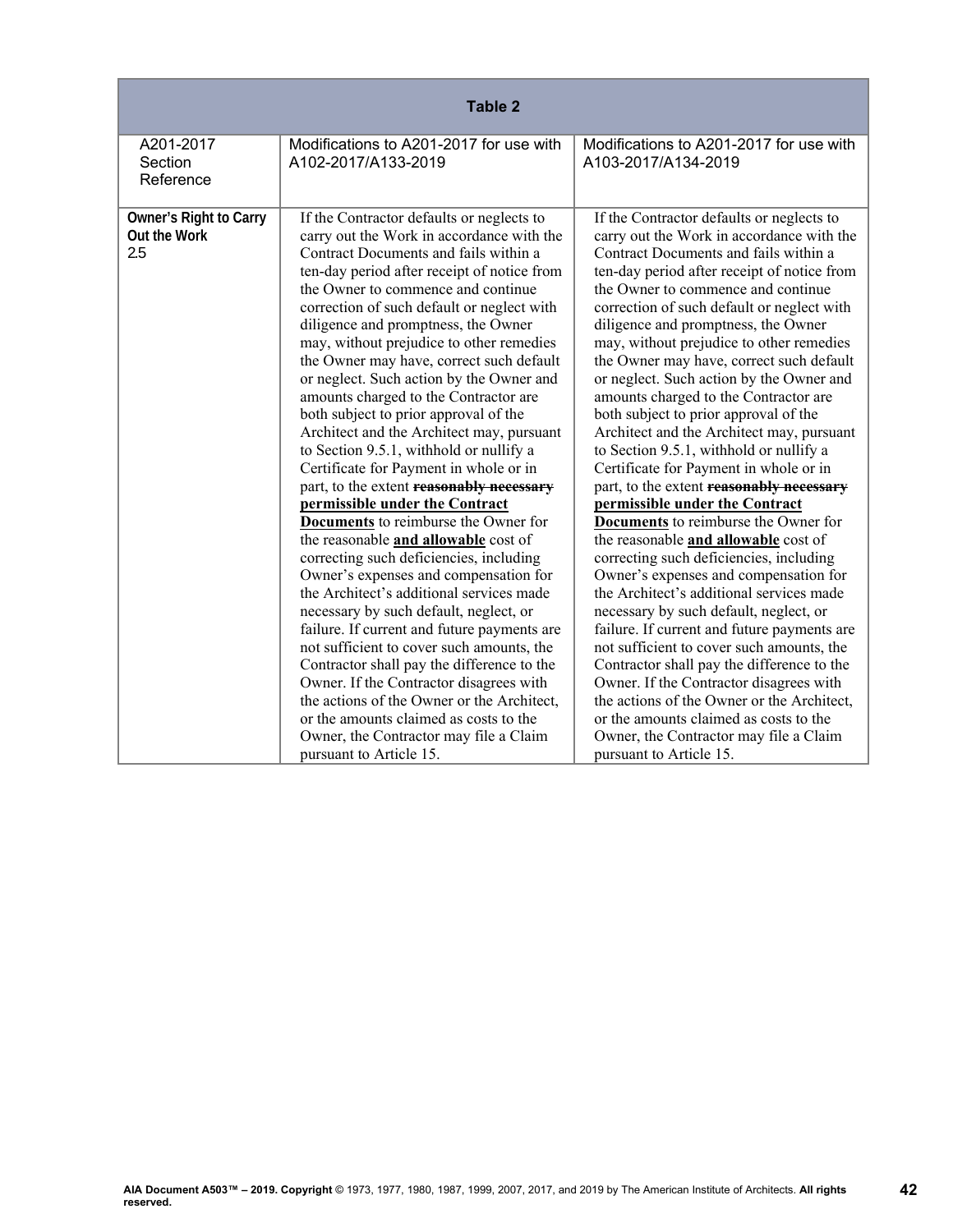| A201-2017<br>Section<br>Reference                                                               | Modifications to A201-2017 for use with<br>A102-2017/A133-2019                                                                                                                                                                                                                                                                                                                                                                                                                                                                                                                                                                                                                                                                                                                                                                                                                                                                                                                                                                                                                                                                                                                                                                                                                   | Modifications to A201-2017 for use<br>with A103-2017/A134-2019                                                                                                                                                                                                                                                                                                                                                                                                                                                                                                                                                                                                                                                                                                                                                                                                                                                                                                                                                                                                                                                                                                                                                                                                              |
|-------------------------------------------------------------------------------------------------|----------------------------------------------------------------------------------------------------------------------------------------------------------------------------------------------------------------------------------------------------------------------------------------------------------------------------------------------------------------------------------------------------------------------------------------------------------------------------------------------------------------------------------------------------------------------------------------------------------------------------------------------------------------------------------------------------------------------------------------------------------------------------------------------------------------------------------------------------------------------------------------------------------------------------------------------------------------------------------------------------------------------------------------------------------------------------------------------------------------------------------------------------------------------------------------------------------------------------------------------------------------------------------|-----------------------------------------------------------------------------------------------------------------------------------------------------------------------------------------------------------------------------------------------------------------------------------------------------------------------------------------------------------------------------------------------------------------------------------------------------------------------------------------------------------------------------------------------------------------------------------------------------------------------------------------------------------------------------------------------------------------------------------------------------------------------------------------------------------------------------------------------------------------------------------------------------------------------------------------------------------------------------------------------------------------------------------------------------------------------------------------------------------------------------------------------------------------------------------------------------------------------------------------------------------------------------|
| <b>Review of Contract</b><br><b>Documents and Field</b><br>Conditions by<br>Contractor<br>3.2.4 | If the Contractor believes that additional<br>cost or time is involved because of<br>clarifications or instructions the Architect<br>issues in response to the Contractor's<br>notices or requests for information pursuant<br>to Sections 3.2.2 or 3.2.3, the Contractor<br>shall submit Claims as provided in Article<br>15. If the Contractor fails to perform the<br>obligations of Sections 3.2.2 or 3.2.3, the<br>Contractor shall pay such costs and<br>damages to the Owner, subject to Section<br>15.1.7, as would have been avoided if the<br>Contractor had performed such obligations.<br>If the Contractor performs those<br>obligations, the Contractor shall not be<br>liable to the Owner or Architect for<br>damages resulting from errors,<br>inconsistencies or omissions in the Contract<br>Documents, for differences between field<br>measurements or conditions and the<br>Contract Documents, or for<br>nonconformities of the Contract Documents<br>to applicable laws, statutes, ordinances,<br>codes, rules and regulations, and lawful<br>orders of public authorities. The Cost of<br>the Work shall not include any costs<br>attributable to the failure of the<br>Contractor to fulfill its obligations under<br><b>Sections 3.2.3 and 3.2.3.</b> | If the Contractor believes that additional<br>cost or time is involved because of<br>clarifications or instructions the Architect<br>issues in response to the Contractor's<br>notices or requests for information<br>pursuant to Sections 3.2.2 or 3.2.3, the<br>Contractor shall submit Claims as<br>provided in Article 15. If the Contractor<br>fails to perform the obligations of<br>Sections 3.2.2 or 3.2.3, the Contractor<br>shall pay such costs and damages to the<br>Owner, subject to Section 15.1.7, as<br>would have been avoided if the<br>Contractor had performed such<br>obligations. If the Contractor performs<br>those obligations, the Contractor shall not<br>be liable to the Owner or Architect for<br>damages resulting from errors,<br>inconsistencies or omissions in the<br>Contract Documents, for differences<br>between field measurements or<br>conditions and the Contract Documents,<br>or for nonconformities of the Contract<br>Documents to applicable laws, statutes,<br>ordinances, codes, rules and regulations,<br>and lawful orders of public authorities.<br>The Cost of the Work shall not include<br>any costs attributable to the failure of<br>the Contractor to fulfill its obligations<br>under Section 3.2.2 and 3.2.3. |
| Contractor's<br>Construction and<br><b>Submittal Schedules</b><br>3.10.2                        | The Contractor, promptly after being<br>awarded the Contract and thereafter as<br>necessary to maintain a current submittal<br>schedule, shall submit a submittal schedule<br>for the Architect's approval. The<br>Architect's approval shall not be<br>unreasonably delayed or withheld. The<br>submittal schedule shall (1) be coordinated<br>with the Contractor's construction schedule,<br>and (2) allow the Architect reasonable time<br>to review submittals. If the Contractor fails<br>to submit a submittal schedule, or fails to<br>provide submittals in accordance with the<br>approved submittal schedule, the Contractor<br>shall not be entitled to any increase in the<br><b>Contract Sum-Guaranteed Maximum</b><br>Price or extension of Contract Time, based<br>on the time required for review of<br>submittals.                                                                                                                                                                                                                                                                                                                                                                                                                                             | The Contractor, promptly after being<br>awarded the Contract and thereafter as<br>necessary to maintain a current submittal<br>schedule, shall submit a submittal schedule<br>for the Architect's approval. The<br>Architect's approval shall not be<br>unreasonably delayed or withheld. The<br>submittal schedule shall (1) be coordinated<br>with the Contractor's construction<br>schedule, and (2) allow the Architect<br>reasonable time to review submittals. If the<br>Contractor fails to submit a submittal<br>schedule, or fails to provide submittals in<br>accordance with the approved submittal<br>schedule, the Contractor shall not be<br>entitled to any increase in the Contract<br><b>Sum or</b> -extension of Contract Time, based<br>on the time required for review of<br>submittals.                                                                                                                                                                                                                                                                                                                                                                                                                                                                |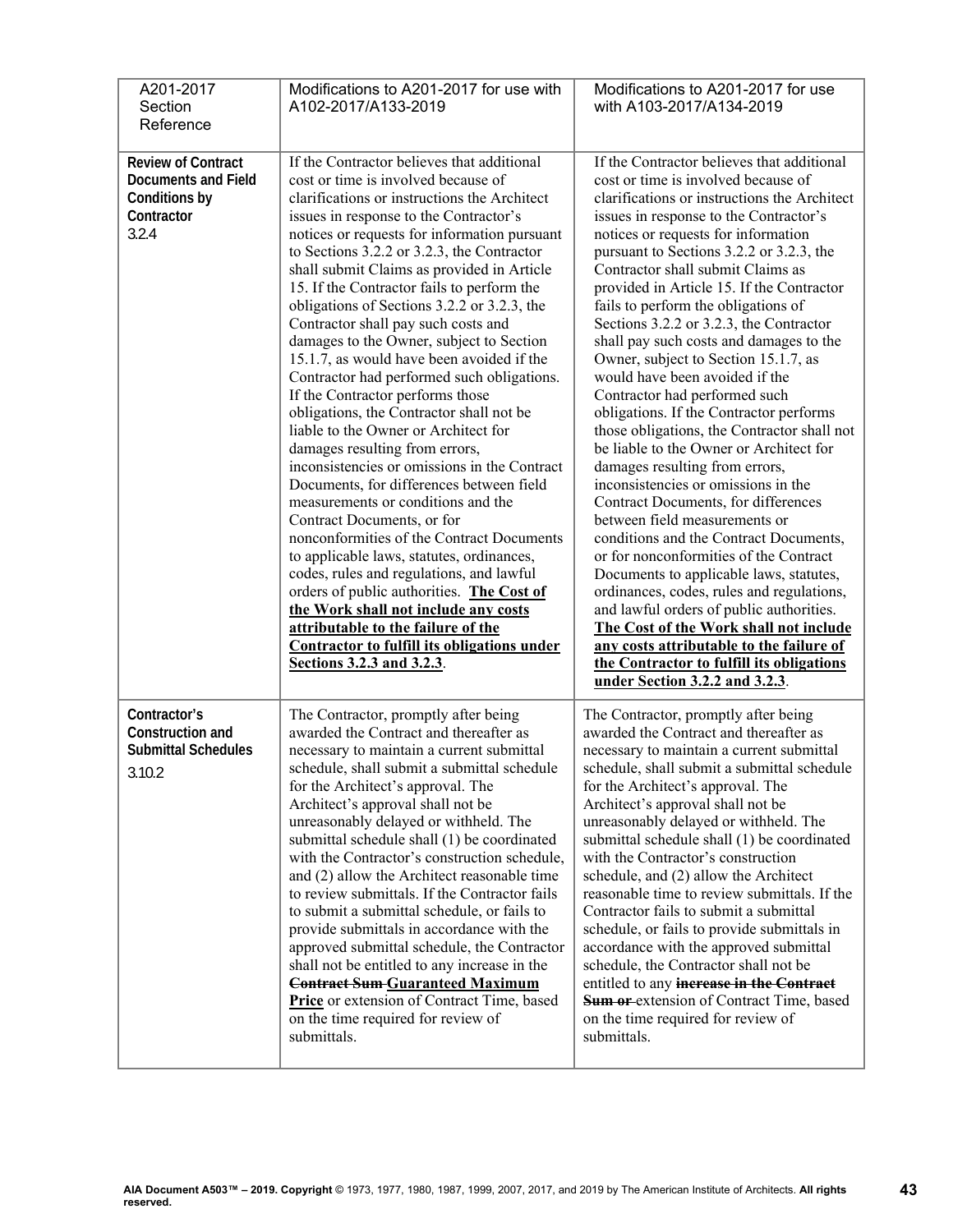| A201-2017<br>Section<br>Reference                                         | Modifications to A201-2017 for use with<br>A102-2017/A133-2019                                                                                                                                                                                                                                                                                                                                                                                                                                                                                                                                                                                                                                                                                                                                                                                                                             | Modifications to A201-2017 for use<br>with A103-2017/A134-2019                                                                                                                                                                                                                                                                                                                                                                                                                                                                                                                                                                                                                                                                                                                                                                                                                                                                                                                                                                   |
|---------------------------------------------------------------------------|--------------------------------------------------------------------------------------------------------------------------------------------------------------------------------------------------------------------------------------------------------------------------------------------------------------------------------------------------------------------------------------------------------------------------------------------------------------------------------------------------------------------------------------------------------------------------------------------------------------------------------------------------------------------------------------------------------------------------------------------------------------------------------------------------------------------------------------------------------------------------------------------|----------------------------------------------------------------------------------------------------------------------------------------------------------------------------------------------------------------------------------------------------------------------------------------------------------------------------------------------------------------------------------------------------------------------------------------------------------------------------------------------------------------------------------------------------------------------------------------------------------------------------------------------------------------------------------------------------------------------------------------------------------------------------------------------------------------------------------------------------------------------------------------------------------------------------------------------------------------------------------------------------------------------------------|
| <b>Uncovering of Work</b><br>12.1.2                                       | If a portion of the Work has been covered<br>that the Architect has not specifically<br>requested to examine prior to its being<br>covered, the Architect may request to see<br>such Work and it shall be uncovered by the<br>Contractor. If such Work is in accordance<br>with the Contract Documents, the<br>Contractor shall be entitled to an equitable<br>adjustment to the <b>Contract Sum</b><br><b>Guaranteed Maximum Price</b> and Contract<br>Time as may be appropriate. If such Work<br>is not in accordance with the Contract<br>Documents, the costs of uncovering the<br>Work, and the cost of correction, shall be at<br>the Contractor's expense not be a Cost of<br>the Work and shall not result in a change<br>in the Contract Time except as otherwise<br>permitted in the Agreement.                                                                                 | If a portion of the Work has been covered<br>that the Architect has not specifically<br>requested to examine prior to its being<br>covered, the Architect may request to see<br>such Work and it shall be uncovered by<br>the Contractor. If such Work is in<br>accordance with the Contract Documents,<br>the Contractor shall be entitled to an<br>equitable adjustment to the Contract<br><b>Sum extension of the Contract Time as</b><br>may be appropriate. The Contractor<br>shall update the Control Estimate, in<br>accordance with the Contract<br>Documents, to reflect the increase, if<br>any, in the Contract Sum resulting<br>from the cost of uncovering and<br>correction of the Work. If such Work is<br>not in accordance with the Contract<br>Documents, the costs of uncovering the<br>Work, and the cost of correction, shall be<br>at the Contractor's expense not be a<br>Cost of the Work and shall not result<br>in a change in the Contract Time<br>except as otherwise permitted in the<br>Agreement. |
| <b>Correction of Work</b><br>(Before Substantial<br>Completion)<br>12.2.1 | The Contractor shall promptly correct Work<br>rejected by the Architect or failing to<br>conform to the requirements of the Contract<br>Documents, discovered before Substantial<br>Completion and whether or not fabricated,<br>installed or completed. Costs of correcting<br>such rejected Work, including additional<br>testing and inspections, and the cost of<br>uncovering and replacement, and<br>compensation for the Architect's services<br>and expenses made necessary thereby,<br>shall be at the Contractor's expense shall<br>not be a Cost of the Work and shall not<br>result in a change in the Contract Time<br>unless otherwise permitted in the<br>Agreement. If the cost of correcting such<br>rejected Work is not a Cost of the Work,<br>the Contractor shall compensate the<br><b>Owner for the Architect's services and</b><br>expenses made necessary thereby. | The Contractor shall promptly correct<br>Work rejected by the Architect or failing to<br>conform to the requirements of the<br>Contract Documents, discovered before<br>Substantial Completion and whether or not<br>fabricated, installed or completed. Costs of<br>correcting such rejected Work, including<br>additional testing and inspections, and the<br>cost of uncovering and replacement, and<br>compensation for the Architect's<br>services and expenses made necessary<br>thereby, shall be at the Contractor's<br>expense shall not be a Cost of the Work<br>and shall not result in a change in the<br><b>Contract Time unless otherwise</b><br>permitted in the Agreement. If the cost<br>of correcting such rejected Work is not a<br><b>Cost of the Work, the Contractor shall</b><br>compensate the Owner for the<br><b>Architect's services and expenses made</b><br>necessary thereby.                                                                                                                      |